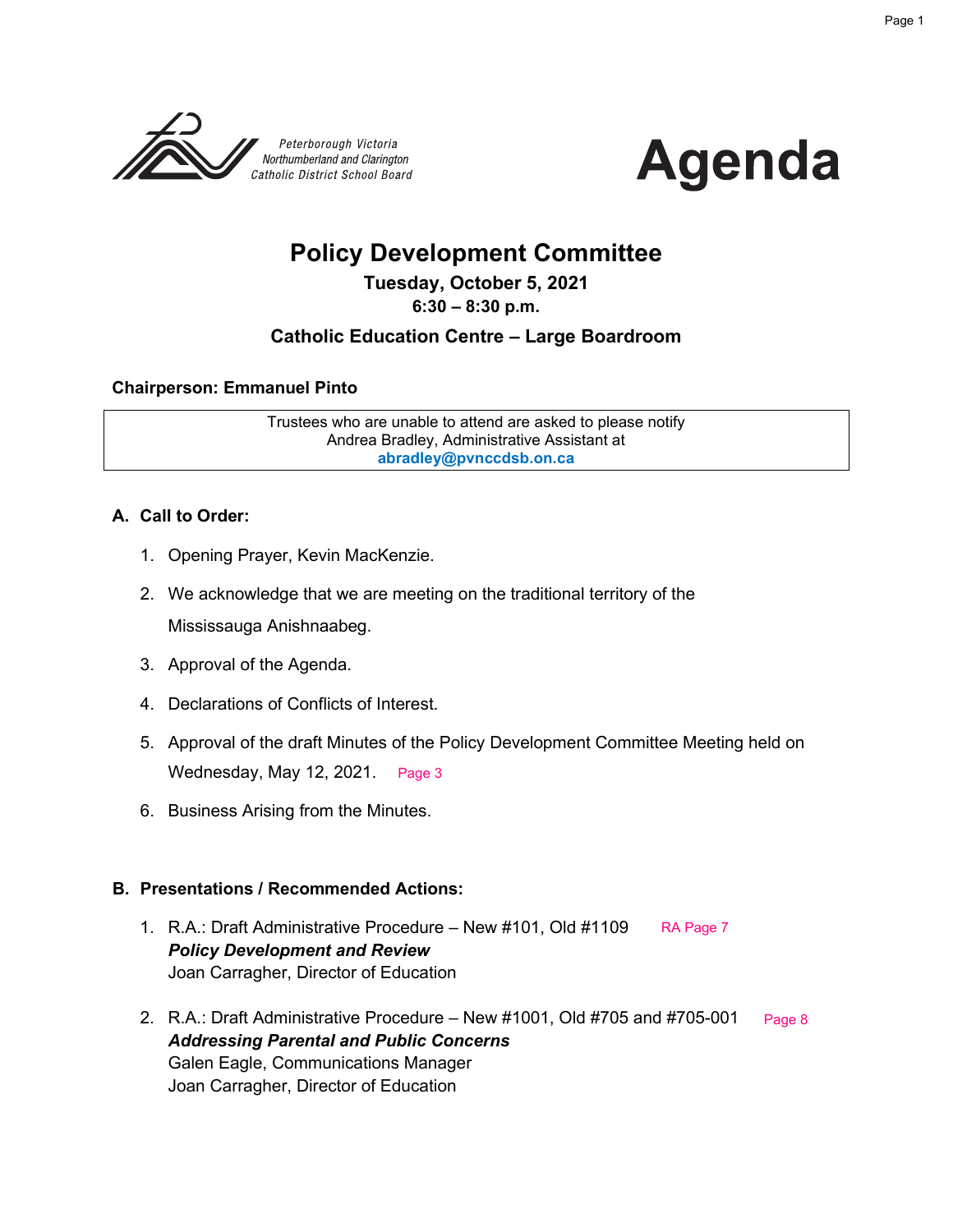- 3. R.A.: Draft Administrative Procedure New #823 *COVID-19 Vaccination Disclosure* Darren Kahler, Human Resource Services Manager Stephen O'Sullivan, Superintendent of Learning / Leadership and Human Resource Services [Page 14](#page-13-0)
- 4. R.A.: Administrative Procedure Annual Review #817 *Students Wearing Masks* Jonathan Di Ianni, Superintendent of Learning / Student Success Stephen O'Sullivan, Superintendent of Learning / Leadership and Human Resource Services [Page 28](#page-27-0)
- 5. R.A.: Draft Administrative Procedure New #502 Old #505 *Employee Involvement in Election to Public Office* Stephen O'Sullivan, Superintendent of Learning / Leadership and Human Resource Services [Page 35](#page-34-0)
- 6. R.A.: Draft Administrative Procedure New #310 Old #821 *French Immersion* Sheila Piggott, Superintendent of Learning / Learning Technologies / P/J Program [Page 40](#page-39-0)

### **C. Information Items:**

### **D. Next Meeting:**

1. Tuesday, November 2, 2021. 6:30 p.m.

### **E. Conclusion:**

- 1. Closing Prayer, Linda Ainsworth.
- 2. Adjournment.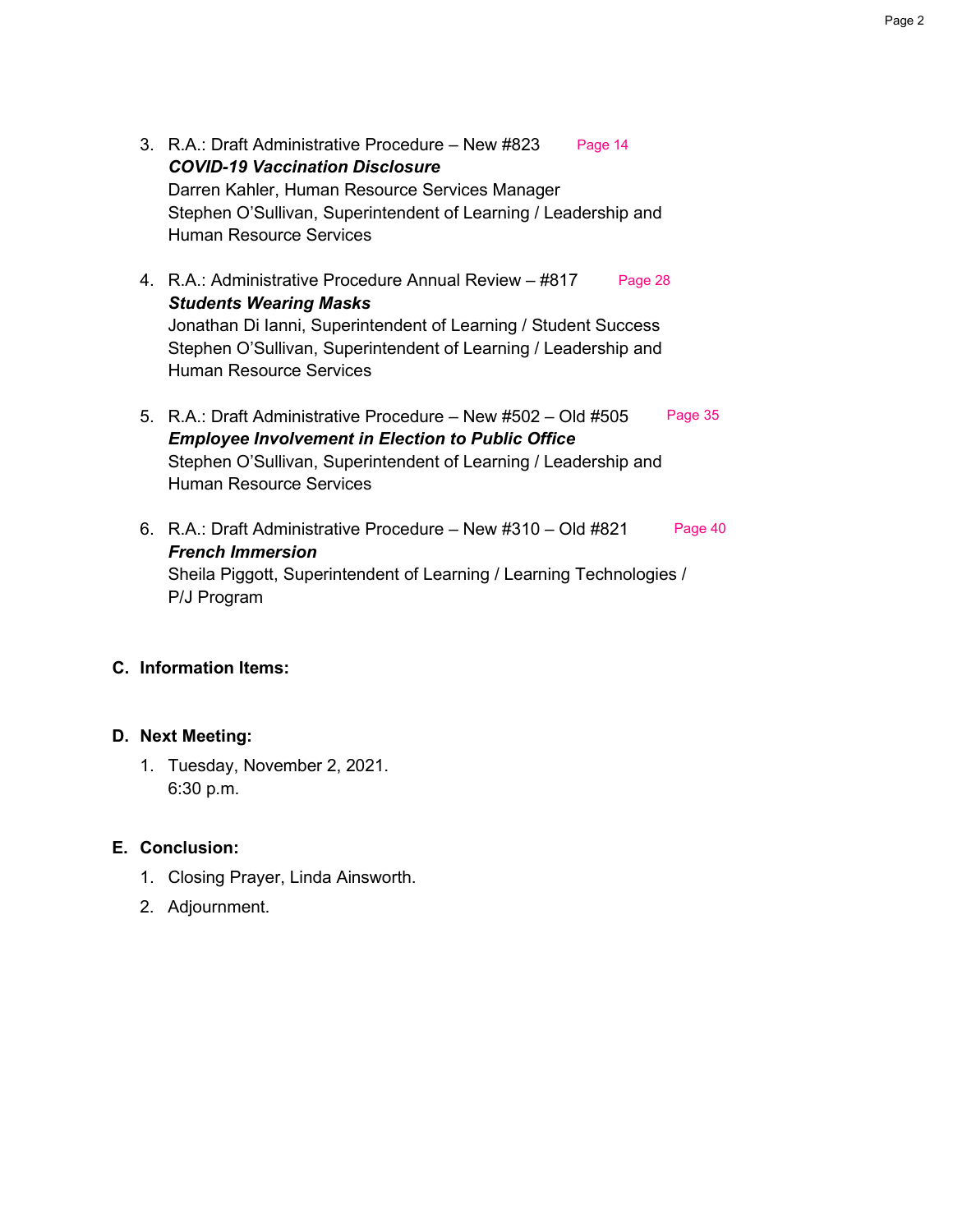<span id="page-2-0"></span>

Peterborough Victoria Northumberland and Clarington Catholic District School Board



A.4



THE MINUTES OF THE POLICY DEVELOPMENT COMMITTEE VIRTUAL MEETING held on Wednesday, May 12, 2021 at 6:30 p.m.

### PRESENT

| Trustees: | Michelle Griepsma, Helen McCarthy.                                                                                                  |
|-----------|-------------------------------------------------------------------------------------------------------------------------------------|
|           | David Bernier, Kevin MacKenzie, Emmanuel Pinto (Committee Chairperson).                                                             |
|           | Administration: Jeannie Armstrong, Joan Carragher, Laurie Corrigan, Isabel Grace, Sheila Piggott.<br>Tim Moloney, Steve O'Sullivan. |
| Guests:   | Galen Eagle, Communications Manager.                                                                                                |
| Regrets:  | Linda Ainsworth, Braden Leal.<br>Josh Hill (Senior Student Trustee), Eli McColl (Junior Student Trustee).                           |
| Recorder: | Andrea Bradley.                                                                                                                     |

### **A. Call to Order**:

Emmanuel Pinto, Committee Chairperson, called the meeting to order.

1. Opening Prayer.

Emmanuel Pinto, Committee Chairperson, called the meeting to order at 6:31 p.m. and asked Kevin MacKenzie to lead the Opening Prayer.

2. Emmanuel Pinto, Committee Chairperson, acknowledged that the Policy Development Committee Meeting was taking place on the traditional territory of the Mississauga Anishinaabeg.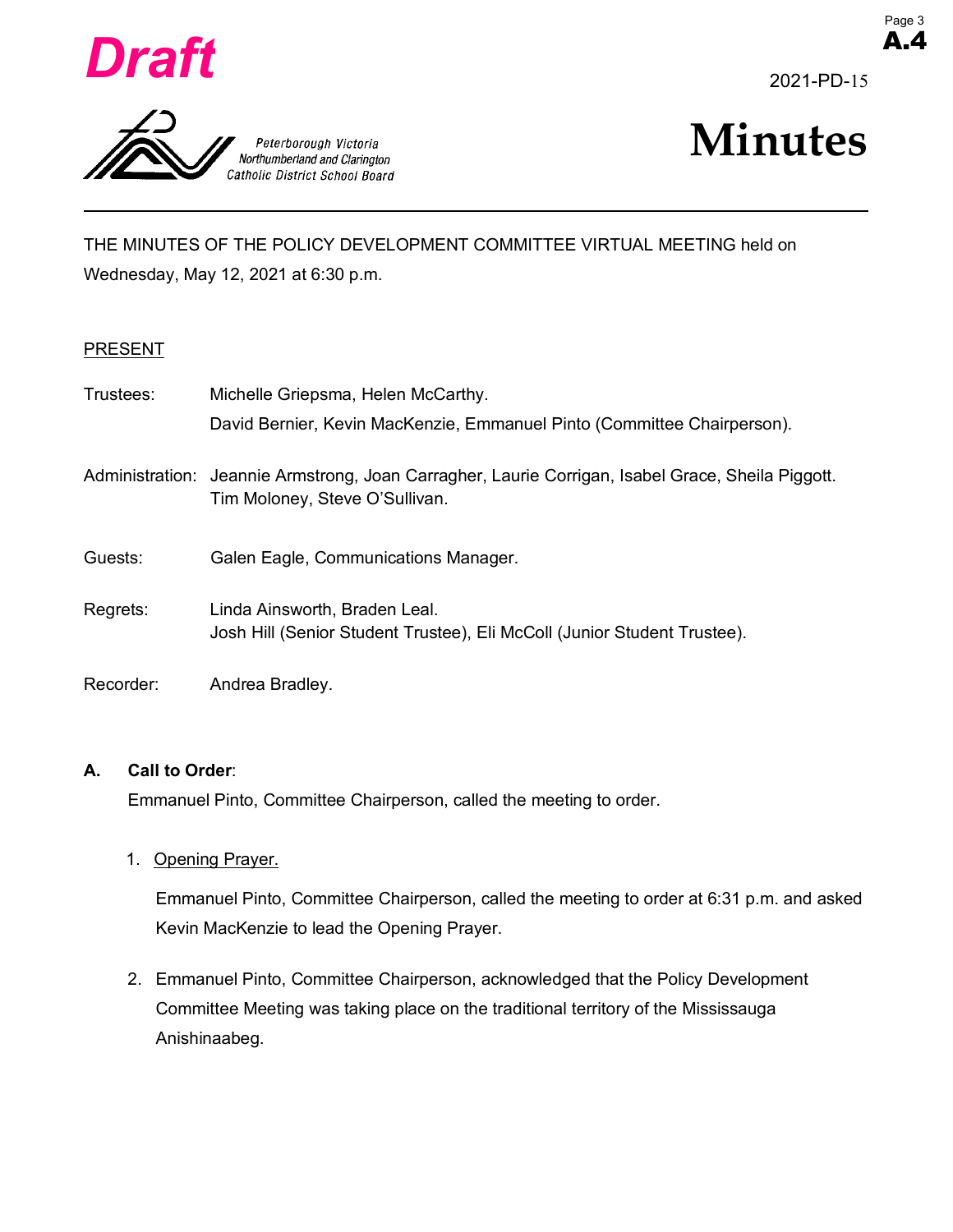

### 3. Approval of the Agenda.

**MOTION:** Moved by David Bernier, seconded by Michelle Griepsma, that the Policy Development Committee Agenda be accepted. Carried

4. Declarations of Conflicts of Interest.

There were no conflicts of interest.

- 5. Approval of the Draft Minutes of the Policy Development Committee Meeting held on April 20, 2021.
	- **MOTION:** Moved by Kevin MacKenzie, seconded by David Bernier, that the Minutes of the Policy Development Committee Meeting held on April 20, 2021, be approved. Carried.
- 6. Business Arising from the Minutes.

There was no business arising from the Minutes.

### **B. Recommended Actions/Presentations:**

1. Draft Revised Administrative Procedure – New #1103, Old #712 *Media Relations*

Galen Eagle, Communications Manager, made a PowerPoint presentation highlighting the changes to Administrative Procedure – *#1103 – Media Relations*, to the Policy Development Committee.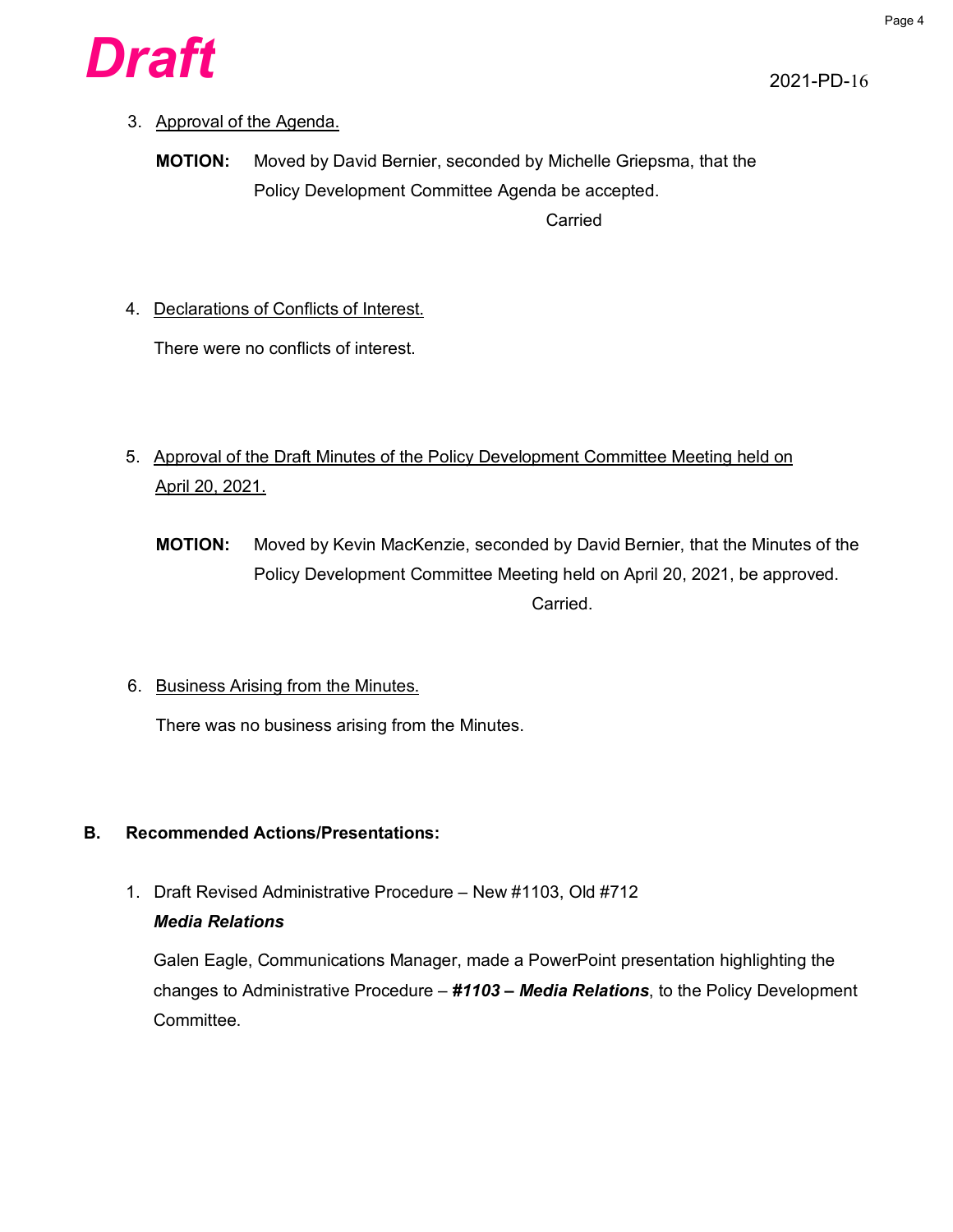



**MOTION:** Moved by Helen McCarthy, seconded by Kevin MacKenzie that the Policy Development Committee recommend to the Board that Board Policy and Administrative Procedure – *#712 – Media Relations,* be deleted and the revised, newly formatted, Administrative Procedure – *#1103 – Media Relations,* be received and posted as amended under Directional Policy – *#1100 – Communications*.

Carried

2. Draft Revised Administrative Procedure – New #209, Old #703 *Opening and Blessing of New Schools and New Additions*

Galen Eagle, Communications Manager, presented the new draft revised Administrative Procedure – *#209 – Opening and Blessing of New Schools and New Additions*, to the Policy Development Committee and answered questions from Trustees.

- **MOTION:** Moved by David Bernier, seconded by Helen McCarthy that the Policy Development Committee recommend to the Board that Board Policy and Administrative Procedure – *#703 – Opening and Blessing of New Schools and New Additions,* under Directional Policy *– #1100 – Communications,* be deleted and the revised, newly formatted, Administrative Procedure – *#209 – Opening and Blessing of New Schools and New Additions,* be received and posted as amended under Directional Policy – *#200 – Catholic Education*. Carried
- 3. Draft Revised Administrative Procedure New #1301, Old #1001 *Student Eligibility*

Isabel Grace, Superintendent of Business and Finance, presented new draft revised Administrative Procedure – *#1301 – Student Eligibility*, to the Policy Development Committee and answered questions from Trustees.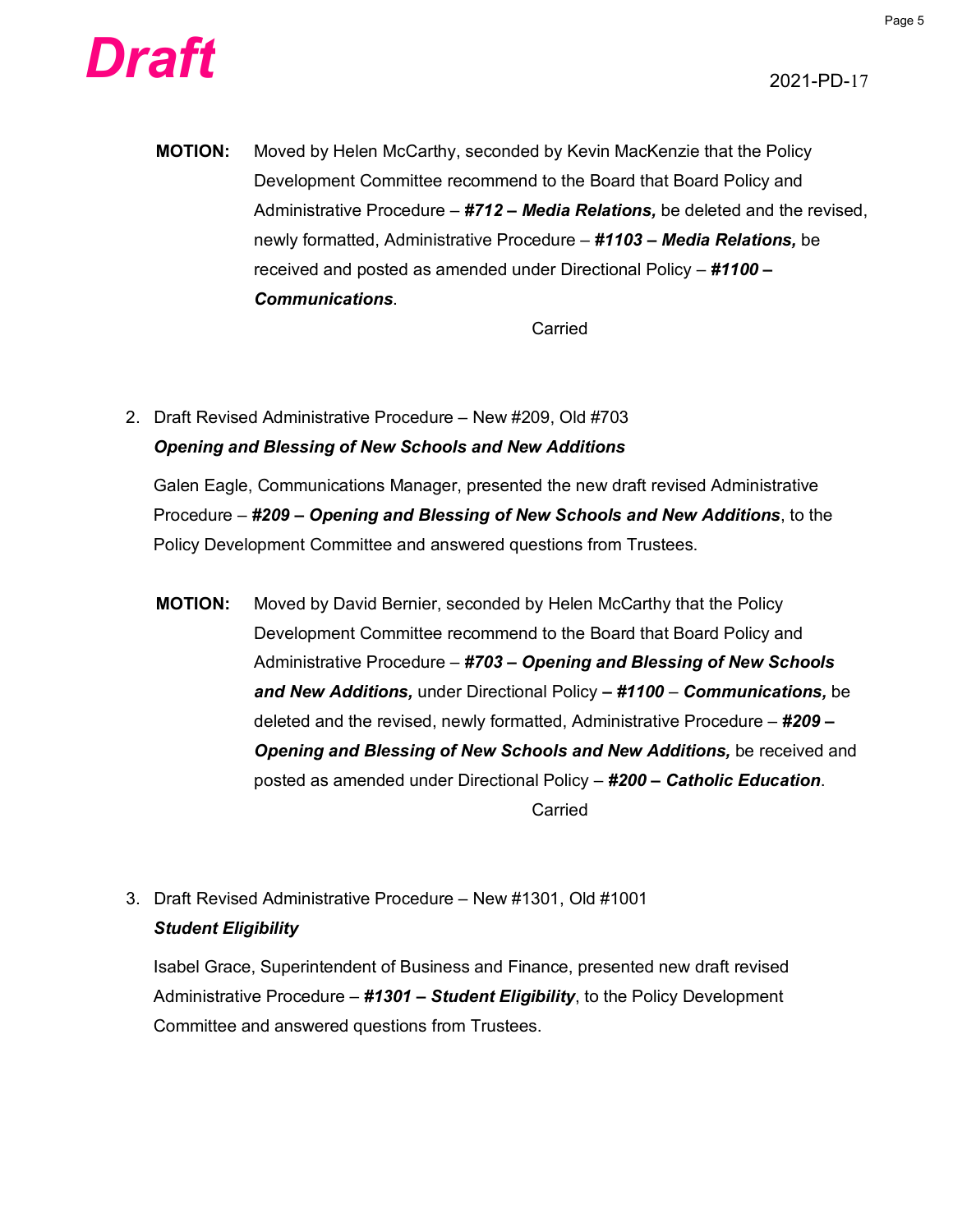

**MOTION:** Moved by Kevin MacKenzie, seconded by Helen McCarthy that the Policy Development Committee recommend to the Board that Board Policy and Administrative Procedure – *#1001 – Student Eligibility,* be deleted and the revised, newly formatted, Administrative Procedure – *#1301 – Student Eligibility,* be received and posted as amended under Directional Policy – *#1300 – Student Transportation*.

Carried

### **C. Information Items:**

There were no information items.

### **D. Next Meeting:**

1. Tuesday, October 5, 2021 6:30 p.m. – 8:30 p.m.

### **E. Conclusion:**

### 1. Closing Prayer.

Emmanuel Pinto, Committee Chairperson, lead the Closing Prayer.

### 2. Adjournment.

**MOTION:** Moved by Helen McCarthy, seconded by Kevin MacKenzie, that the Policy Development Committee Meeting adjourn at 7:40 p.m.

Carried.

Emmanuel Pinto **Carragher** Contract Contract Contract Contract Contract Contract Contract Contract Contract Contract Contract Contract Contract Contract Contract Contract Contract Contract Contract Contract Contract Contra Committee Chairperson **Committee Chairperson** /ab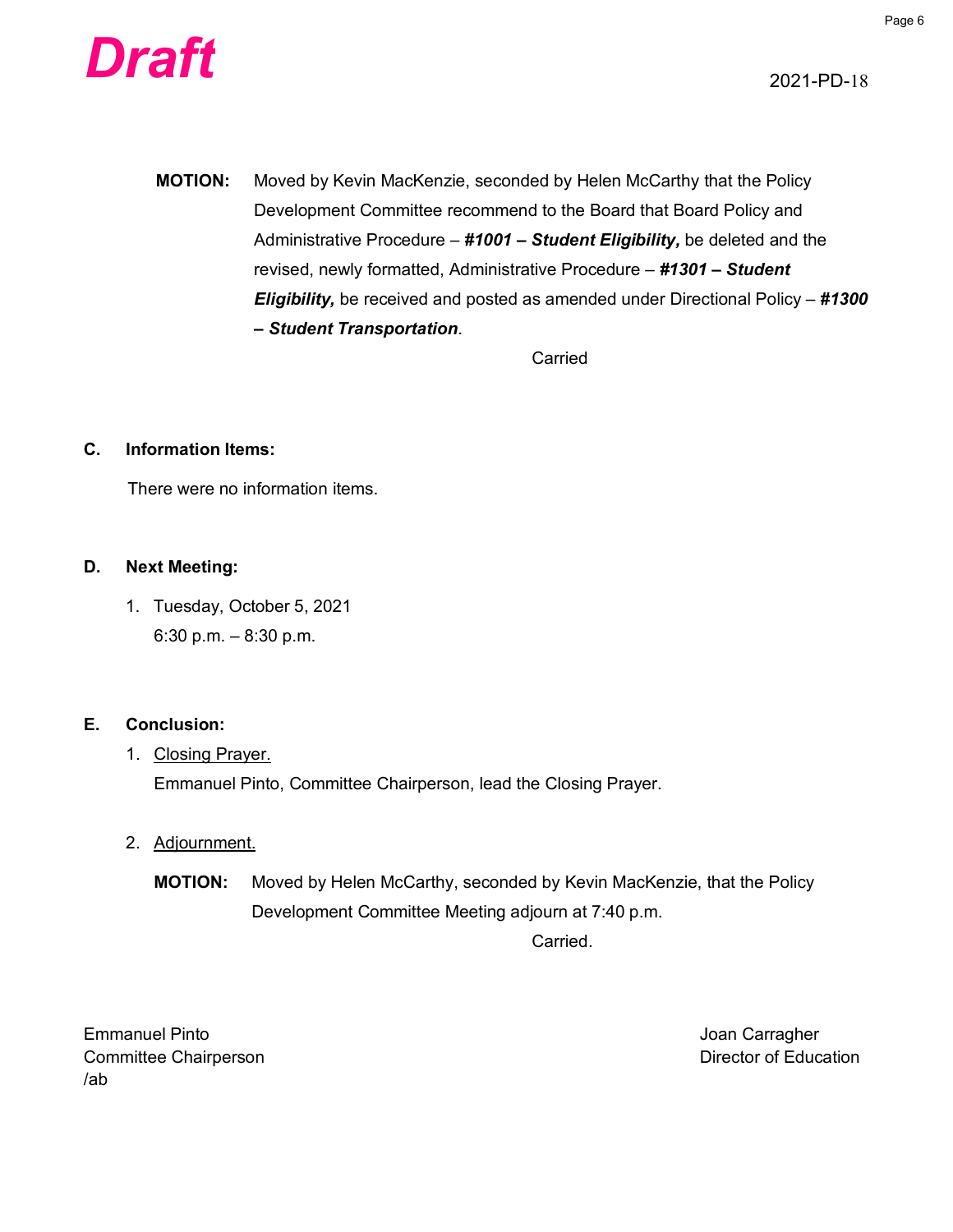# <span id="page-6-0"></span>**B.1.**

# **Recommended Action:**

That the Policy Development Committee recommend to the Board that Board Policy – *#1109 – Policy Development and Review,* be deleted and the revised, newly formatted, Administrative Procedure – *#101 – Policy Development and Review,* be received and posted as amended under Directional Policy – *#100 – Governance, Vision and Strategic Priorities*.

**Carried**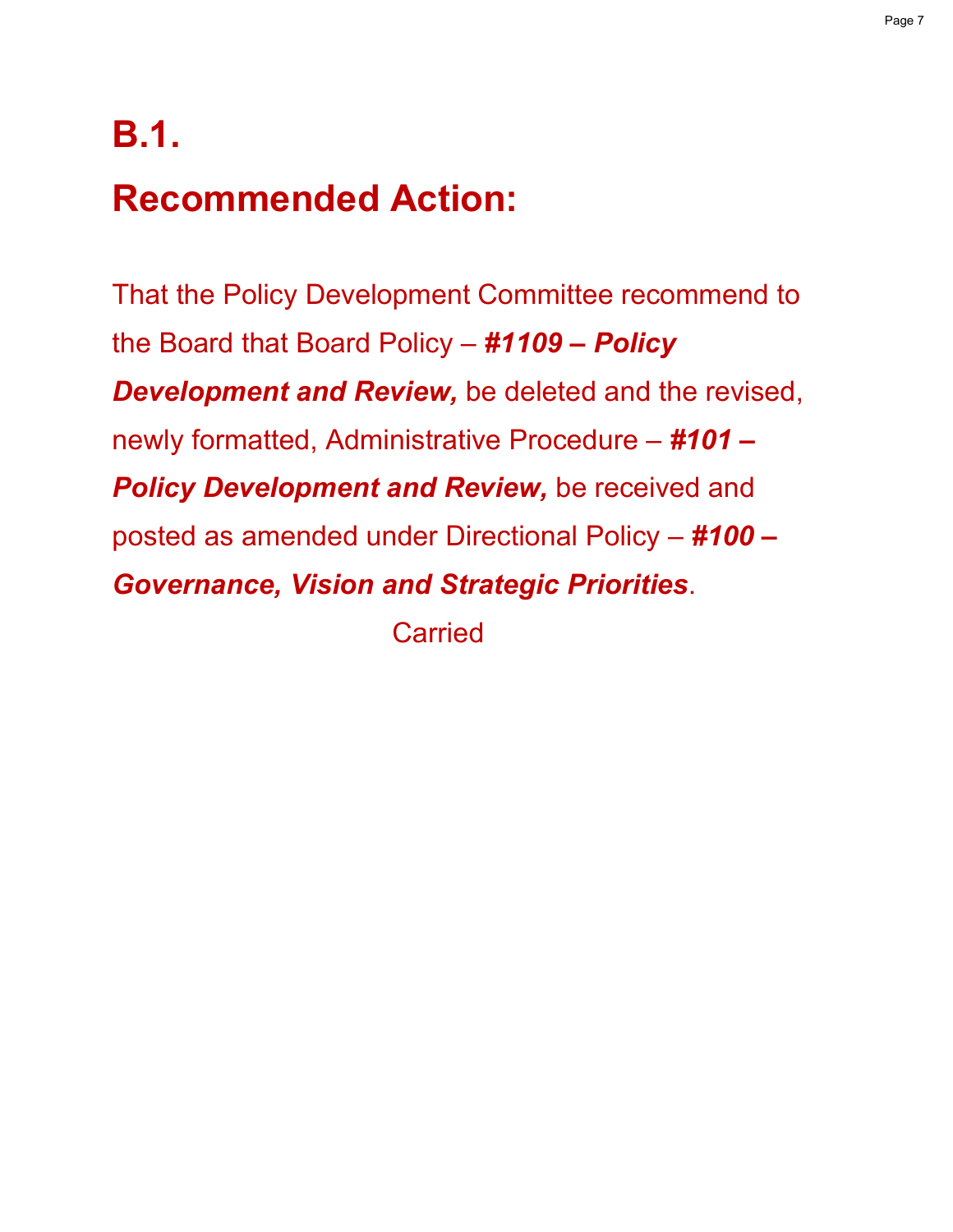<span id="page-7-0"></span>

| <b>BOARD ADMINISTRATIVE PROCEDURE</b>                                                |                                            |  |  |  |
|--------------------------------------------------------------------------------------|--------------------------------------------|--|--|--|
| Administrative Procedure<br><b>Addressing Parental and</b><br><b>Public Concerns</b> | Administrative Procedure<br>Number<br>1001 |  |  |  |
| <b>Directional Policy</b><br><b>Parent and Community Relations</b><br>1000           |                                            |  |  |  |

# **Title of Administrative Procedure:**

Addressing Parental and Public Concerns

# **Date Approved:**

### **Projected Review Date:**

October 2026

# **Directional Policy Alignment:**

The *Addressing Parental and Public Concerns Administrative Procedure* aligns with the Board's Parent and Community Relations Directional Policy by outlining the process by which the Board responds to concerns raised by stakeholders and parents/guardians.

# **Alignment with Multi-Year Strategic Plan:**

The *Addressing Parental and Public Concerns Administrative Procedure supports* the Board's Multi-Year Strategic Plan to value relationships, ensure equity and maximize resources.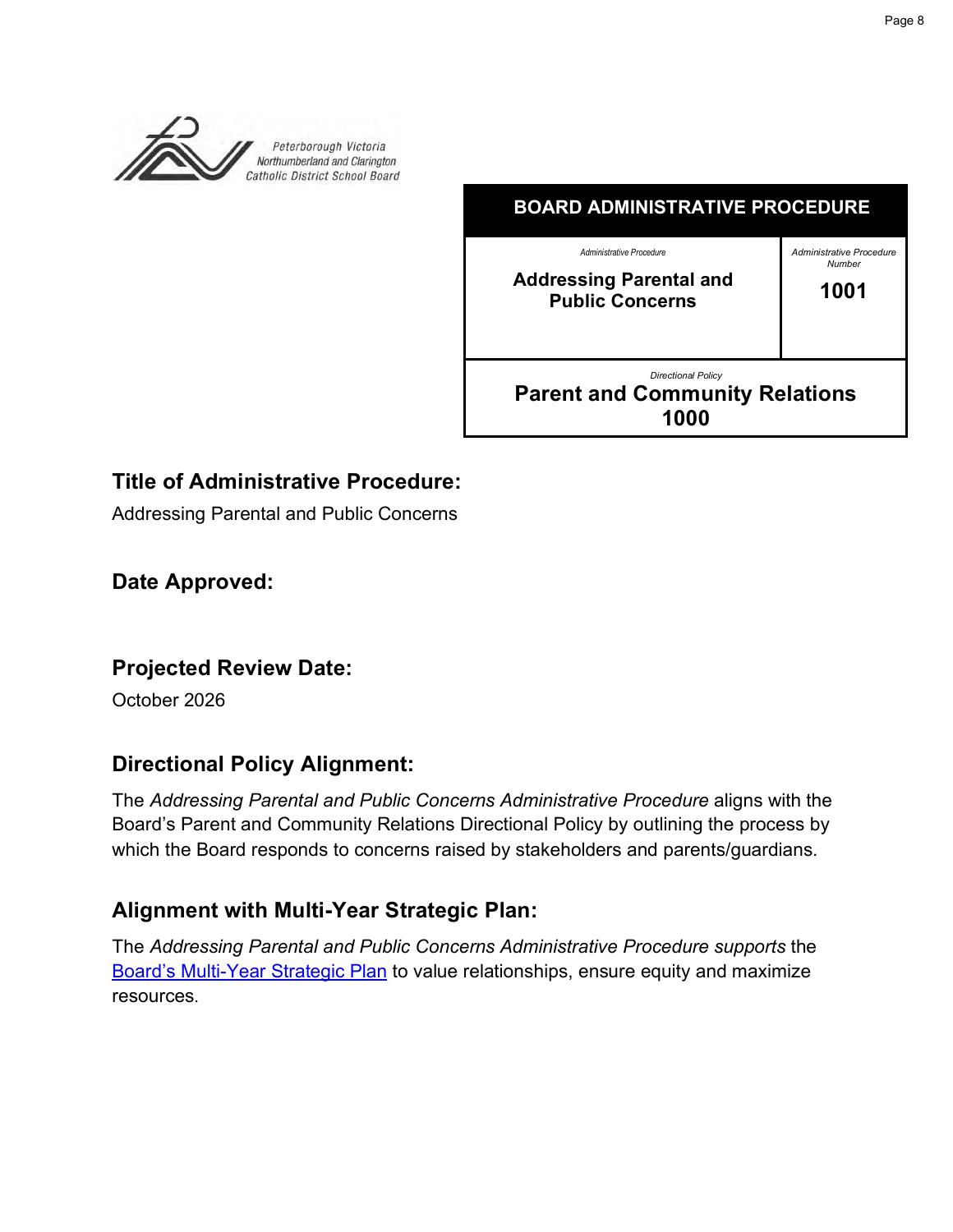# **Purpose:**

The *Addressing Parental and Public Concerns Administrative Procedure* formalizes the process for addressing concerns and questions that are within the jurisdiction of the Board.

The Peterborough Victoria Northumberland and Clarington (PVNC) Catholic District School Board is committed to building strong relationships with staff, parents, trustees, parishes and the larger community.

Strong relationships and meaningful dialogue are essential to improving student achievement and well-being, providing excellence in educational programs, ensuring effective stewardship of resources and enhancing confidence in publicly funded Catholic education.

# **Guidelines:**

Questions or concerns from parents/guardians, community stakeholders or members of the public shall be addressed at the onset at the level closest to the issue in a fair, respectful and effective manner that reflects the Board's vision and strategic priorities.

PVNC is committed to the protection of privacy and recognizes that all employees are responsible for the protection of personal, confidential, and sensitive information entrusted to them, therefore, there are certain matters that trustees and staff members are unable to discuss with parents/guardians (including parent/guardian representatives) and the public including but not limited to personal information (including information related to other students), employee relations (including staff disciplinary matters) and legal matters.

This policy does not apply to media inquiries, which are covered under the Board's *Administrative Procedure 1103 – Media Relations*.

# **Action Required:**

# **Parent/Guardian Concerns:**

If a parent/guardian has a concern about a school matter, the following procedures for review of the issue are available to the parent/guardian.

# **Step 1: Classroom Level**

Parents/guardians should review the issue with the staff member directly involved such as the child's classroom teacher and early childhood educator at a mutually convenient time.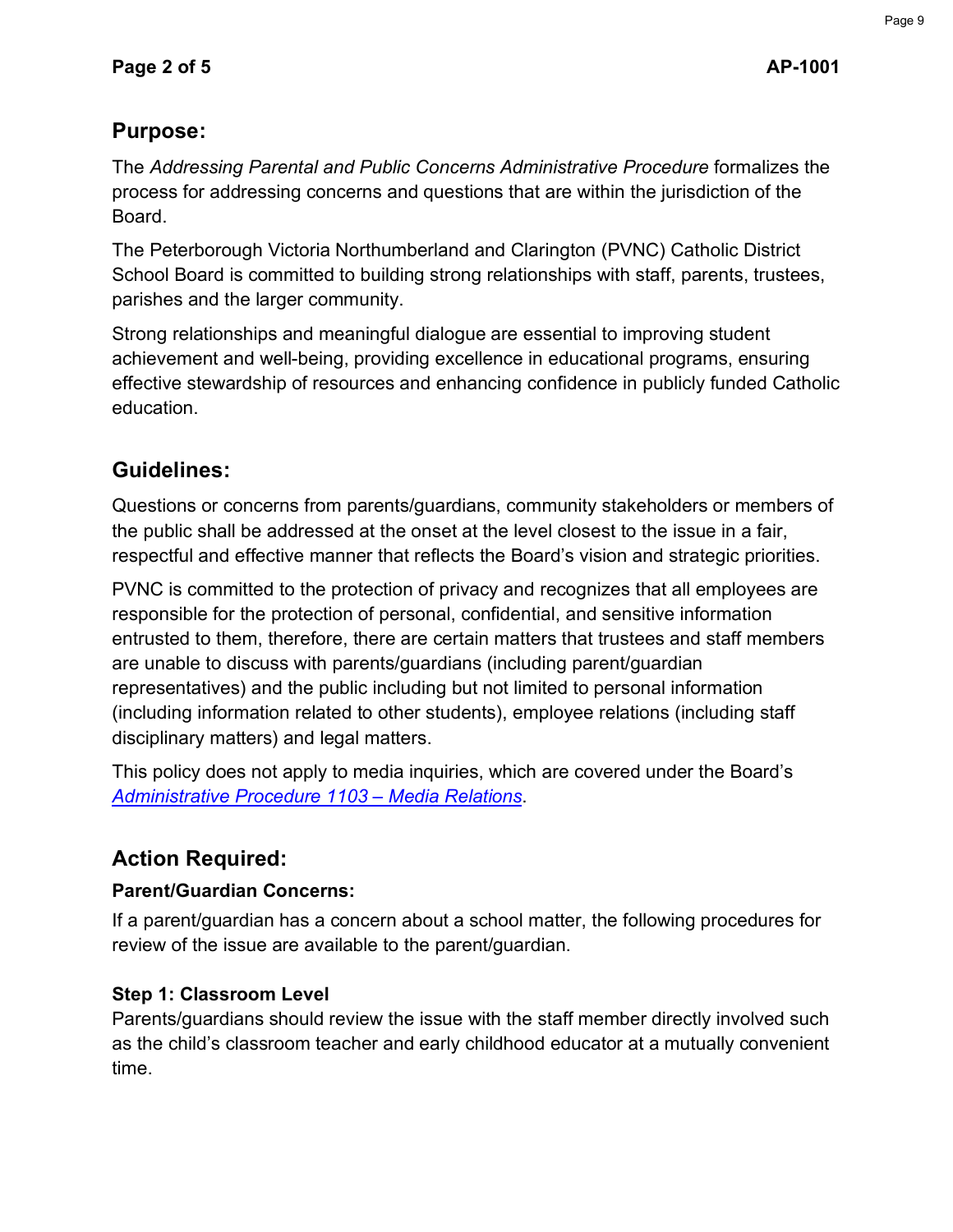### **Step 2: Principal Level**

If the parent/guardian and the teacher/staff member are not able to resolve the issue, the parent/guardian may request that the matter be reviewed by the school principal (or designate). The principal (or designate) will review the issues and work to address the matter in a timely manner.

### **Step 3: Superintendent Level**

If the parent/guardian and the school principal are not able to resolve the issue, the parent/guardian may request that the matter be reviewed by the school's Superintendent of Education. The Superintendent will review the matter as it relates to established policies and procedures and will respond to the parent/guardian about their concern in a timely manner.

### **Step 4: Director of Education Level**

If the parent/guardian and the Superintendent are not able to resolve the issue, the parent/guardian may request the matter be reviewed by the Director of Education. The Director of Education (or designate) will review the matter and respond to the parent/guardian about the concerns in a timely manner.

### **Representatives of Parent Guardian**

Parents/guardians have the right to have a representative of their choosing in attendance at meetings with staff as additional support to address their child's interests. Parents/guardians who wish to invite a representative to support them must notify the principal and/or staff member

in advance of a school meeting as to who is anticipated to be in attendance. Any costs/expenses associated with such a representative are the responsibility of the parent/guardian.

### **Community Stakeholder/Public Concerns:**

Issues or concerns raised by members of the public that are not school-based shall be directed to the appropriate school Board department. Issues that cannot be resolved at the department level may be referred to the Director's office.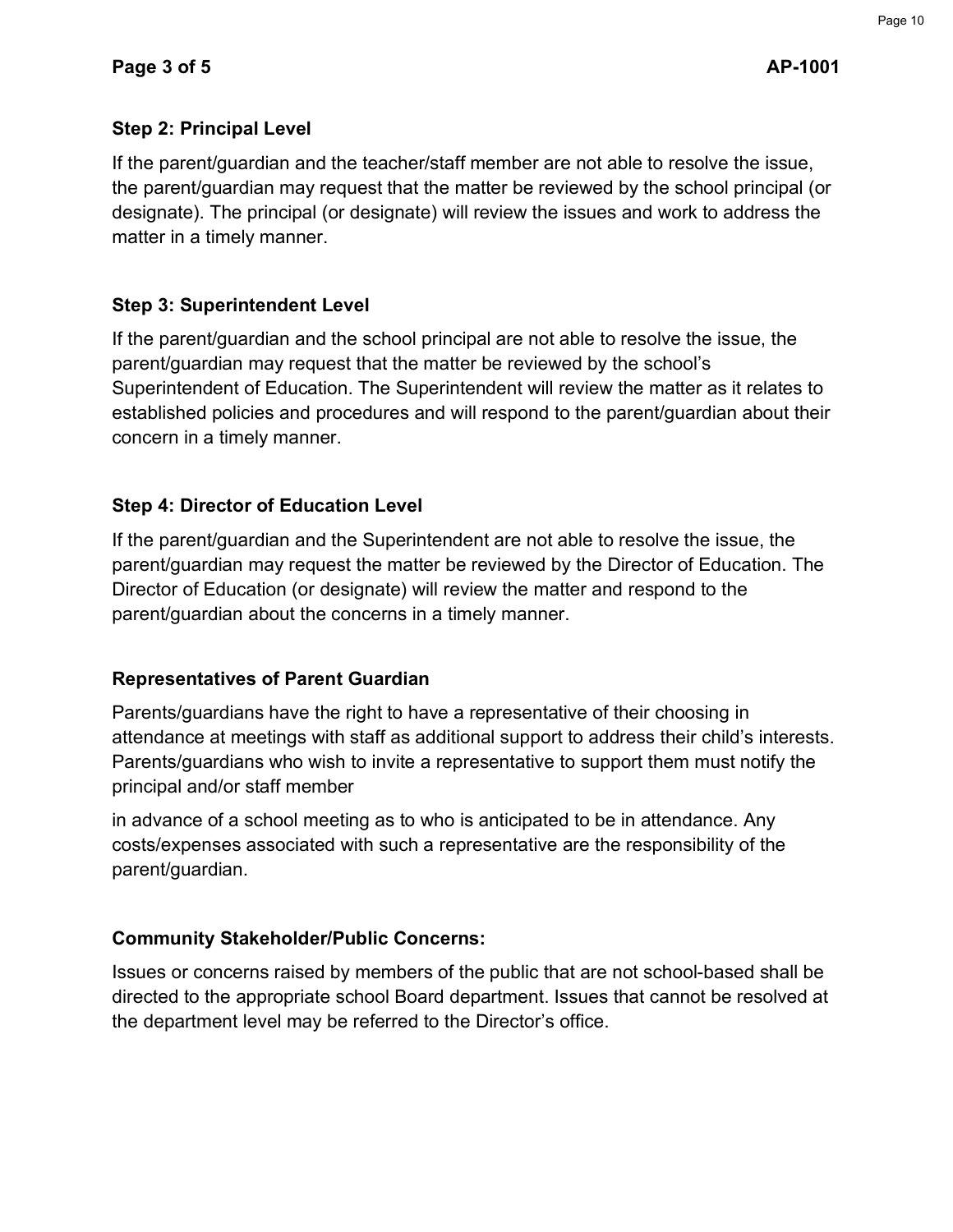### **Role of the Trustee in addressing parental and public concerns:**

Parents/guardians and members of the public may contact trustees at any time. A trustee's role within this administrative procedure is to facilitate the communication process between the parent/guardian or member of the public and the appropriate staff and provide information and direction.

Trustees shall direct the parent/guardian or member of the public to the process which should be followed in addressing any concerns or to the appropriate person or step in the process (dependent on the steps the parent/guardian or member of the public has already undertaken to address the concerns at the time the trustee is contacted) but shall not act as a representative of the parent/guardian or member of the public.

### **Role of Catholic School Councils in addressing parental and public concerns:**

School councils have been established to advise principals on school matters but are not forums to discuss issues related to individual parents/guardians, school staff or students. Any of these matters brought to a school council member or any school council meeting shall be referred to the principal to address.

For more information on the role of Catholic School Councils, refer to *Administrative Procedure 1003 – Catholic School Councils.*

### **Responsibilities:**

### **The Board of Trustees is responsible for:**

- Ensuring alignment of this administrative procedure with the Parent and Community Relations Directional Policy
- Reviewing the *Addressing Parental and Public Concerns Administrative Procedure* as part of its regular policy and procedure review cycle
- Using this administrative procedure as a framework for assisting parents/guardians or constituents in addressing school board concerns or issues

### **The Director of Education is responsible for:**

- Designating resources for ensuring the implementation of and compliance with this Administrative Procedure
- Addressing parent/guardian issues or issues raised by members of the public that have escalated to the Director of Education level
- Communicating the outcome(s) of concerns raised with local trustees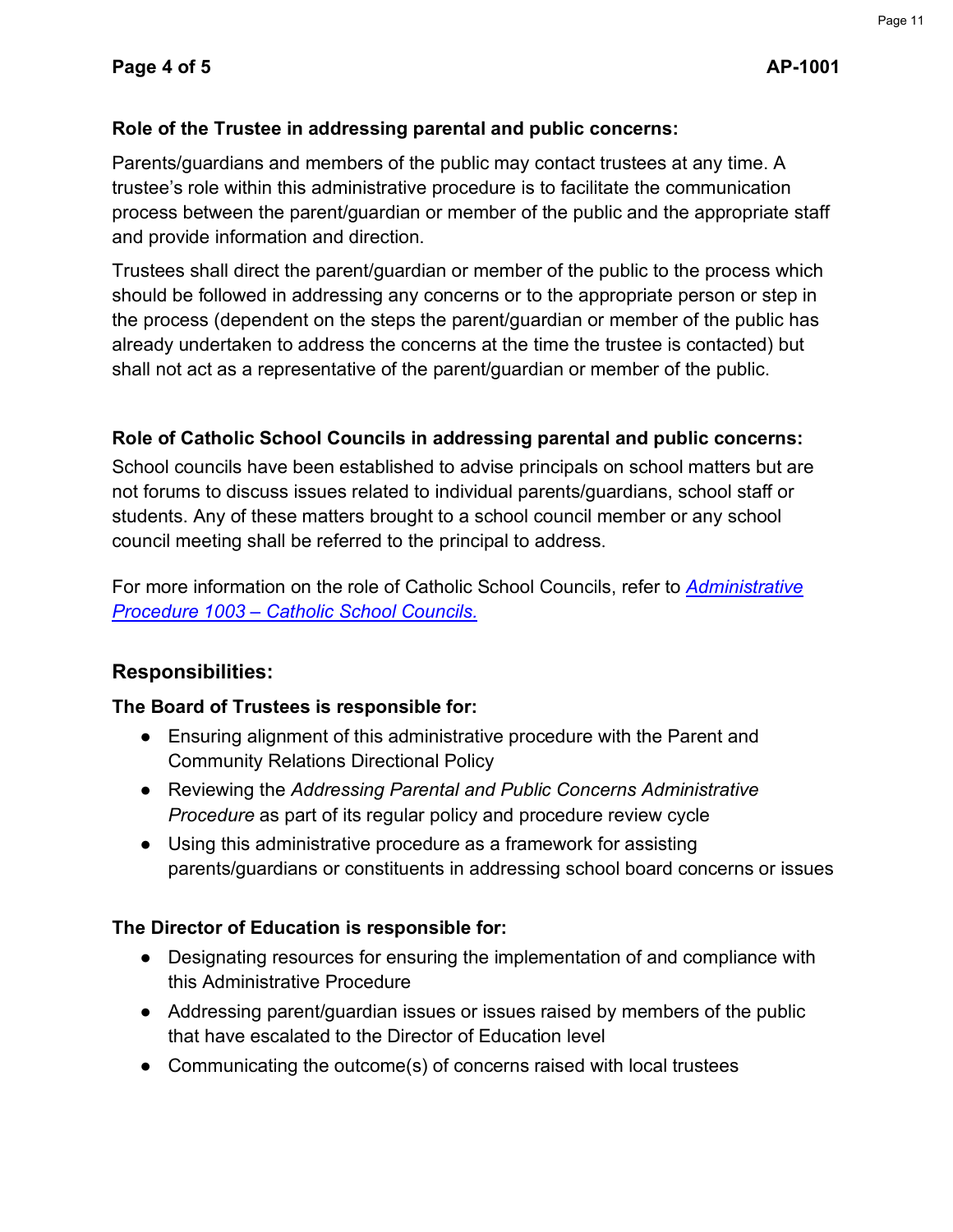● Apprising the Chair of the Board of any local concerns that may have systemwide implications or may require a system response or Board motion

### **Superintendents of Schools and System Portfolios are responsible for:**

- Providing leadership and supports for Principals/Vice-Principals, Managers, Executive/Administrative Assistants and all departmental staff in their knowledge, understanding, and implementation of this administrative procedure
- Addressing parent/guardian issues or issues raised by members of the public that have escalated to the Superintendent level
- Apprising the Director of Education of any local concerns that may have systemwide implications or may require a system response or Board motion

### **Principals and Vice-Principals are responsible for:**

- Providing leadership and supports for staff in their knowledge, understanding, and implementation of this administrative procedure
- Addressing parent/guardian issues or issues raised by members of the public at the school level

### **School staff members are responsible for:**

● Addressing parent/guardian issues at the school and/or classroom level

### **Parents/guardians and members of the public are responsible for:**

● Engaging in respectful dialogue while raising issues and concerns with school board staff

# **Progress Indicators:**

● Increased awareness and understanding of the *Addressing Parental and Public Concerns Administrative Procedure*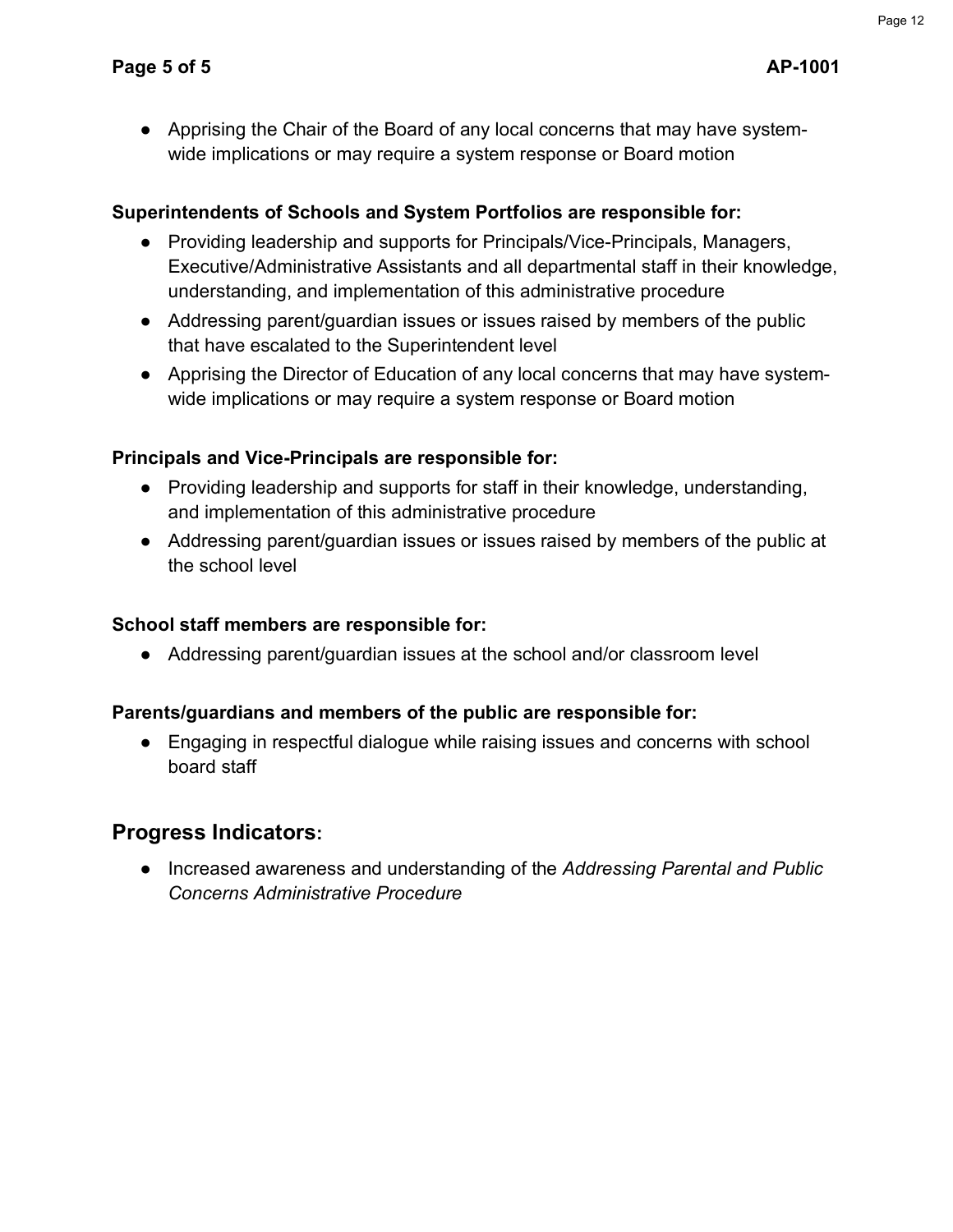# **B.2.**

# **Recommended Action:**

That the Policy Development Committee recommend to the Board that Board Administrative Procedure – *#1001 – Supporting Community Concerns* (Old Policy #705 – Supporting Community Concerns), and Board Administrative Procedure – *#1002 – Addressing Parental and Public Concerns* (Old Policy Protocol #705-001), be deleted and the revised, newly formatted, Administrative Procedure – *#1001 – Addressing Parental and Public Concerns,* be received and posted as amended under Directional Policy – *#1000 – Parent and Community Relations*.

**Carried**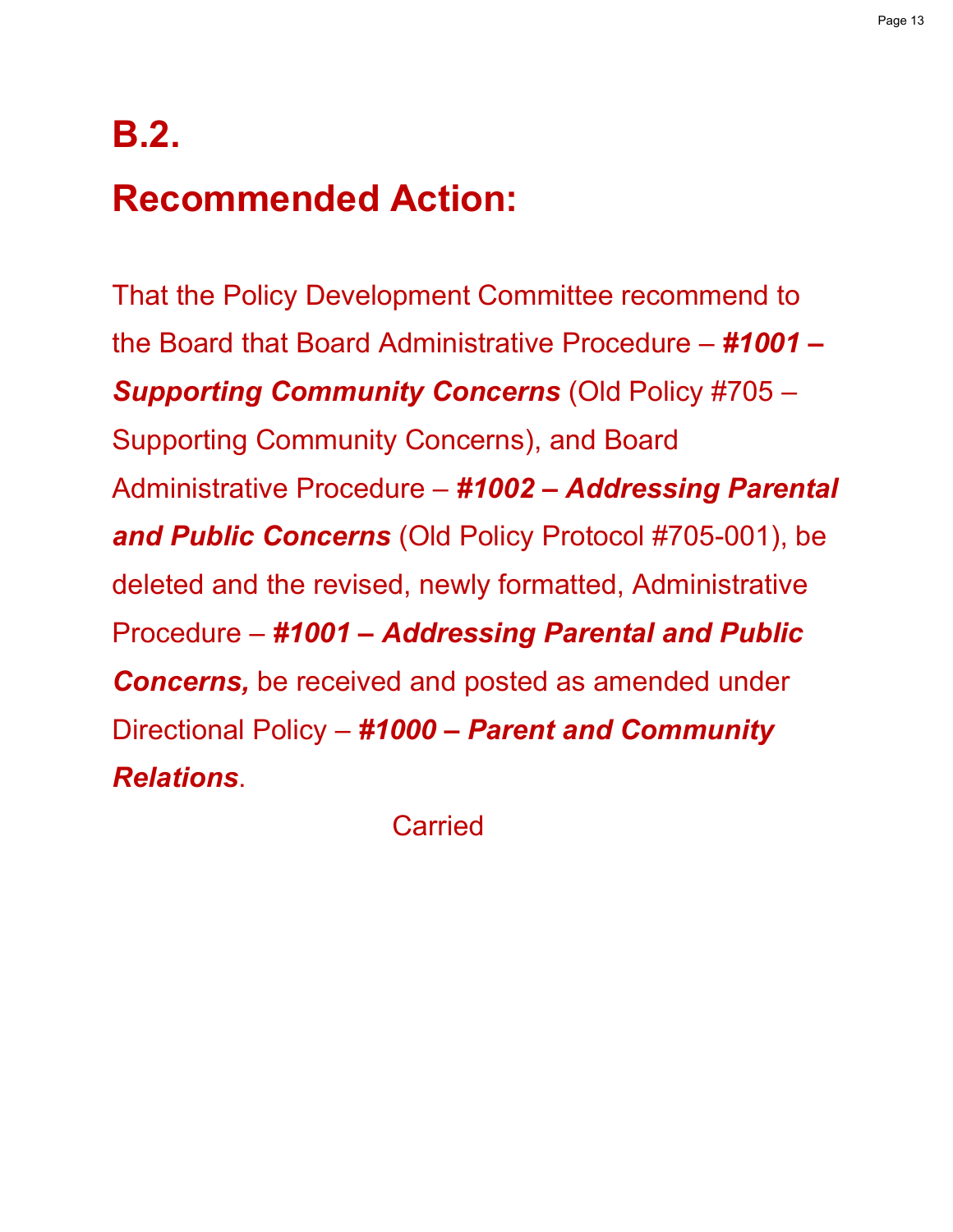<span id="page-13-0"></span>



# **Title of Administrative Procedure:**

COVID-19 Vaccination Disclosure

**Date Approved:** *October 5, 2021*

# **Projected Review Date:**

*October, 2022 (annually)*

# **Directional Policy Alignment:**

*The Board recognizes that the health and well-being of our students and staff is foundational to their success. This Administrative Procedure focuses on applying that collective effort and engagement during a public health emergency by ensuring a clear and consistent approach to the requirement for all eligible individuals to be fully vaccinated against COVID-19, except as set out below.* 

*This COVID-19 Vaccination Disclosure Administrative Procedure has been developed and implemented in accordance with provincial legislation and government directives.*

### **Alignment with Multi-Year Strategic Plan:**

*This Administrative Procedure supports the Nurturing Mental Health and Well-being pillar ensuring the safety and well-being of all of our staff.*  [PVNCCDSB Board Vision, Mission and Strategic Priorities](https://www.pvnccdsb.on.ca/our-board/vision-mission-and-strategic-priorities/)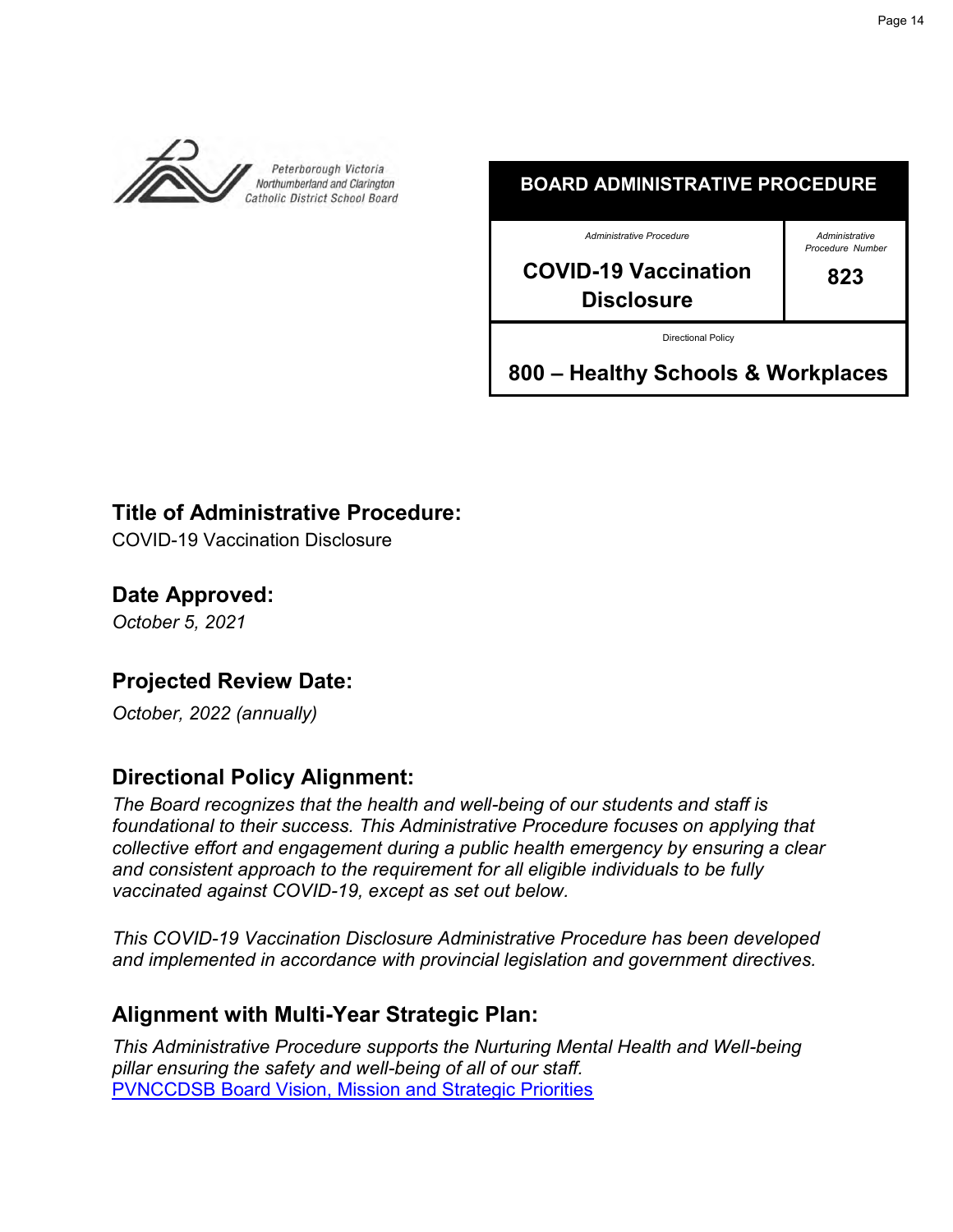# **Purpose:**

The purpose of this Administrative Procedure is to outline the Peterborough Victoria Northumberland and Clarington Catholic District School Board's (PVNCCDSB) expectations with regards to COVID-19 vaccination disclosure for staff, volunteers, third-party contractors, student practitioners, frequent visitors and other professionals who provide in-person services in schools and who have direct contact with staff and/or students. All eligible individuals are strongly encouraged to receive a COVID-19 vaccine.

Further, PVNCCDSB is required under the *Occupational Health and Safety Act* ("*OHSA*") to provide a safe working environment for our employees, our students and members of the public. PVNCCDSB and its staff have been identified as being at highrisk for COVID-19 transmission and associated variants due to the close proximity of staff to students, parents, and other staff members. COVID-19 vaccinations have proven to be one of the most effective tools to prevent transmission of and infection by COVID-19.

This COVID-19 Vaccination Disclosure Administrative Procedure applies to the following groups (hereinafter collectively referred to as "Individuals"):

- Employees All school board employees/staff, whether they are unionized or not, including daily and long-term occasional teachers and casual education workers
- The following individuals if attending the school premises frequently and have direct contact with staff or students:
	- $\triangleright$  Students on educational placement, including professional services students on a placement/work-integrated learning visit (e.g., teacher candidate practicums, nurse, psychologist, behavioural therapist, speechlanguage pathologist, etc.);
	- $\triangleright$  Drivers responsible for the transportation of students;
	- ➢ Volunteers;
	- $\triangleright$  Those who provide professional services to children at school;
	- $\triangleright$  Visitors, including parents/guardians and service providers or third party contractors who regularly interact with or are in the presence of students or staff members; and
	- $\triangleright$  School board trustees.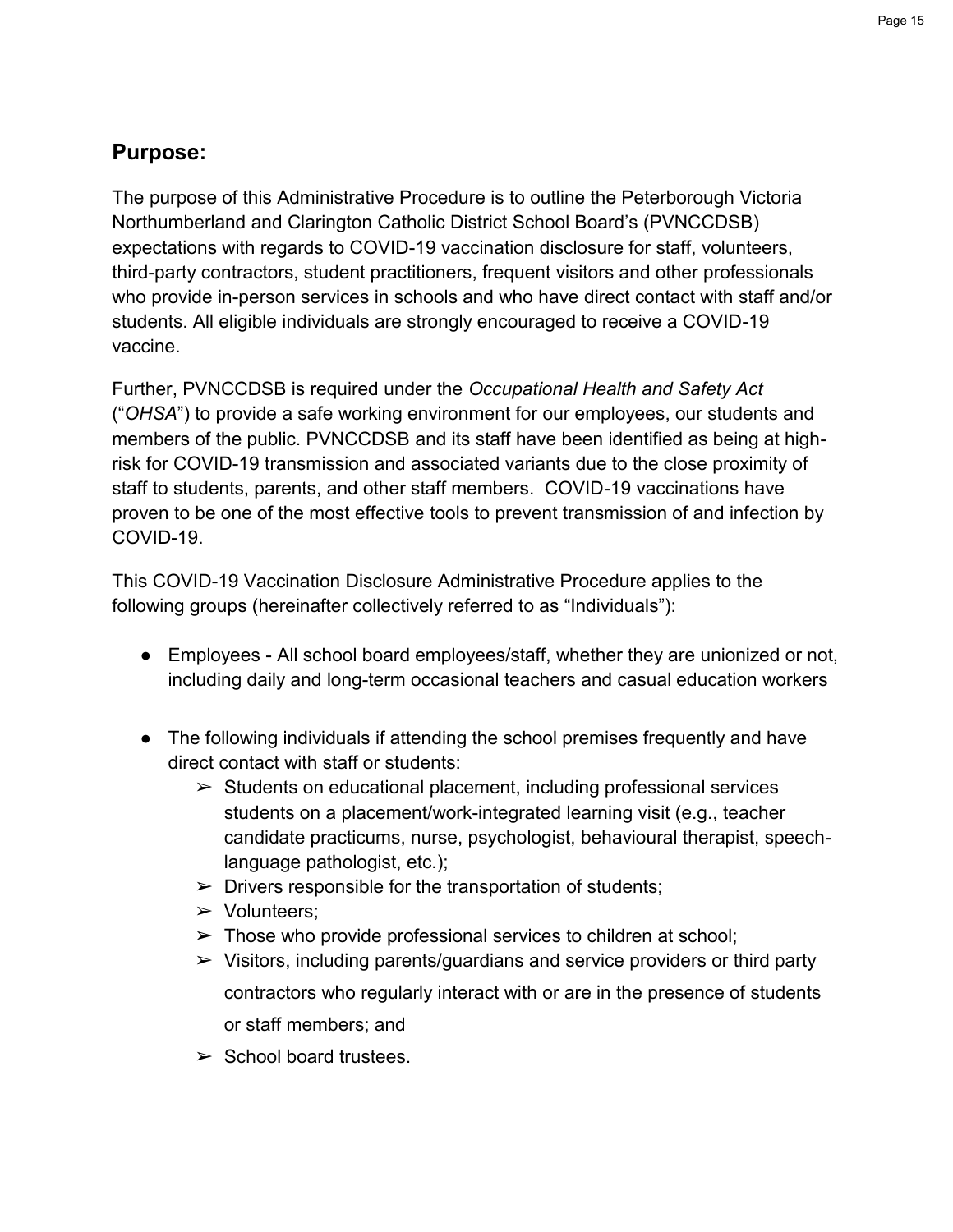# **Action Required:**

### **Mandatory Vaccination Disclosure - Employees**

By no later than September 6, 2021 or prior to attending at PVNCCDSB property following that date, all employees must provide:

- 1. an attestation that the Individual is fully vaccinated against COVID-19 with proof of vaccine administration; or
- 2. written proof of a medical reason, provided by a physician or registered nurse practitioner that sets out:
	- a. a documented medical reason for not being fully vaccinated against COVID-19; and
	- b. the effective time-period for the medical reason (i.e. permanent or time-limited and the expected duration if time-limited); or
- 3. prior to declining vaccination for any reason other than a medical reason, proof that the employee has completed an educational session approved by PVNCCDSB about the benefits of the COVID-19 vaccination. The link to the educational session will be sent to the employee. They will also receive a link after viewing to confirm they have watched the video. This educational session will address, at a minimum:
	- i. how COVID-19 vaccines work;
	- ii. vaccine safety related to the development of the COVID-19 vaccines;
	- iii. the benefits of vaccination against COVID-19;
	- iv. risks of not being vaccinated against COVID-19; and
	- v. possible side effects of COVID-19 vaccination.

Proof that an employee is fully vaccinated must be provided to Human Resource Services in the form of the electronic or paper receipt provided to the Individual at the time of vaccination. An employee who does not provide an attestation to PVNCCDSB and/or their vaccination receipt is considered to be "not fully vaccinated" for the purposes of this Administrative Procedure.

For the purposes of this Administrative Procedure, "fully vaccinated" means having received the full series of a COVID-19 vaccine or combination of COVID-19 vaccines approved by World Health Organization (WHO) (e.g., two doses of a two-dose vaccine series, or one dose of a single-dose vaccine series); and having received the final dose of the COVID-19 vaccine at least 14 days ago.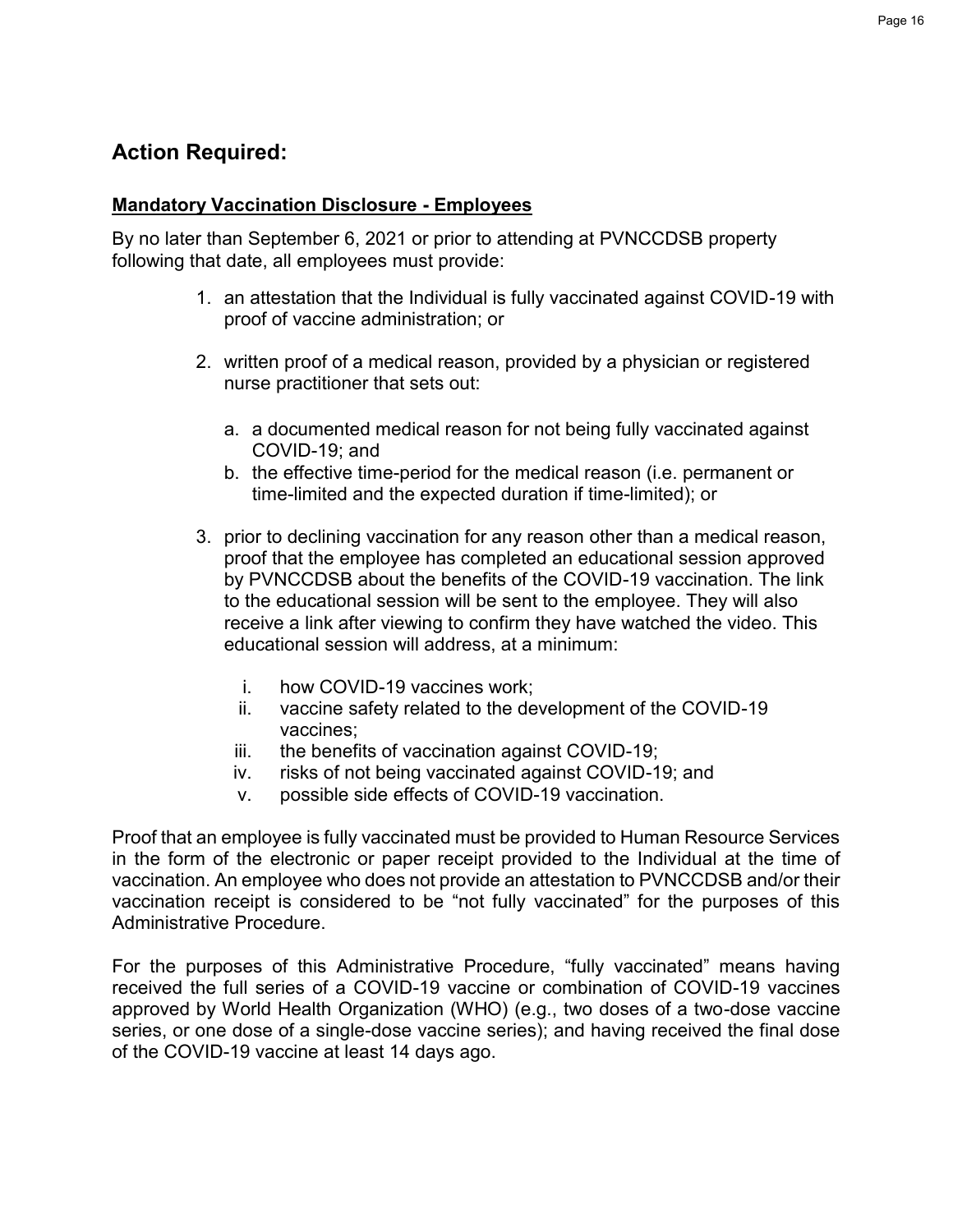### **Testing Requirements For Individuals Who Are Not Fully Vaccinated**

All Individuals who are not fully vaccinated (which includes Individuals who are partially vaccinated) shall submit to rapid antigen testing for COVID-19, twice a week and provide verification of the negative test result to Human Resource Services before attending a PVNCCDSB facility. Individuals are expected to fulfill testing requirements outside of working hours. The frequency of testing is subject to change.

If an Individual tests positive for COVID-19 with the rapid antigen test, they will not be permitted to attend PVNCCDSB property. The Individual will be required to isolate and undergo PCR (polymerase chain reaction) laboratory testing to confirm the results of the rapid antigen test within forty-eight (48) hours.

### **Mandatory Vaccination Disclosure - Other Individuals**

Third party organizations who want to have their staff, volunteers or other stakeholders attend a PVNCCDSB facility, will be required to attest that such individuals are fully vaccinated. If these individuals are not fully vaccinated, they will not be permitted to attend a PVNCCDSB facility.

### **Mandatory Vaccination Disclosure - Parent Volunteers**

Parents or other visitors who wish to volunteer at a PVNCCDSB facility will be required to attest that they are fully vaccinated and provide proof of vaccination. If these individuals are not fully vaccinated, they will not be permitted to attend a PVNCCDSB facility for the purpose of volunteering.

### **Accommodation**

Individuals who are unable to receive the vaccine for reasons related to a protected ground under the *Human Rights Code* of Ontario *("Code")* must notify Human Resource Services in writing as soon as possible. PVNCCDSB is committed to complying with its duty to accommodate pursuant to the *Code.*

### **Non-Compliance**

An Individual who is an employee of PVNCCDSB and who is not in compliance with this Administrative Procedure may be subject to administrative and/or disciplinary measures, up to and including termination of employment. Any other Individual who does not comply with the terms of this Administrative Procedure will be denied access to PVNCCDSB property and may be subject to other measures.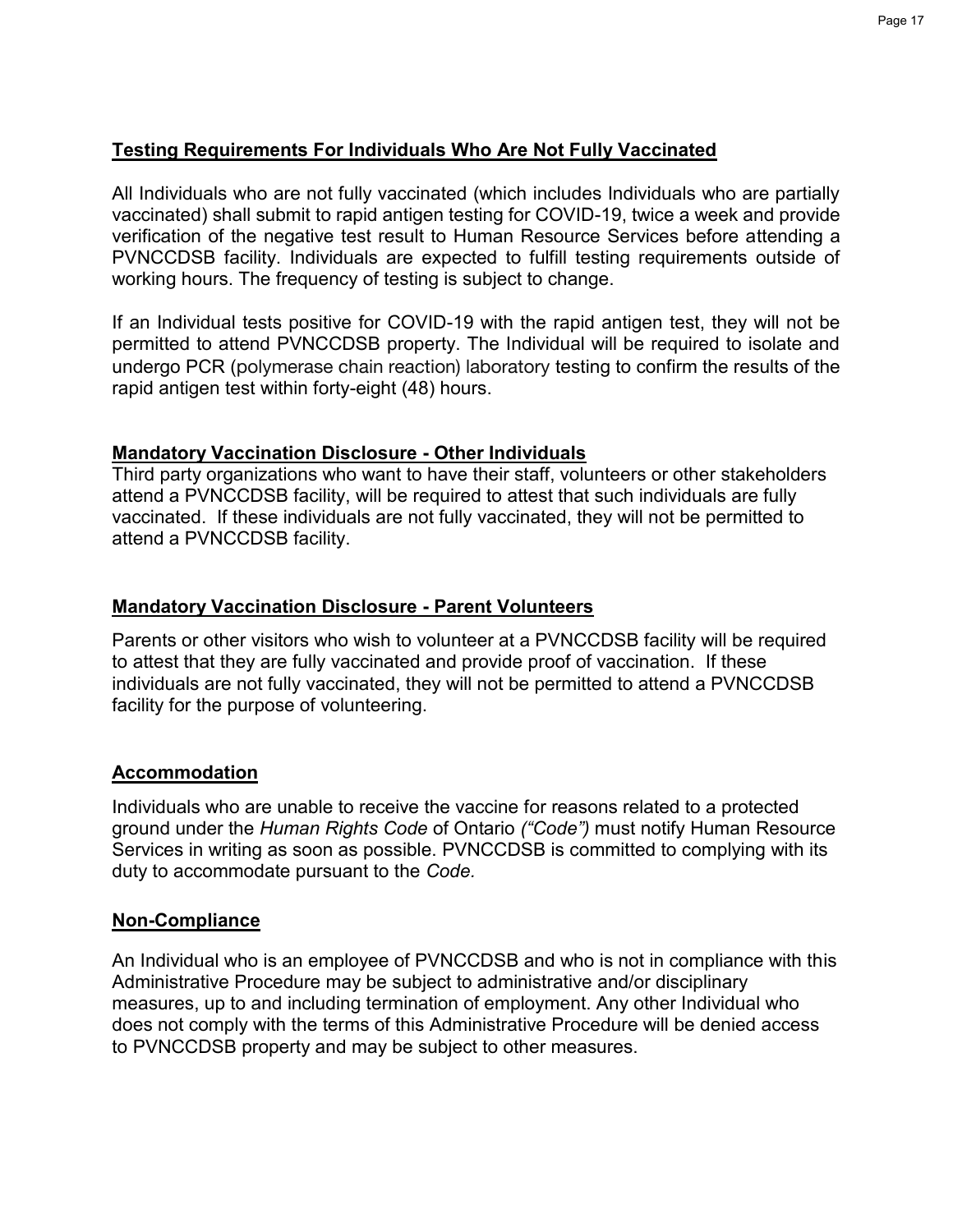### **Use and Disclosure of Information**

Personal information and personal health information ("Information") will be collected and retained by PVNCCDSB in accordance with applicable laws and will only be used to implement this Administrative Procedure or for any other related purpose. The Information will not be used or disclosed for other purposes without the consent of the Individual to whom it relates, except as required by law. The Information will be stored in a secured manner by PVNCCDSB.

As directed by the Chief Medical Officer of Health's, PVNCCDSB is required to provide statistical information to the Ministry of Education on a monthly basis and to post aggregate data on PVNCCDSB's website. All statistical information will be provided in a depersonalized aggregate form. Only aggregate percentages of the vaccination rate of PVNCCDSB employees will be shared with the Ministry of Education. No information allowing to identify an Individual will be shared, unless consented to by the Individual or as required by law.

### **Review of Administrative Procedure**

The measures described in this Administrative Procedure will be modified as required, as additional relevant information becomes available. PVNCCDSB reserves the right to implement any other reasonable measures of control to protect the school community.

To ensure the protection of the school community at PVNCCDSB from exposure and transmission of COVID-19 other infection protection and health measures remain in effect. This Administrative Procedure is in addition to existing health measures that have been implemented, including wearing personal protective equipment.

### **RESPONSIBILITIES:**

### **The Board of Trustees is responsible for:**

● Ensuring the alignment of the COVID-19 Vaccination Disclosure Administrative Procedure with the Healthy Schools and Workplaces Directional Policy

### **The Director of Education is responsible for:**

● Designating resources for ensuring the implementation of and compliance with this Administrative Procedure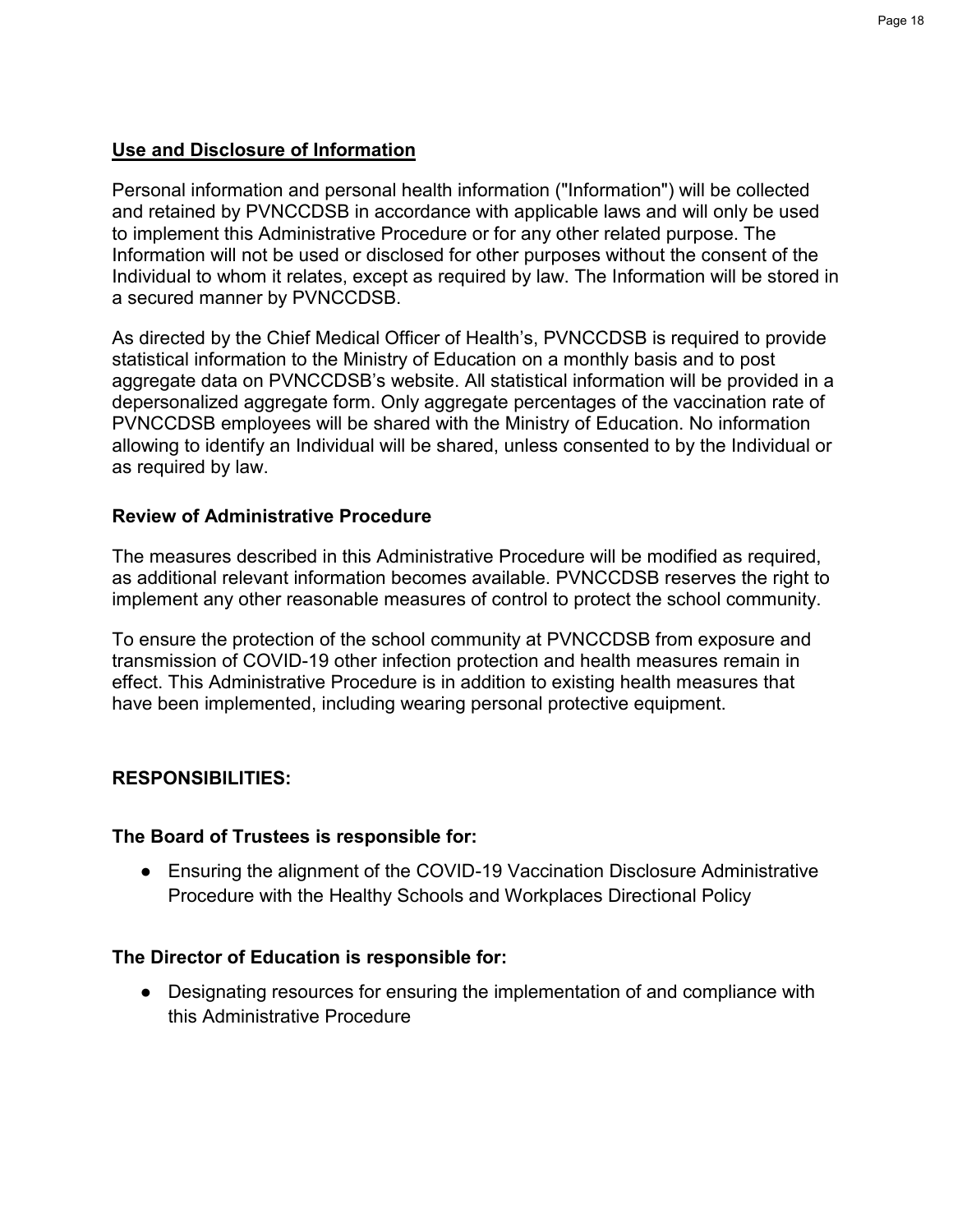### **Superintendents of Schools and System Portfolios are responsible for:**

- Ensuring principals are consistent with the application of this Administrative Procedure.
- Ensuring that all employees for whom they have supervisory responsibility are aware of the requirements under this Administrative Procedure.

### **Principals and Vice-Principals are responsible for:**

● Ensuring that all staff are aware of the requirements under this Administrative Procedure.

### **Employees are responsible for:**

- Complying with the requirement of completing the vaccine attestation and submitting the proof of vaccination.
- Participating in the rapid antigen testing process if staff are not fully vaccinated.
- Participating in the educational session approved by the PVNCCDSB if staff are not fully vaccinated.

### **Other Individuals are responsible for**:

● Providing proof of vaccination to his/her organization / employer.

### **Parents and Visitors are responsible for:**

• Complying with the requirement of completing the vaccine attestation and submitting the proof of vaccination.

### **Progress Indicators:**

- Completed vaccination attestations for all Individuals with proof of vaccination.
- Participation in the rapid antigen testing and educational session by all Individuals who are not fully vaccinated.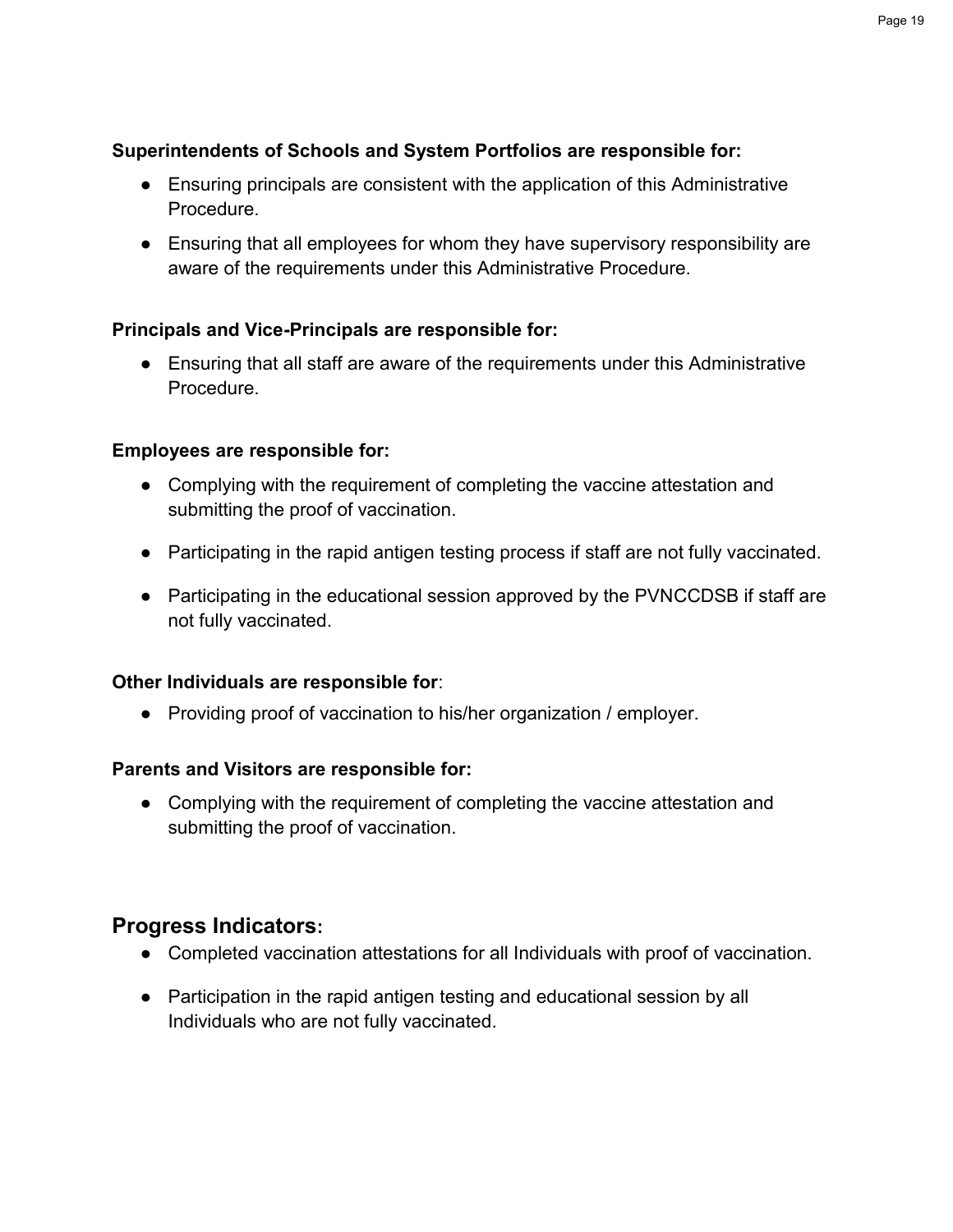# **Definitions**:

- "fully vaccinated against COVID-19" means having received all of the doses required for a COVID-19 vaccine(s) approved by the World Health Organization (e.g., two doses of a two-dose vaccine, or one dose of a single-dose vaccine); and having received the final vaccine dose at least 14 days ago.
- "Partially vaccinated against COVID-19" means having received only the first does of a two-dose vaccine, or having received all of the doses required less than 14 days ago for a COVID-19 vaccine(s) approved by the World Health Organization.

# **References:**

● [O. Reg. 364/20: Rules for Areas at Step 3 and at the Roadmap Exit Step](https://www.ontario.ca/laws/regulation/200364#BK8) under the [Reopening Ontario \(A Flexible Response to COVID-19\) Act, 2020.](https://www.ontario.ca/laws/statute/20r17)

# **Attachments:**

● Appendix A - Instructions issued by the Office of the Chief Medical Officer of Health – September 7, 2021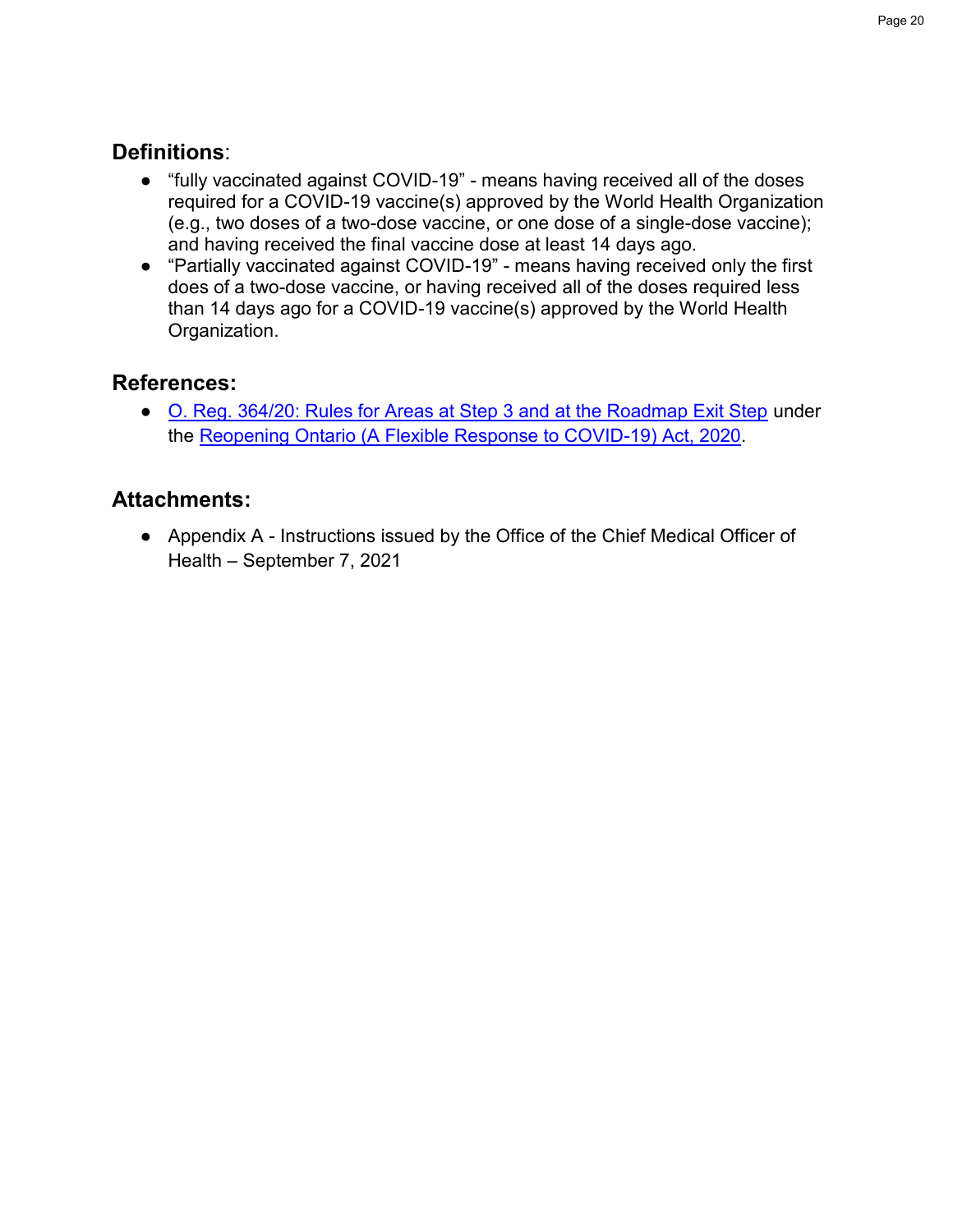# **Ontario**

### **Ministry of Health**

Office of Chief Medical Officer of Health, Public Health Toronto ON M5G 2M2

### **Ministère de la Santé**

393 University Avenue, 21<sup>st</sup> Floor 393 avenue University, 21e étage Bureau du médecin hygiéniste en chef, santé publique Toronto ON M5G 2M2

# **Instructions issued by the Office of the Chief Medical Officer of Health**

**WHEREAS** under subsection 2(2.1) of Schedule 1 and Schedule 4 of [O. Reg. 364/20:](https://www.ontario.ca/laws/regulation/200364) Rules for Areas [at Step 3 and at the Roadmap Exit Step](https://www.ontario.ca/laws/regulation/200364) under the *Reopening Ontario(A Flexible Response to COVID-19) Act, 2020* (ROA) the person responsible for a business or organization that is open shall operate the business or organization in compliance with any advice, recommendations and instructions issued by the Office of the Chief Medical Officer of Health (OCMOH):

- a) requiring the business or organization to establish, implement and ensurecompliance with a COVID-19 vaccination policy; or
- b) setting out the precautions and procedures that the business or organizationmust include in its COVID-19 vaccination policy.

### **AND WHEREAS**:

- some staff, volunteers, third party contractors, student practitioners and other professionals who provide in-person services in public schools, private schoolsand licensed child care settings remain unvaccinated, posing risks to staff and students;
- vaccines provide the best protection against COVID-19;
- understanding vaccine status is key to helping keep child care and schoolsettings safe over the 2021-22 school year;
- responses to outbreaks can vary based on vaccination status;
- keeping children and youth in school to the fullest extent possible is critical tolearning, development, and well-being; and
- the protection of children in child care and schools from COVID-19 disease alsoenhances the protection of other community members by reducing the risk of disease transmission during an outbreak.

**AND HAVING REGARD TO** the prevalence of the Delta variant of concern globallyand within Ontario, which has increased transmissibility and disease severity than previous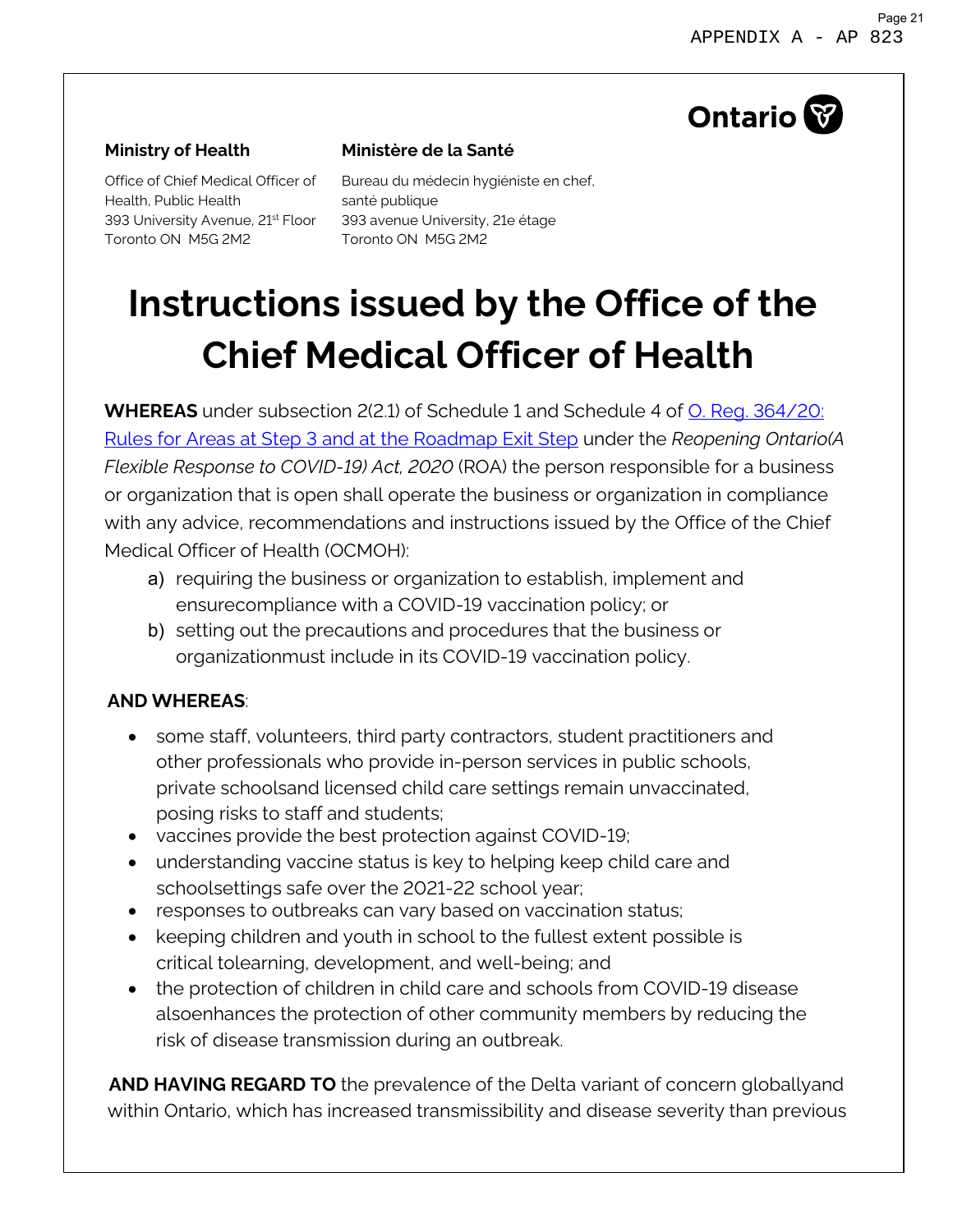COVID-19 virus strains, in addition to the declaration by the World Health Organization (WHO) on March 11, 2020 that COVID-19 is a pandemic virus and thespread of COVID-19 in Ontario.

**I AM THEREFORE OF THE OPINION** that instructions from the OCMOH must be issued to establish mandatory COVID-19 vaccination policies in the below listed organizations.

### **Date of Issuance**: September 7, 2021

**Effective Date:** Every Covered Organization (as defined below) must establish a COVID-19 vaccination policy by no later than September 7, 2021 and implement it by no later than September 27, 2021.

### **Issued To:**

- Licensees within the meaning of the Child Care and Early Years Act, 2014 ("CCEYA");
- The Provincial Schools Authority within the meaning of the *Provincial SchoolsAuthority Act;*
- The Centre Jules-Léger Consortium as established by the *Education Act*;
- Boards and private schools within the meaning of the *Education Act*, other thanschools operated by:
	- i. a band, a council of a band or the Crown in right of Canada,
	- ii. an education authority that is authorized by a band, a council of a band or the Crown in right of Canada, or
	- iii. an entity that participates in the Anishinabek Education System;

### and

• Transportation consortia and businesses that contract with transportation consortia or with boards through transportation consortia that organize or provide for the transportation of students to and from school under s. 190 of the *Education Act.*

(collectively the "**Covered Organizations**")

# **Required Precautions and Procedures**

- 1. Every Covered Organization must establish, implement, and ensure compliance with a COVID-19 vaccination policy requiring:
	- in the case of Covered Organizations other than transportation consortia and businesses that contract with transportation consortia or with boards through transportation consortia that organize or provide for the transportation of students to and from school under s. 190 of the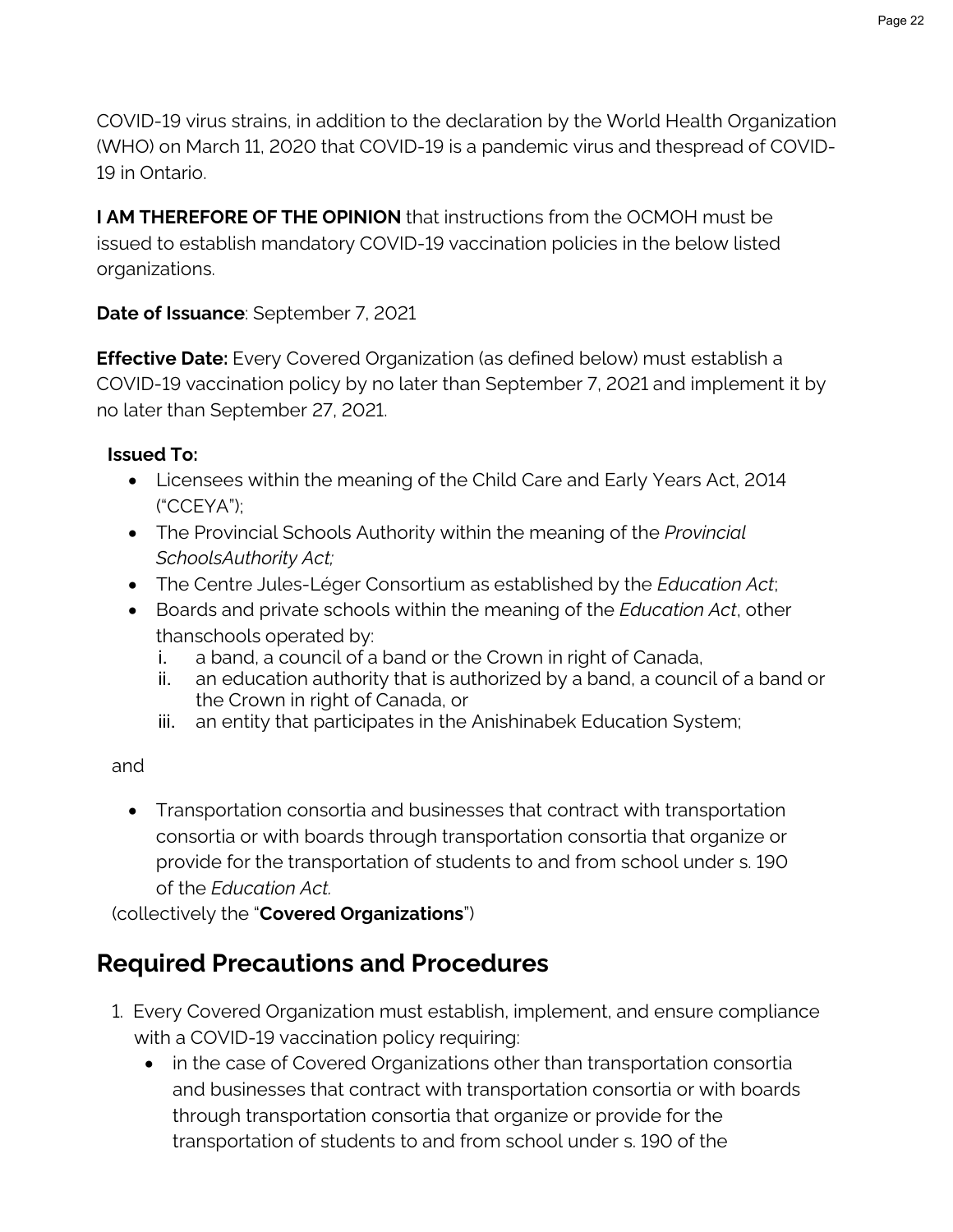*Education Act*,

- o staff, volunteers, and student practitioners, except where the individual works remotely and the individual's work does not involve in-person interactions;
- o home child care providers and individuals who are ordinarily a resident of or frequently at a home child care premises; and
- o contractors and other individuals who frequently attend the premises at which child care or instruction is provided or at the offices of a board to deliver services, who may have direct contact at the premises with any individual listed above or with a child or student, and
- in the case of transportation consortia and businesses that contract with transportation consortia or with boards through transportation consortia that organize or provide for the transportation of students to and from school under s. 190 of the *Education Act*,
	- o staff, volunteers, student practitioners, contractors or other individuals who supervise or transport children or students to or from a location at which instruction is provided or an activity that is part of the program of the school, or otherwise frequently attend the premises at which instruction is provided,

(herein referred to as **"Required Individual")** to provide:

- a) proof of full vaccination<sup>[\[1\]](#page-22-0)</sup> against COVID-19; or
- b) written proof of a medical reason, provided by a physician or registered nursein the extended class that sets out: (i) a documented medical reason for not being fully vaccinated against COVID-19, and (ii) the effective timeperiod forthe medical reason; or
- c) prior to declining vaccination for any reason other than a medical reason, proof of completing an educational session about the benefits of COVID-19 vaccination that, in the case of a board within the meaning of the *Education Act*, the Provincial Schools Authority or the Centre Jules-Léger Consortium, is specified by the Ministry of Education, or, in the case of any other CoveredOrganization, has been selected by the Covered Organization. The approvedsession must, at minimum, address:
	- i. how COVID-19 vaccines work;
	- ii. vaccine safety related to the development of the COVID-19 vaccines;

<span id="page-22-0"></span><sup>[1]</sup> For the purposes of this document, "fully vaccinated" means having received the full series of a COVID-19 vaccine or combination of COVID-19 vaccines approved by WHO (e.g., two doses of a two-dose vaccine series, or one dose of a single-dose vaccine series); and having received the final dose of the COVID-19 vaccine at least 14 days ago.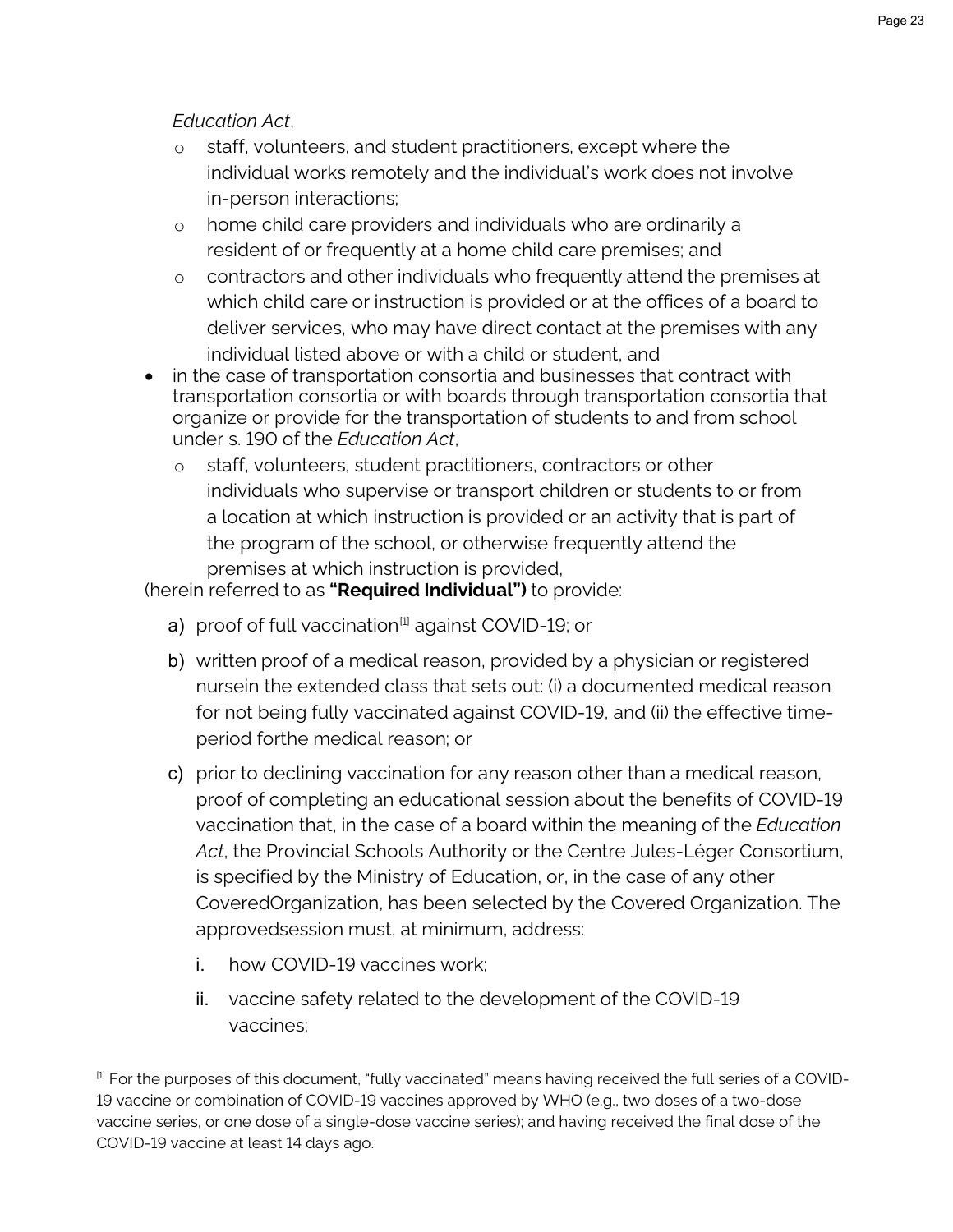- iii. the benefits of vaccination against COVID-19;
- iv. risks of not being vaccinated against COVID-19; and
- v. possible side effects of COVID-19 vaccination.
- 2. Every Covered Organization's vaccination policy, other than a policy relating to a child care premises on reserve, shall require that where a Required Individual doesnot provide proof of being fully vaccinated against COVID-19 in accordance with paragraph 1(a), but instead relies upon the medical reason described at paragraph1(b) or the educational session at paragraph 1(c), the Required Individual shall:
	- a) submit to regular antigen point of care testing for COVID-19 and demonstratea negative result, at intervals to be determined by the Covered Organization, which must be at minimum once every seven days.
	- b) provide verification of the negative test result in a manner determined by theCovered Organization that enables the Covered Organization to confirm theresult at its discretion.
- 3. If a board advises that it has already ensured compliance with paragraphs 1 and 2 in respect of an individual supervising students being transported to or from a location at which instruction is provided, the transportation consortium or business that contracts with transportation consortia or with boards through transportation consortia that organize or provide for the transportation of students to and from school under s. 190 of the *Education Act* is not required to further confirm that the individual complied with paragraphs 1 and 2.
- 4. For greater certainty, where a licensee within the meaning of the CCEYA is located at a school operated by the board, the board is not required to confirm compliance with paragraphs 1 and 2 for staff, volunteers, student practitioners, contractors or other visitors of the licensee. The licensee is not required to share any Statistical Information maintained under section 5 with the board.
- 5. Every Covered Organization, other than businesses that contract with transportation consortia or with boards through transportation consortia that organize or provide for the transportation of students to and from school under s. 190 of the *Education Act*, must:
	- a) collect and maintain statistical (non-identifiable) information that includes (collectively, "the Statistical Information"):
		- i. the number of Required Individuals that provided proof of being fullyvaccinated against COVID-19;
		- ii. the number of Required Individuals that provided a documented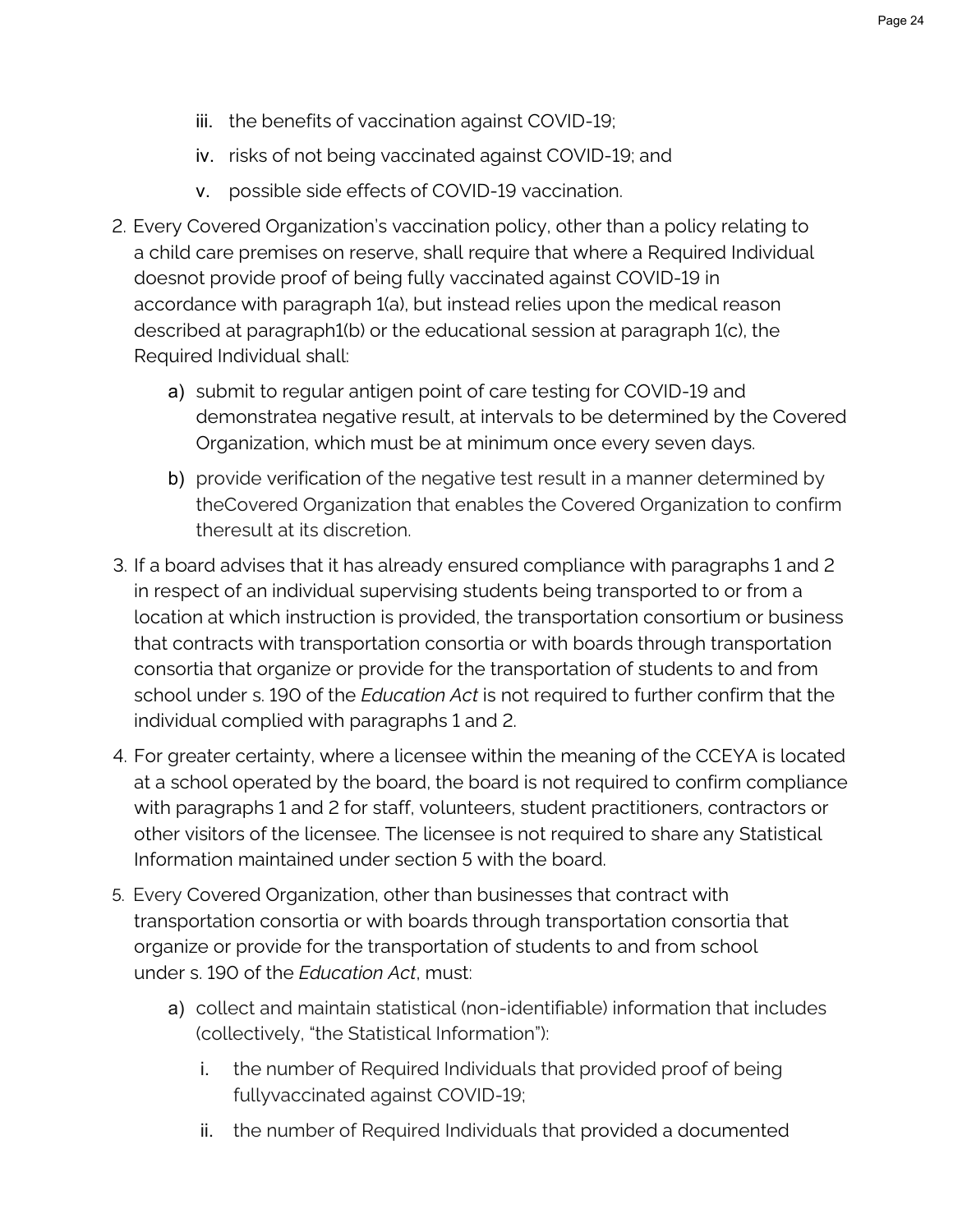medicalreason for not being fully vaccinated against COVID-19;

- iii. the number of Required Individuals that completed an educational session about the benefits of COVID-19 vaccination in accordance withparagraph 1(c), where applicable; and
- iv. the total number of the Covered Organization's Required Individuals towhom these Instructions apply.
- b) disclose the Statistical Information to EDU in the manner and within the timelines specified by EDU. EDU may seek additional detail within the requested Statistical Information outlined above which will also be specified in the request. EDU may further disclose this Statistical Information and may make it publicly available.
- 6. Working with transportation consortia, businesses that contract with transportation consortia or with boards through transportation consortia that organize or provide for the transportation of students to and from school under s. 190 of the *Education Act* must:
	- collect, maintain, and disclose, to each board in respect of which they provide transportation services, the Statistical Information contemplated in paragraph 5(a) ("Transportation Statistical Information"); and
	- provide additional detail regarding the Transportation Statistical Information to a board if requested.
- 7. Every board must include the Transportation Statistical Information provided under section 6 in the Statistical Information it collects, maintains, and discloses to EDU under section 5.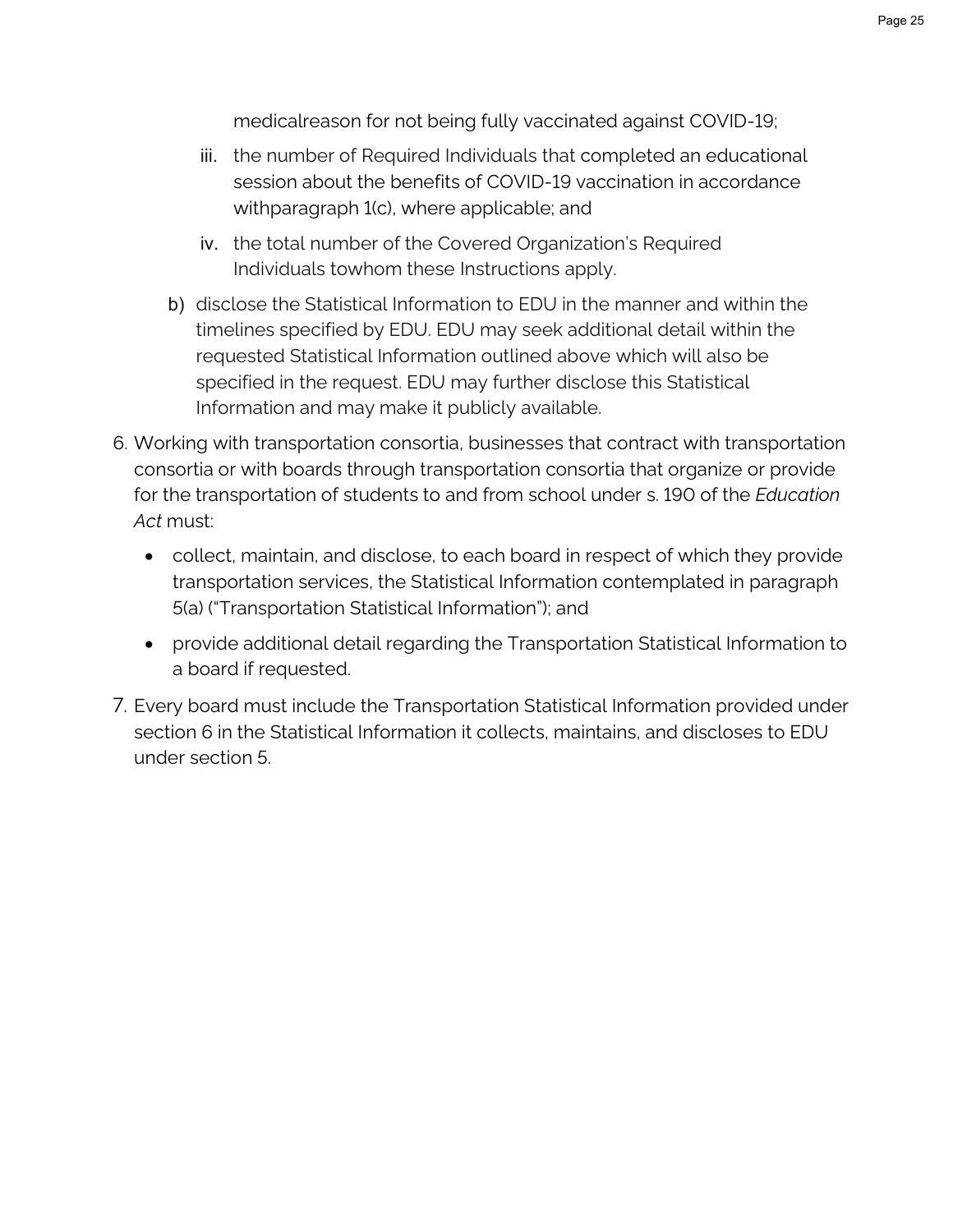# **Questions**

Covered Organizations may contact EDU at [vaccinationattestation.edu@ontario.ca](mailto:vaccinationattestation.edu@ontario.ca) with questions or concerns about these Instructions.

**Covered Organizations are required to comply with applicable provisions of the** *[Occupational](http://www.e-laws.gov.on.ca/html/statutes/english/elaws_statutes_90o01_e.htm) Health and Safety Act* **and its Regulations.**

 $\overline{\text{R}}$ 

Kieran Moore MD, CCFP (EM), FCFP, MPH, DTM&H, FRCPC Chief Medical Officer of Health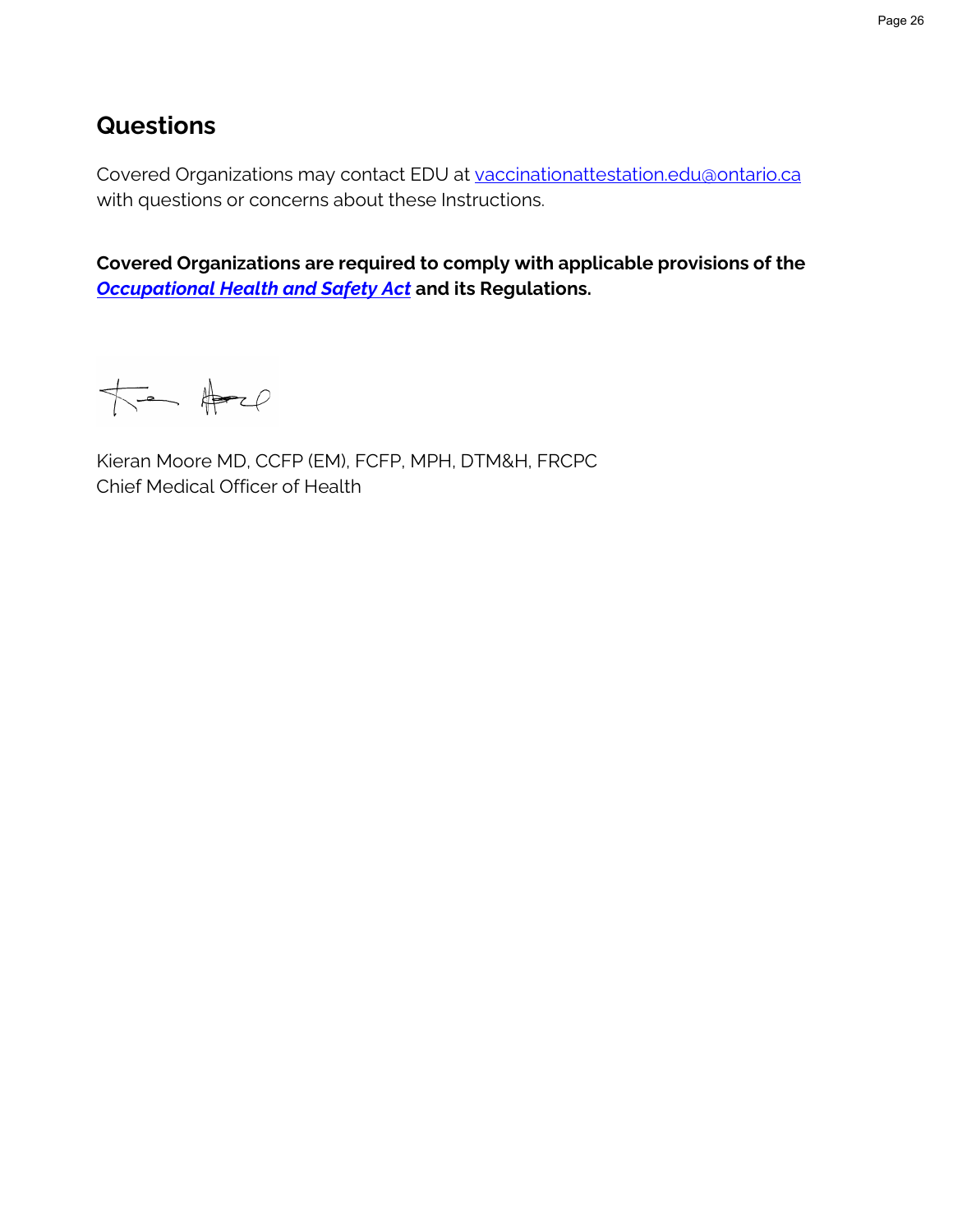# **B.3. Recommended Action:**

That the Policy Development Committee recommend to the Board that new Administrative Procedure – *#823 – COVID-19 Vaccination Disclosure,* be received and posted under Directional Policy – *#800 – Healthy Schools and Workplaces*.

**Carried**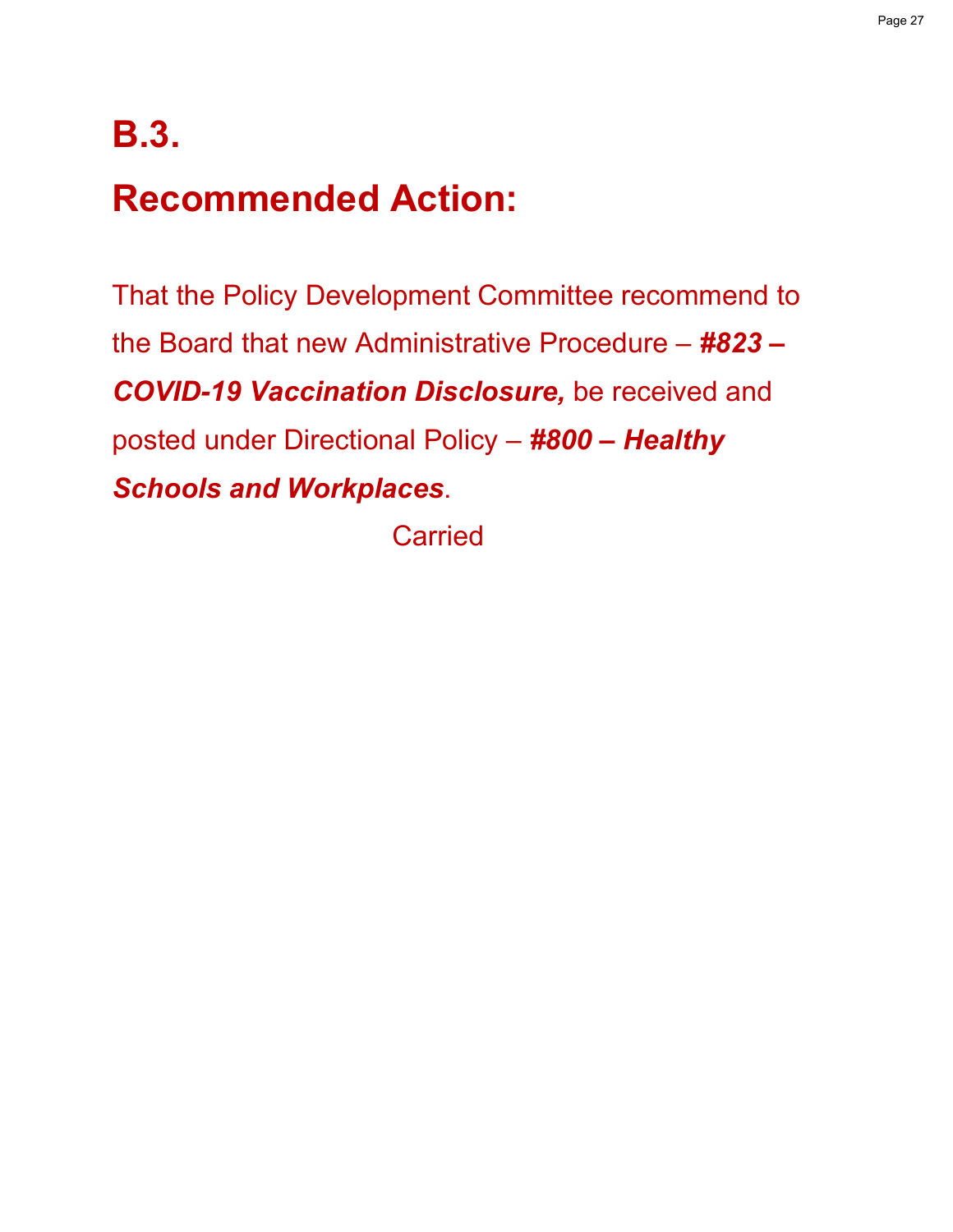<span id="page-27-0"></span>

### **BOARD ADMINISTRATIVE PROCEDURE**

*Administrative Procedure*

**Students Wearing Masks**

*Administrative Procedure Number*

**AP-817 (NEW)**

Directional Policy

**Healthy Schools & Workplaces - 800**

### **Title of Administrative Procedure:**

Students Wearing Masks

# **Date Approved:**

September 2021

# **Projected Review Date:**

September 2022 (annually)

# **Directional Policy Alignment:**

The Board recognizes that the health and well-being of our students and staff is foundational to their success. This AP focuses on applying that collective effort and engagement during a public health emergency by ensuring a clear and consistent approach to the requirement for students to wear masks.

# **Alignment with Multi-Year Strategic Plan:**

This AP combines several aspects of the board's strategic plan: ensuring safety and inclusivity, fostering self-directed learning, and making explicit the call to become caring and responsible citizens. [PVNCCDSB Board Vision, Mission and Strategic Priorities](https://www.pvnccdsb.on.ca/our-board/vision-mission-and-strategic-priorities/)

# **Action Required:**

Following the Ministry of Education guidance document [Guide to Reopening Ontario's](https://www.ontario.ca/document/covid-19-health-safety-and-operational-guidance-schools-2021-2022) [Schools \(2021-2022\)](https://www.ontario.ca/document/covid-19-health-safety-and-operational-guidance-schools-2021-2022), students in Grades 1-12 will be required to wear non-medical or cloth masks indoors in school, including in hallways, during classes, and on school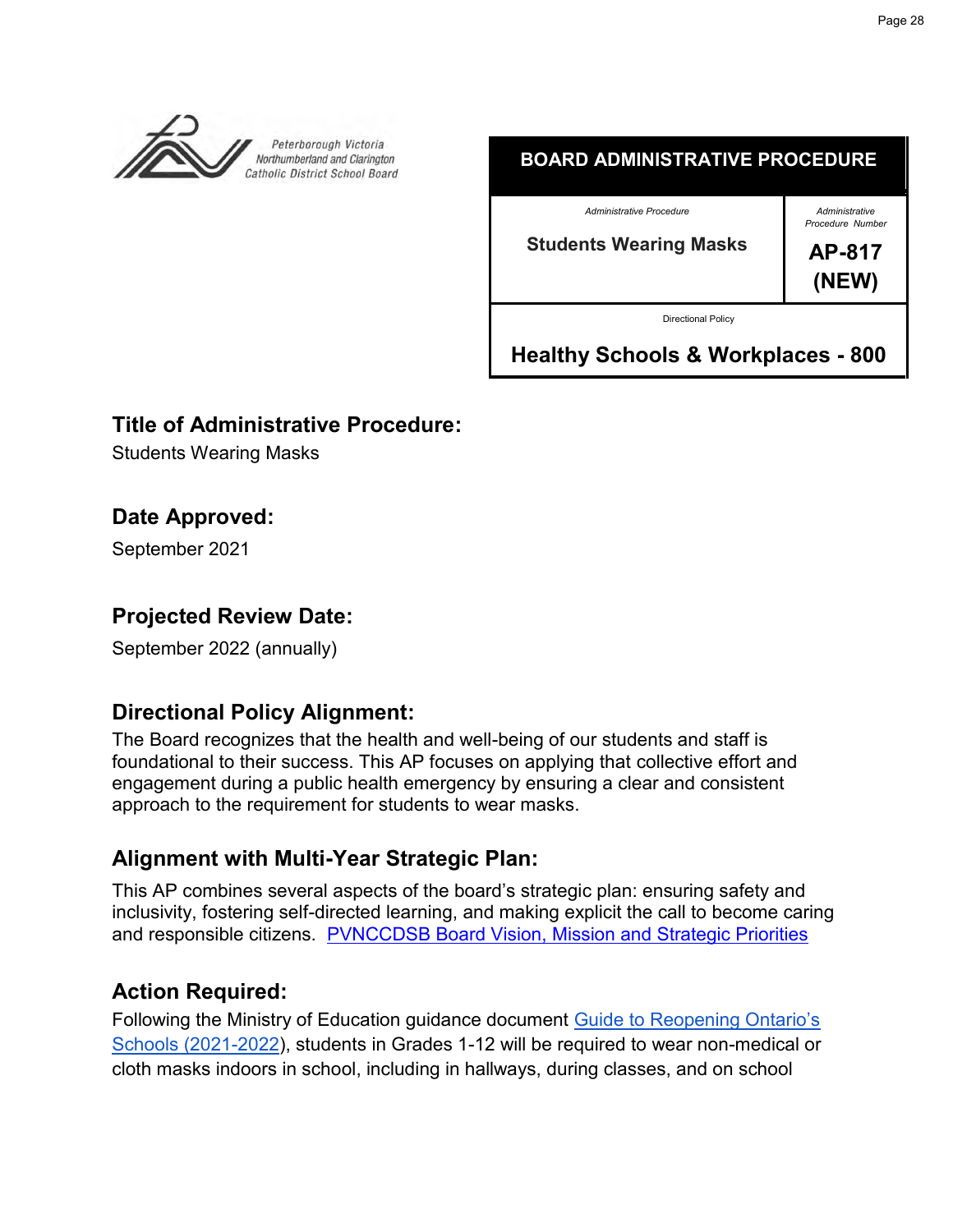transportation. For students in Kindergarten, the wearing of a mask is strongly recommended.

The board recognizes there are students with medical restrictions (e.g. severe breathing difficulties, inability to remove a mask on their own, etc.) that may require the student to be exempted from wearing a mask at school. All principals will follow this procedure in guiding parents/guardians or students over the age of 18, or students between the ages of 16 and 18 who have withdrawn from parental authority in understanding and applying for an exemption.

### **Student Mask Exemption Requirements:**

- Any student who requires an exemption from wearing a mask must have a medical condition, sensory needs or breathing difficulties that prohibit its use or partial use.
- A physician's note authorizing the exemption of wearing a mask may be required if a note for a relevant medical condition is not already on file (e.g. asthma, other breathing difficulties, etc.)
- The parent/guardian for the student must also fill in the Student Exemption of Non-Medical or Cloth Masks Form (Appendix A) and attach the physician's note to the form.
- The form must be received by the school prior to commencement of school or student attendance without the mask

**Note:** The Ministry of Education will allow all students wearing a mask indoors to remove them when outdoors.

### **School Procedure:**

Once a Student Exemption of Non-Medical or Cloth Masks Form (Appendix A) is received by the school the following will occur:

- The Administrator or designate will confirm with the parent or guardian that the form was received.
- The student will receive a card from the school that states, *"* **I have permission from my school to not wear a mask."**
- This card can be shown to any school or transportation staff that requests to see it.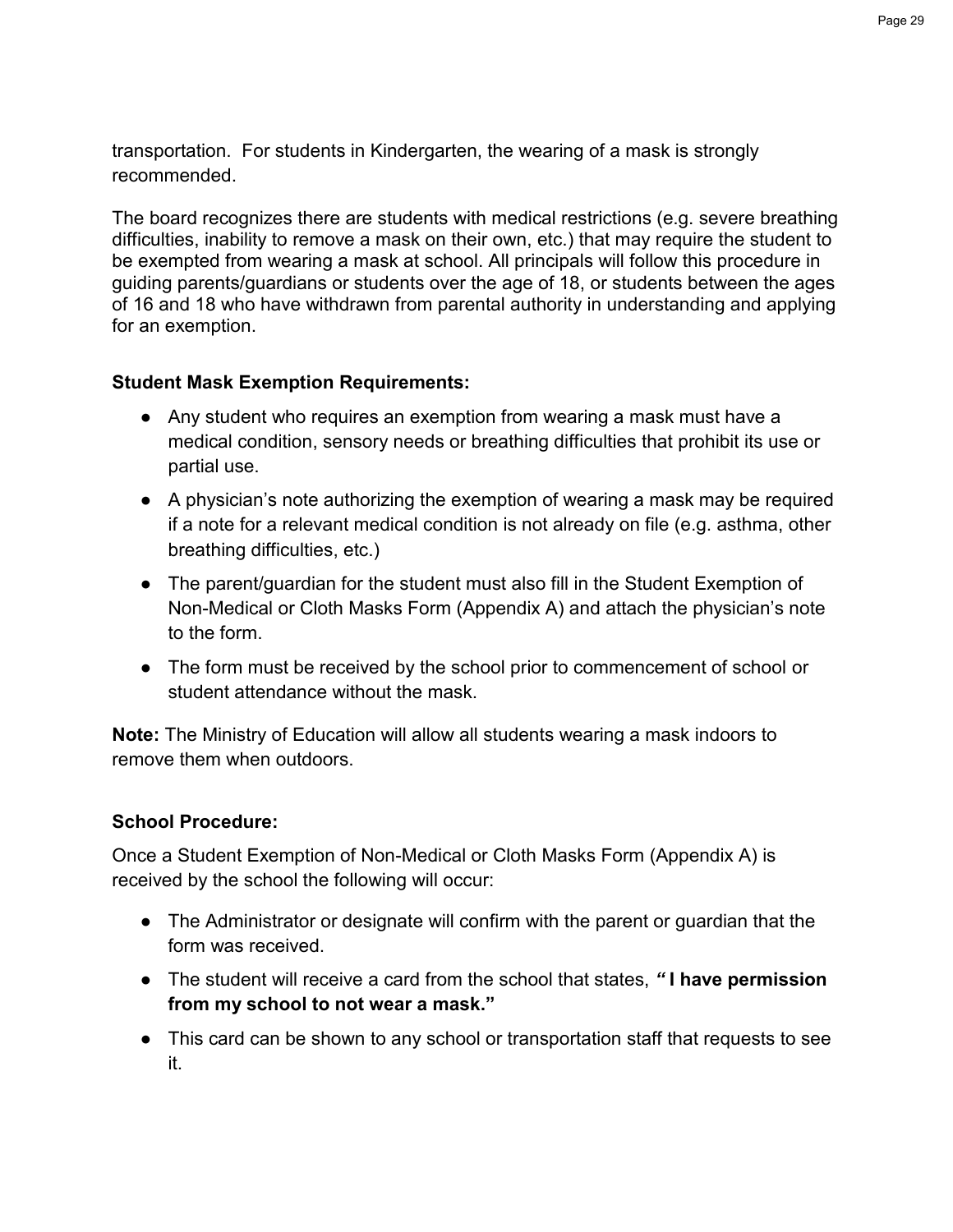# **Responsibilities:**

### **The Board of Trustees is responsible for:**

● Ensuring the alignment of the Students Wearing Masks Administrative Procedure with the Healthy Schools and Workplaces Directional Policy

### **The Director of Education is responsible for:**

● Designating resources for ensuring the implementation of and compliance with this Administrative Procedure

### **Superintendents of Schools and System Portfolios are responsible for:**

- Ensuring principals are consistent with the application of this Administrative **Procedure**
- Ensuring that all employees for whom they have supervisory responsibility are aware of the requirements under this Administrative Procedure.

### **Principals and Vice-Principals are responsible for:**

- Ensuring staff and students who they supervise are aware of the requirements under this Administrative Procedure.
- Listening to and documenting a parent/guardian/student's concern with the Ministry of Education requirement to wear a mask
- Ensuring that students and staff members in the workplace are aware of and comply with this procedure.
- Discussing the issue of masks / mask exemptions in schools with staff and/or students prior to the start of school.
- Implementing the student mask exemptions procedure as necessary and granting appropriate exemptions if they meet the criteria.
- Addressing concerns about mask-wearing that are reported by staff or bus drivers.

### **Staff are responsible for:**

● Ensuring that students are educated on the importance of mask wearing during the pandemic, while at the same time maintaining the dignity of all students, those wearing masks and those who have been exempted.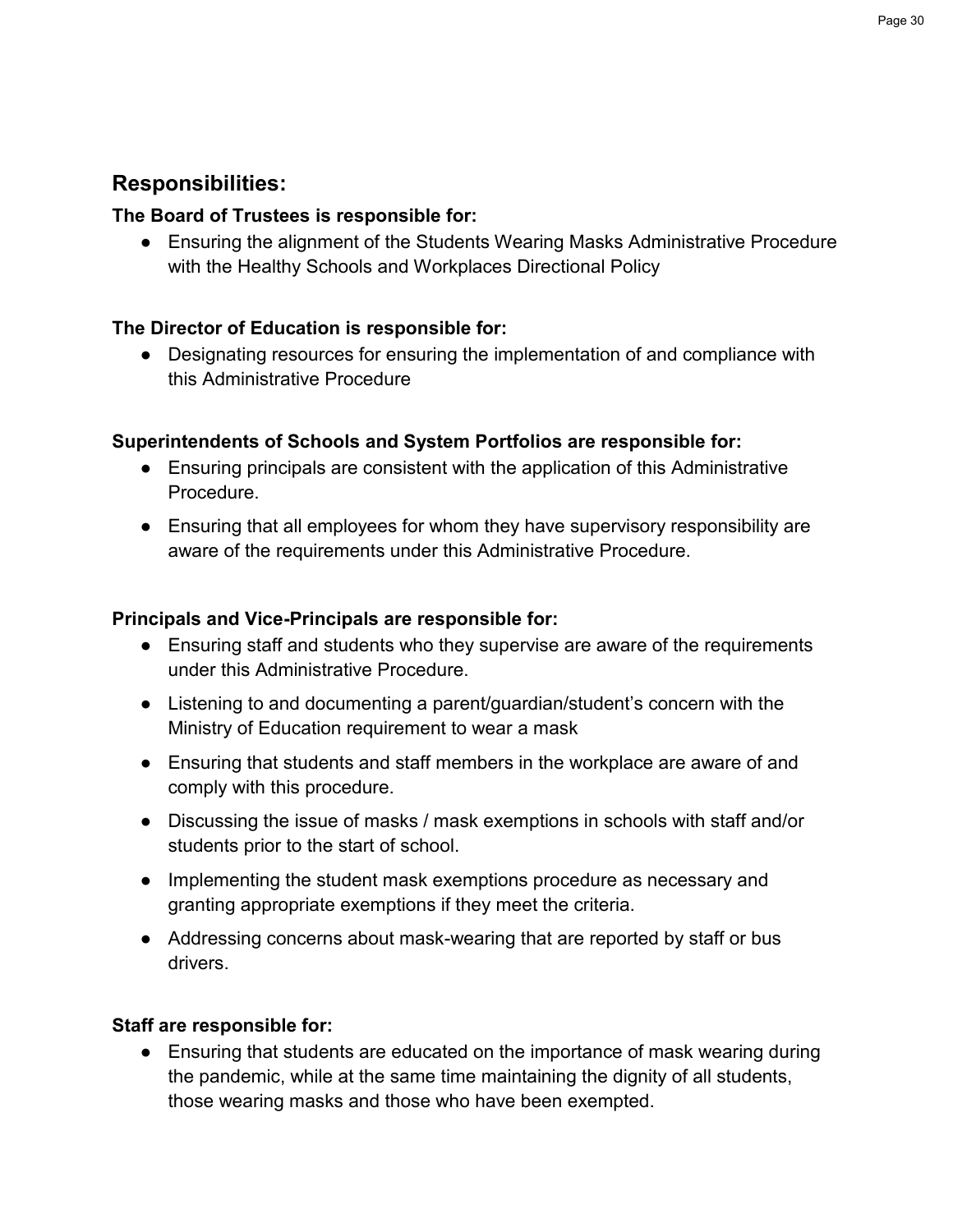- Addressing any concerns with respect to masks according to normal progressive discipline practices.
- Advising their supervisor of issues related to mask-wearing and collaborating in potential resolves.

### **Students are responsible for:**

- Complying with the Ministry of Education's requirement to wear a mask during the time of Pandemic.
- If exempted from wearing a mask, carrying with them the message card for students who have been exempted from wearing a mask, and showing it to a staff member or bus driver upon request.

### **Parents are responsible for:**

• Completing the application form for Student Exemption from Wearing Non-Medical or Cloth Masks and submitting it to the principal along with appropriate medical documentation prior to the commencement of school or as soon as possible as they become aware of the medical issue.

### **Progress Indicators:**

- Students in Grades 1-12 will be wearing their non-medical or cloth masks as required unless exempted in accordance with this procedure.
- Exempted students will carry and show the message card for students who have been exempted from wearing a mask.

### **Definitions**:

- Non-medical mask: a mask designed specifically for medical procedures, sometimes referred to as a surgical mask, and distinct from an N-95 mask which is for severe respiratory treatment in hospitals, and not required for schools.
- Cloth mask: a mask sewn from cloth that covers the nose, mouth and chin and has loops or straps for the ears (this does not include bandanas or any other type of face covering). Cloth masks with graphics or insignia must be appropriate for school.

Non-medical face masks or face coverings **should**: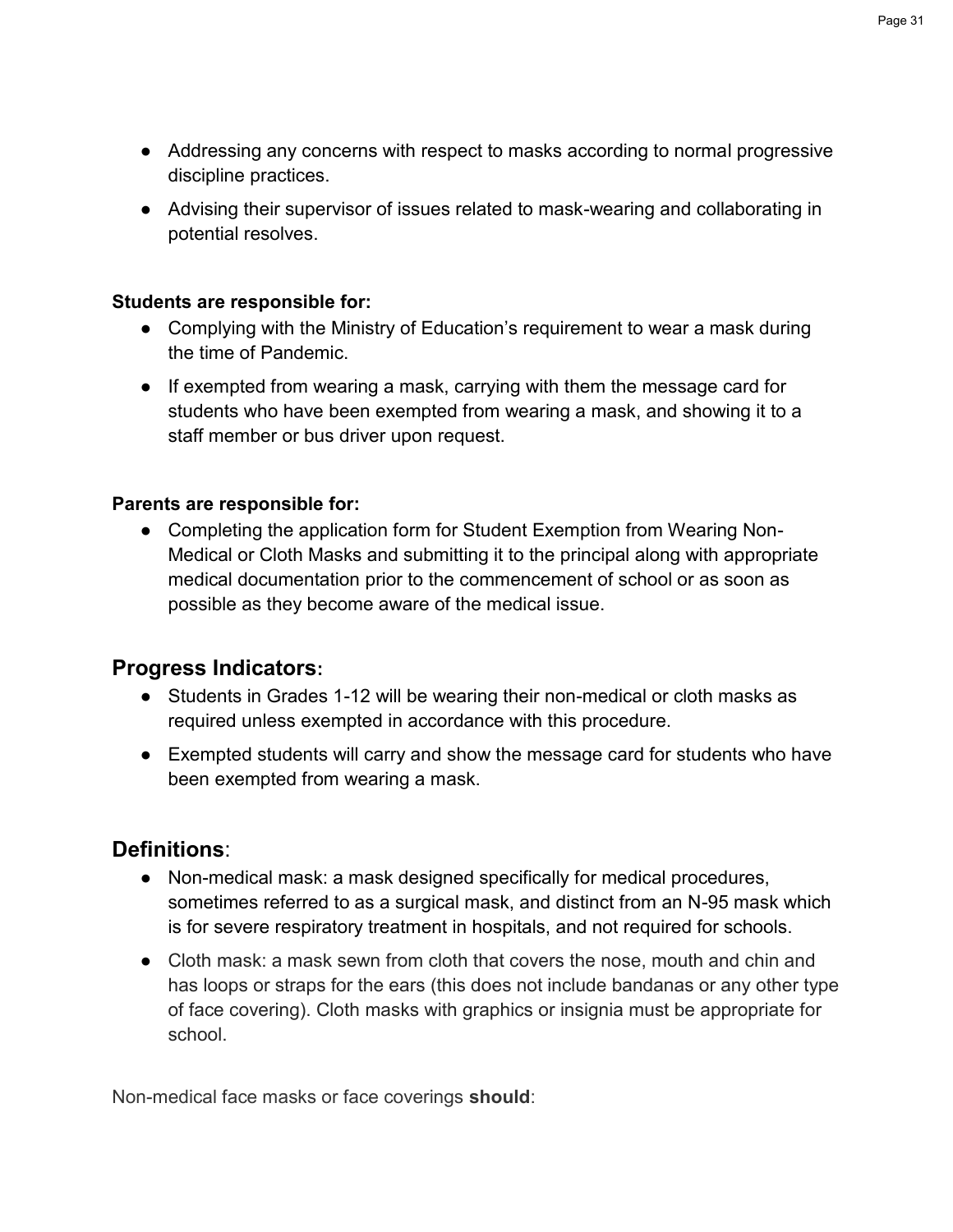- allow for easy breathing
- fit securely to the head with ties or ear loops
- maintain their shape after washing and drying
- be changed as soon as possible if damp or dirty
- be comfortable and not require frequent adjustment
- be made of at least 2 layers of tightly woven material fabric (such as cotton or linen)
- be large enough to completely and comfortably cover the nose and mouth without gaping

Some masks also include a pocket to accommodate a paper towel or disposable coffee filter, for increased benefit.

Non-medical masks or face coverings **should**:

- not be shared with others
- not impair vision or interfere with tasks
- not be placed on children under the age of 2 years
- not be made of plastic or other non-breathable materials
- not be secured with tape or other inappropriate materials
- not be made exclusively of materials that easily fall apart, such as tissues

not be placed on anyone unable to remove them without assistance or anyone who has trouble breathing

### **References:**

● [Guide to Reopening Ontario's Schools \(2021-2022\)](https://www.ontario.ca/document/covid-19-health-safety-and-operational-guidance-schools-2021-2022)

### **Attachment:**

Appendix A - [Student Exemption of Non-Medical or Cloth Masks Form](https://www.pvnccdsb.on.ca/wp-content/uploads/2020/09/817-Appendix-A-Students-Wearing-Masks-1.pdf)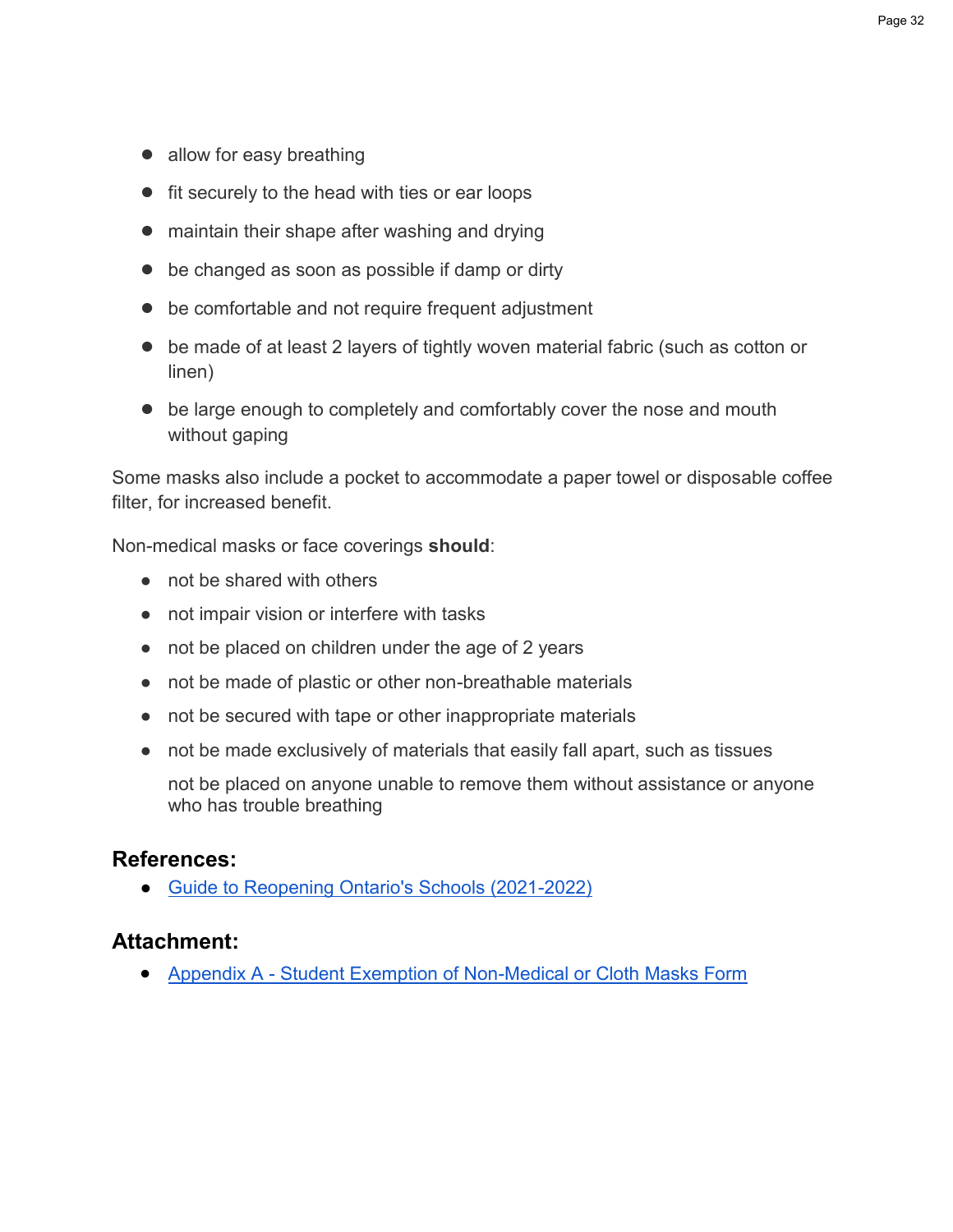



Peterborough Victoria Northumberland and Clarington Catholic District School Board

# **STUDENT EXEMPTION OF NON-MEDICAL OR CLOTH MASKS FORM**

This form is to be used whenever a student is unable to wear a non-medical or cloth mask for the duration of the school day or when a student can wear a mask but must remove it when health conditions worsen.

### **Steps for Mask Exemption:**

- 1. Parent or guardian obtains a medical note from a a physician who authorizes the exemption.
- 2. Parent or guardian completes the Student Exemption of Non-Medical or Cloth Masks form and return to the school Administrator or designate.
- 3. Your child will receive a card from the school that states, **"I have permission from my school to not wear a mask"**.
- 4. Your child must carry this card with them and show the card to school or transportation staff that request to see it.

My child has medical issues, sensory needs, or breathing difficulties that prohibit the:

❑ Continuous use (excluding outdoor activities) of a non-medical or cloth mask.

My child has medical issues, sensory needs, or breathing difficulties that prohibit the:

❑ Periodic removal of a non-medical or cloth mask (excluding outdoor activities) when medical conditions worsen.

**ELEMENTS OF RISK NOTICE:** The risk of health concerns exists when a mask is not worn during a pandemic. Health risks may range from minor influenza-like illness symptoms to severe upper respiratory symptoms. These health concerns from not wearing a mask can occur without fault on either the part of the student, the school board or its employees/agents or the school. The safety and well-being of students is a prime concern and attempts are made to manage, as effectively as possible, the foreseeable risks inherent in the spread of disease in all schools.

| I acknowledge and have read the Elements of Risk Notice. Yes $\Box$ |                                         |  |  |  |  |
|---------------------------------------------------------------------|-----------------------------------------|--|--|--|--|
| I give permission for my child                                      | to attend school without wearing a non- |  |  |  |  |
| medical or cloth mask.                                              |                                         |  |  |  |  |

Parent/Guardian Signature :\_\_\_\_\_\_\_\_\_\_\_\_\_\_\_\_\_\_\_\_\_\_\_\_\_\_\_\_\_\_\_\_\_\_\_\_\_\_ Date:\_\_\_\_\_\_\_\_\_\_\_\_\_\_\_\_\_\_\_\_

Personal information on this form is collected, used and disclosed in accordance with the Education Act, as amended and the Municipal Freedom of Information and Protection of Privacy Act, as amended and will be used for the purpose of administering return to school in compliance with Ministry of Education requirements and public health protocols and any similar or related purpose(s). Questions about this collection, use and disclosure should be directed to the Manager of Communications, Peterborough Victoria Northumberland and Clarington Catholic District School Board, 1355 Lansdowne Street West, Peterborough, Ontario, K9J 7M3. Phone: (705) 748-4861, Ext. 1245 or (800) 461-8009, Fax: (705) 748-9691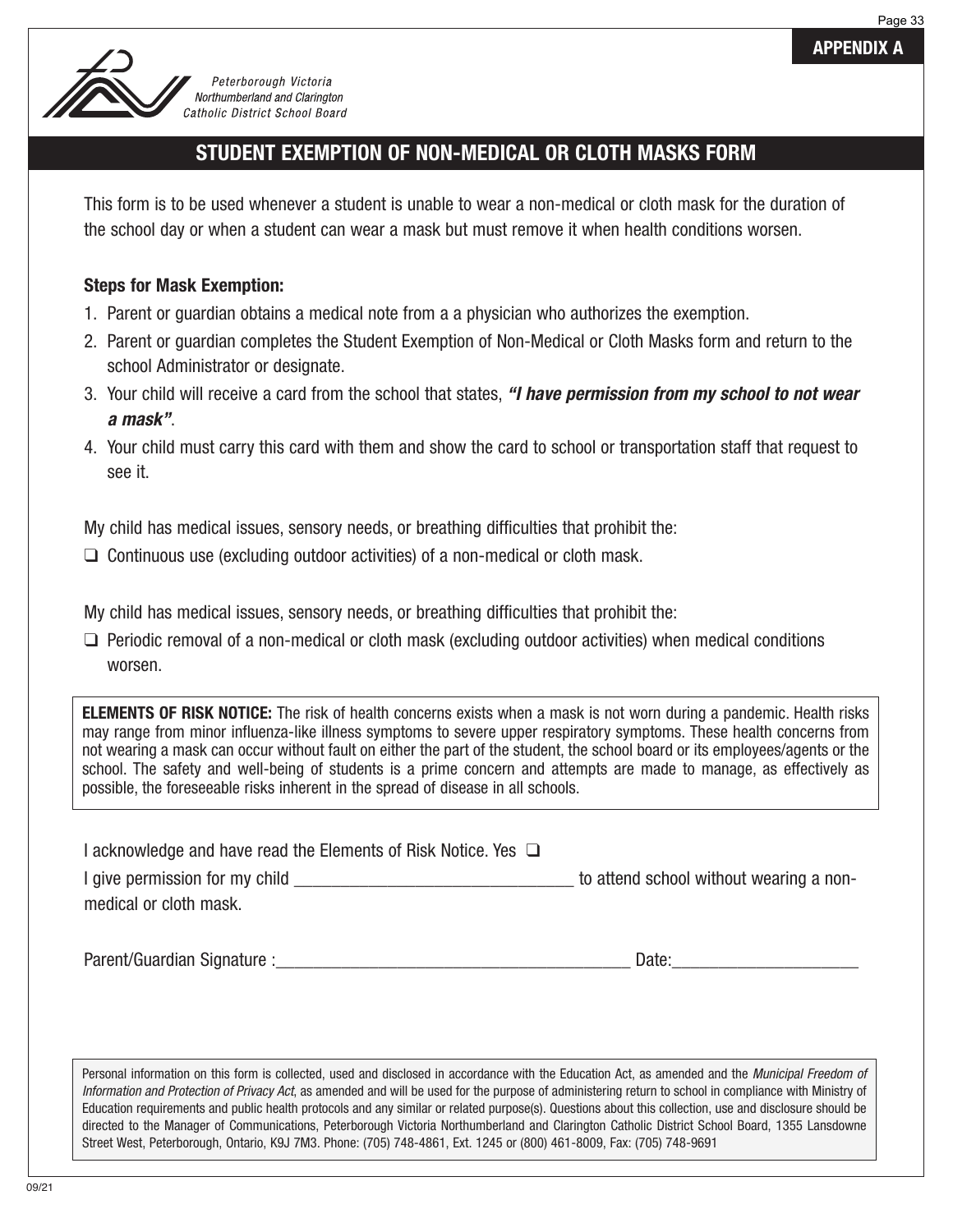# **B.4. Recommended Action:**

That the Policy Development Committee recommend to the Board that Board Administrative Procedure – *#817 – Students Wearing Masks,* be deleted and the revised, Administrative Procedure – *#817 – Students Wearing Masks,* be received and posted as amended under Directional Policy – *#800 – Healthy Schools and Workplaces*.

**Carried**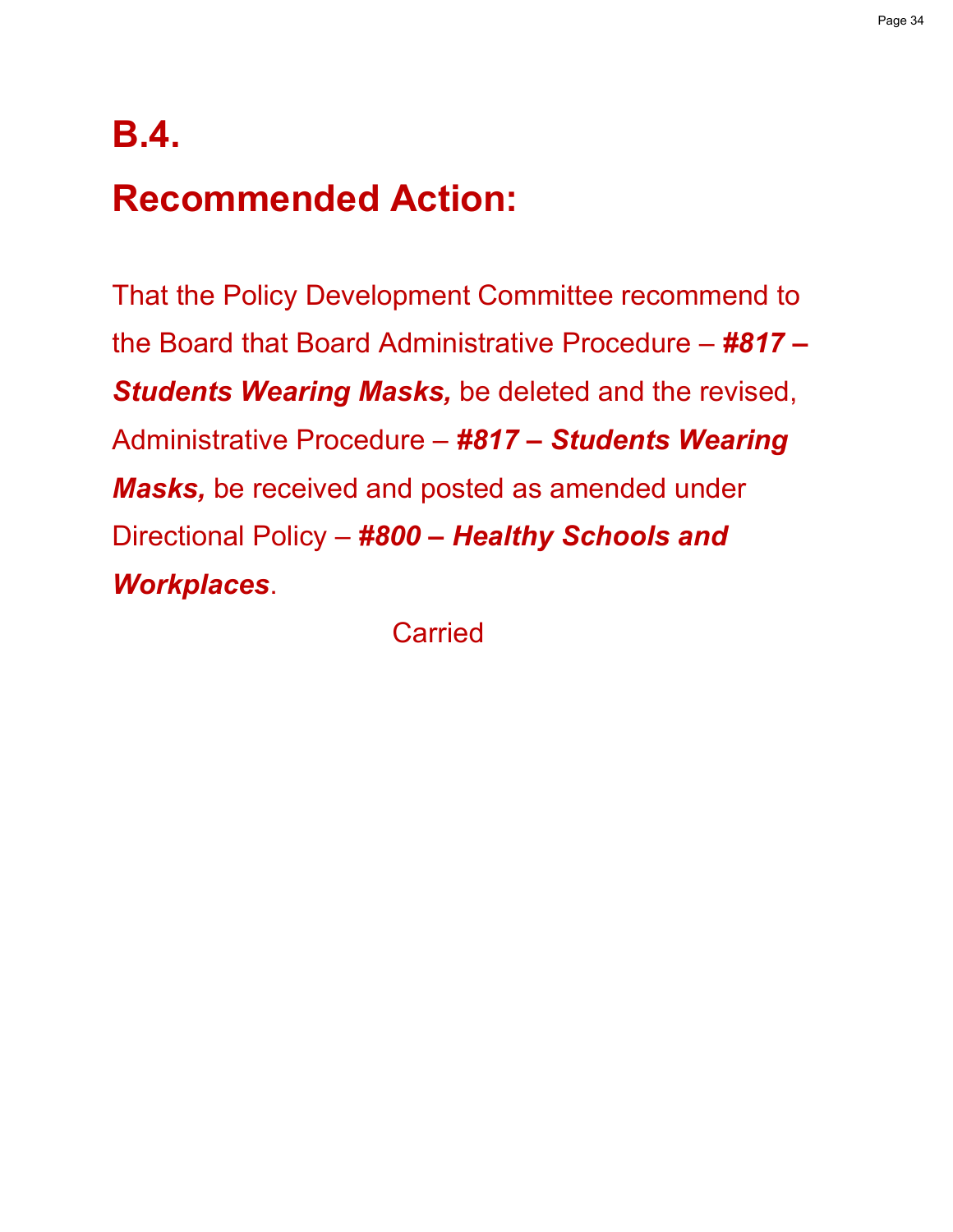<span id="page-34-0"></span>

**BOARD ADMINISTRATIVE PROCEDURE**

*Administrative Procedure*

*Employee Involvement in Election to Public Office*

*Administrative Procedure Number NEW 502*

*(old 505)*

Directional Policy

*Employee Relations - 500*

# **Title of Administrative Procedure:**

Employee Involvement in Election to Public Office

### **Date Approved:**

*October, 2021*

# **Projected Review Date:**

*October, 2026*

# **Directional Policy Alignment:**

The Peterborough Victoria Northumberland and Clarington Catholic District School Board recognizes that employees, as citizens of Canada, have the right and duty to participate in the democratic process, including the right to seek election to public office. This Administrative Procedure provides clear and consistent processes for allowing employees the time necessary to campaign and to serve in the capacity of an elected official while continuing to fulfill their obligations to the Board.

# **Alignment with Multi-Year Strategic Plan:**

This Administrative Procedure supports the "Being Community" pillar by encouraging employees to participate in the democratic process, including seeking public office. [PVNCCDSB Board Vision, Mission and Strategic Priorities](https://www.pvnccdsb.on.ca/our-board/vision-mission-and-strategic-priorities/)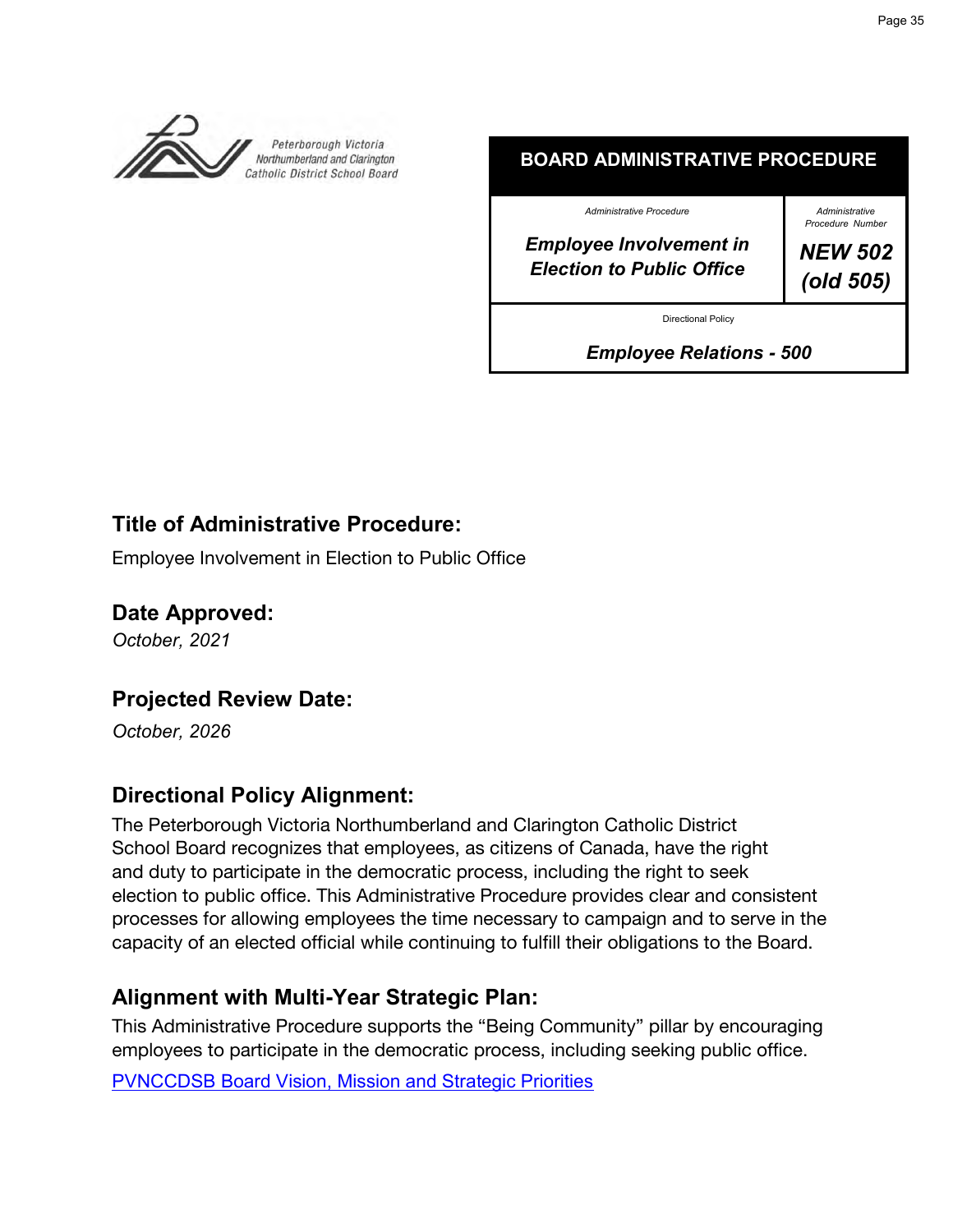# **Action Required:**

Employees seeking public office shall recognize and continue to fulfill their obligations to the Board, as well as ensure to comply with the following directions:

- 1. An employee seeking public office may request a leave of absence without pay or other benefits for the purpose of campaigning. This request must be made at least two weeks prior to the commencement of the leave.
- 2. The leave of absence will be granted from the day before the last day of nominations to the second day after the elections but will not, in any case, be longer than two months.
- 3. Employees shall carry out campaign related activities only during the period of time outside their normal working hours and off Board premises.
- 4. While campaigning for public office, Employees will not use Board facilities, equipment, or materials, or make use of the schools or students for the distribution of campaign materials.
- 5. If elected as a Member of Federal or Provincial Parliament, the employee will be granted a leave of absence without pay or other benefits in order to serve one term of office.
- 6. If elected to Municipal government or to a board, the employee may be granted leave of absence without pay when such leave is required to attend regular or special meetings of the body to which he/she has been elected, subject to the approval of the Director of Education.
- 7. During the leave of absence, for the purpose of campaigning or for serving the term of office if elected, the employee will have the option of maintaining benefits coverage at his/her own cost.
- 8. At the end of the term of office, the employee will be offered a position with the Board for which the person is qualified.
- 9. If the employee is elected to a second term of office, the employee will resign from the Board.
- 10. If the employee does not return to duty following the completion of his/her term of office, the employee will resign from the Board.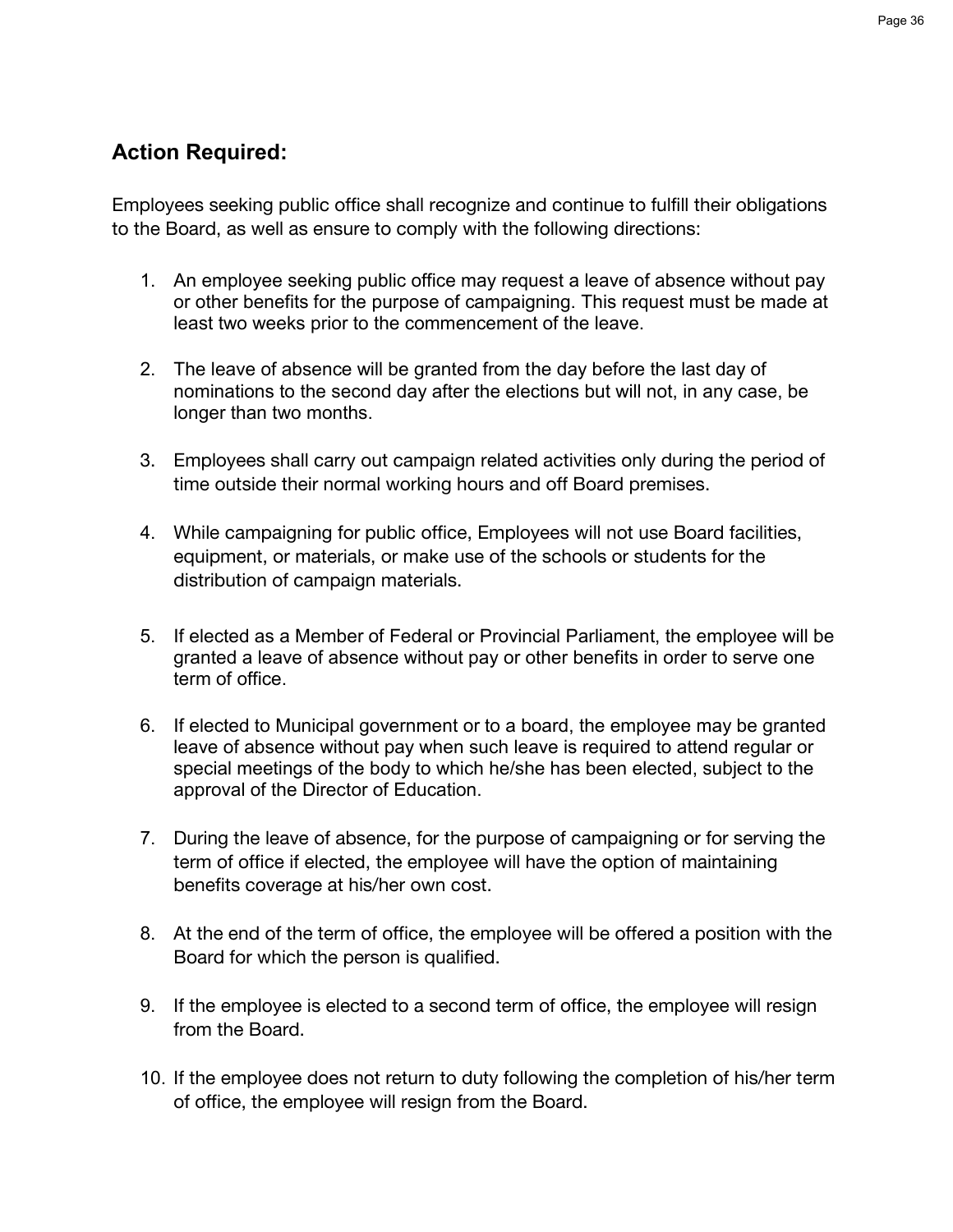- 11. Peterborough Victoria Northumberland and Clarington Catholic District School Board employees, in their capacity as employees of the Board, will not:
	- a) assist in the distribution of campaign materials;
	- b) assist in the recruitment of workers for an election campaign;
	- c) allow election materials to be distributed or posted on Board premises except where the material is required in a curriculum program dealing with the election process;
	- d) favour any candidate for public office in any school or Board publication;
	- e) engage in political activity during normal working hours.

### **Responsibilities:**

### **The Board of Trustees is responsible for:**

● Ensuring the alignment of the Employee Involvement in Election to Public Office Administrative Procedure with the Employee Relations Directional Policy.

### **The Director of Education is responsible for:**

● Designating resources for ensuring the implementation of and compliance with this Administrative Procedure.

### **Superintendents of Schools and System Portfolios are responsible for:**

- Ensuring principals are consistent with the application of this Administrative Procedure.
- Ensuring that all employees for whom they have supervisory responsibility are aware of the requirements under this Administrative Procedure.

### **Principals and Vice-Principals are responsible for:**

● Ensuring that all staff are aware of the requirements under this Administrative Procedure.

### **Staff are responsible for:**

• Complying with the directions and requirements under this Administrative Procedure.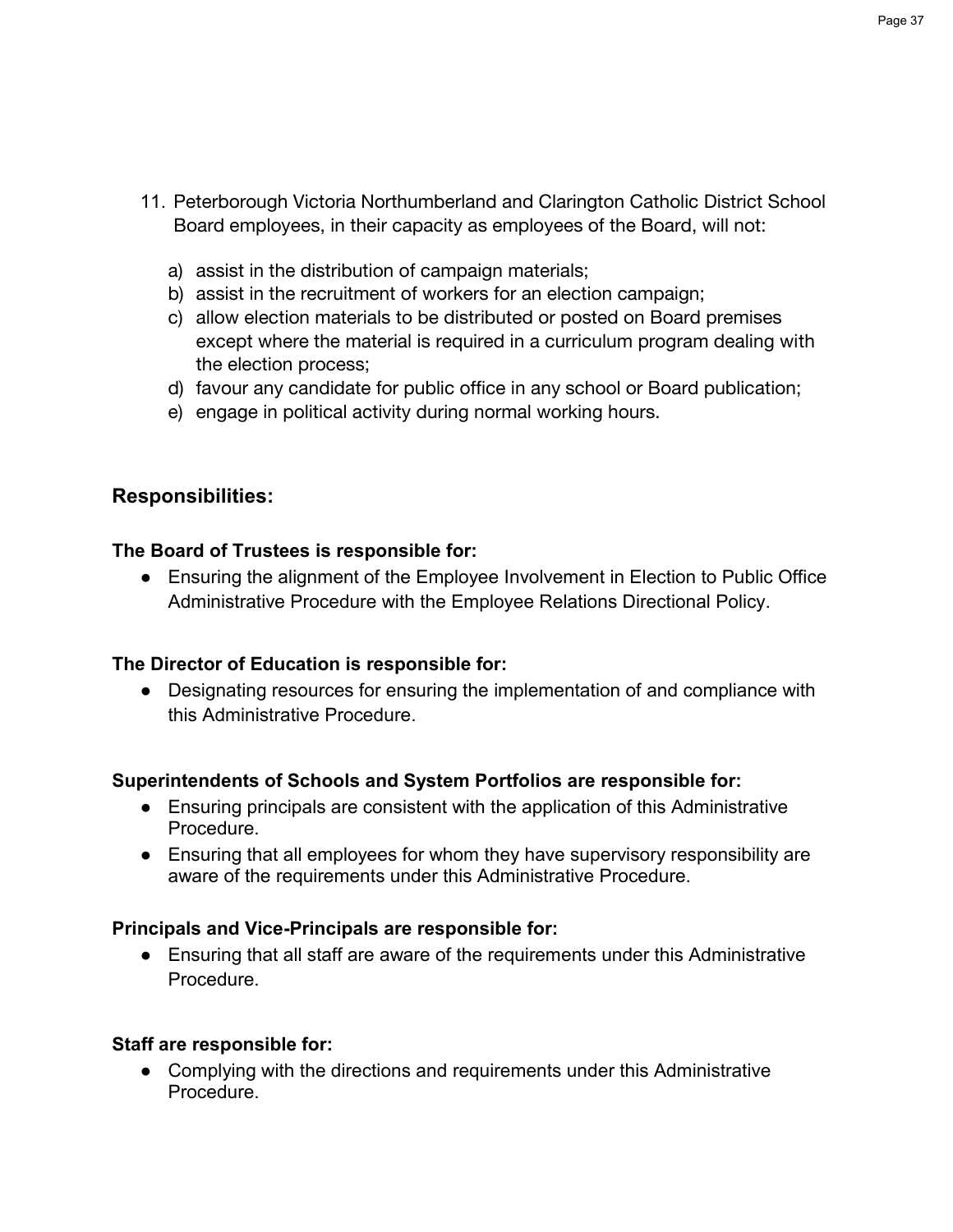# **Progress Indicators:**

● The Board will support employees seeking election to public office, and employees will understand and fulfill their obligation to the Board.

# **Definitions**:

● Public Office - any elected office of the federal, provincial or municipal government, or any similar elected board or office.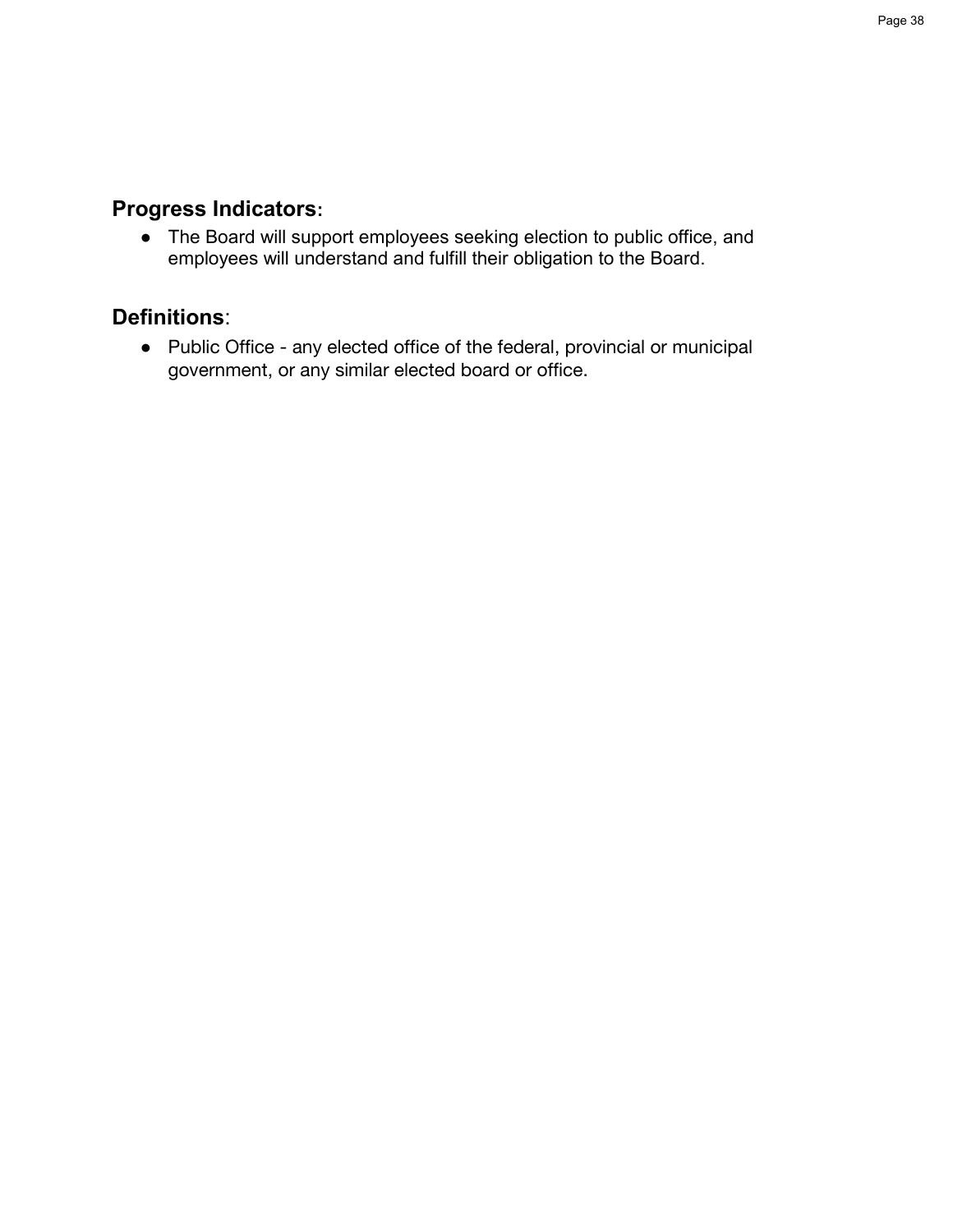# **B.5.**

# **Recommended Action:**

That the Policy Development Committee recommend to the Board that Board Policy and Administrative Procedure – *#505 – Employment Involvement in Election to*  **Public Office,** be deleted and the revised, newly formatted, Administrative Procedure – *#502 – Employment Involvement in Election to Public Office,* be received and posted as amended under Directional Policy – *#500 – Employee Relations*.

**Carried**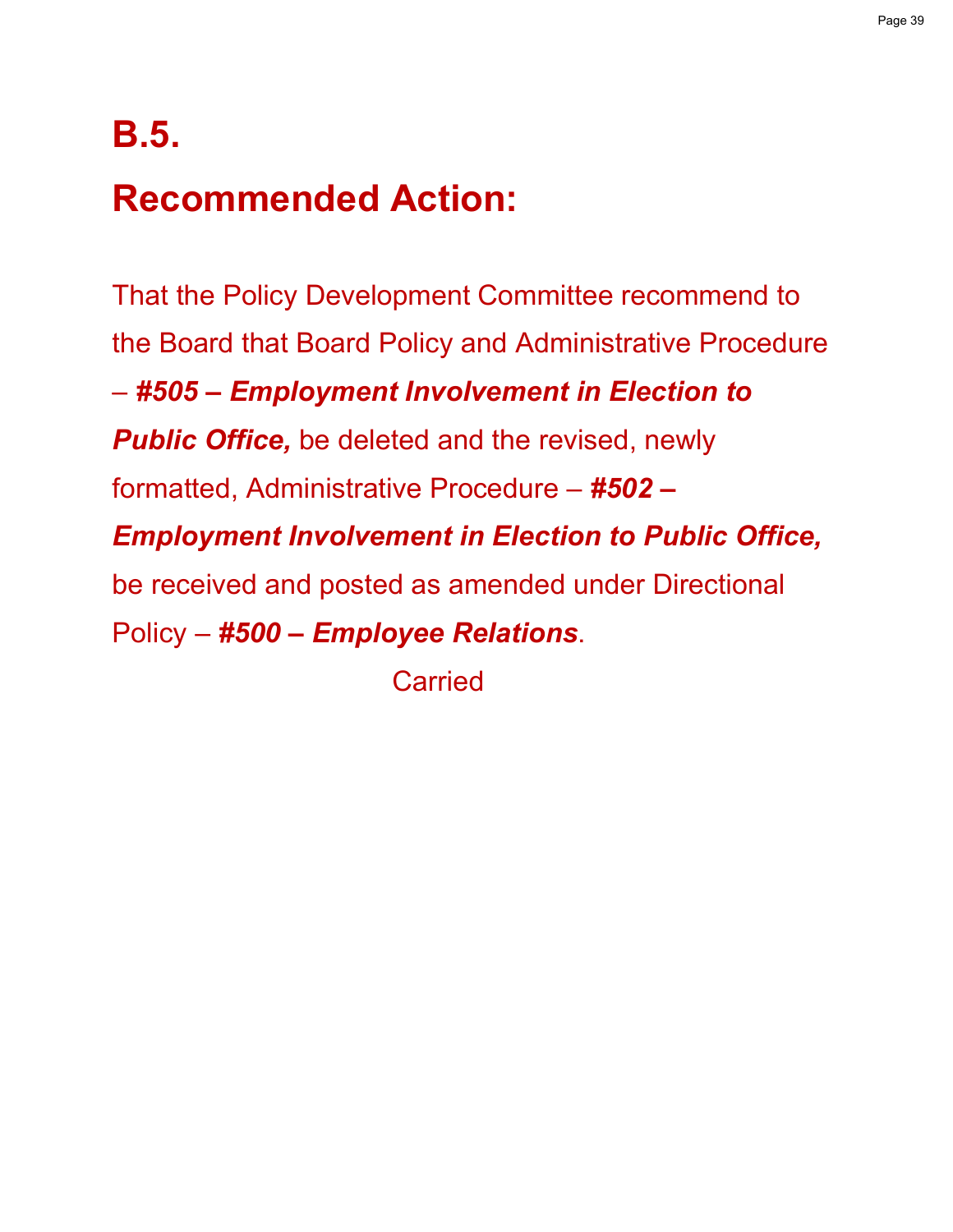<span id="page-39-0"></span>

| .                         |                                    |  |
|---------------------------|------------------------------------|--|
| Administrative Procedure  | Administrative<br>Procedure Number |  |
| <b>French Immersion</b>   | 310 (New)<br>821 (Old)             |  |
| <b>Directional Policy</b> |                                    |  |

**BOARD ADMINISTRATIVE PROCEDURE**

*Student Achievement and Well-Being-300*

**Title of Administrative Procedure:**

**French Immersion**

**Date Approved:**

**Projected Review Date:**

# **Directional Policy Alignment:**

Student Achievement and Well-Being

This administrative procedure articulates a system-wide procedure to support evidencebased instructional practices that enhance opportunities for student achievement in the French Immersion program.

# **Alignment with Multi-Year Strategic Plan:**

The French Immersion Administrative Procedure supports our vision for achieving excellence in Catholic Education by ensuring the Board has clearly outlined the procedures for the French Immersion program in accordance with the Ministry of Education and Board policy and Directives

The Peterborough, Victoria Northumberland and Clarington Catholic District School Board is committed to implementing [A Framework for French as a Second Language in](http://edu.gov.on.ca/eng/amenagement/frameworkFLS.pdf)  [Ontario Schools: Kindergarten](http://edu.gov.on.ca/eng/amenagement/frameworkFLS.pdf) to Grade 12 (2013). The vision of this framework is that all students will have the opportunity to succeed in French as a Second Language programs in Ontario through increase confidence, proficiency and achievement.

This Administrative procedure aligns with the Board's multi-year strategic plan, specifically y as an expression of its mission to "achieve excellence in instruction and assessment to enable all students to become reflective, self-directive, lifelong learners and to enable all students to realize their God-given potential." It allows students to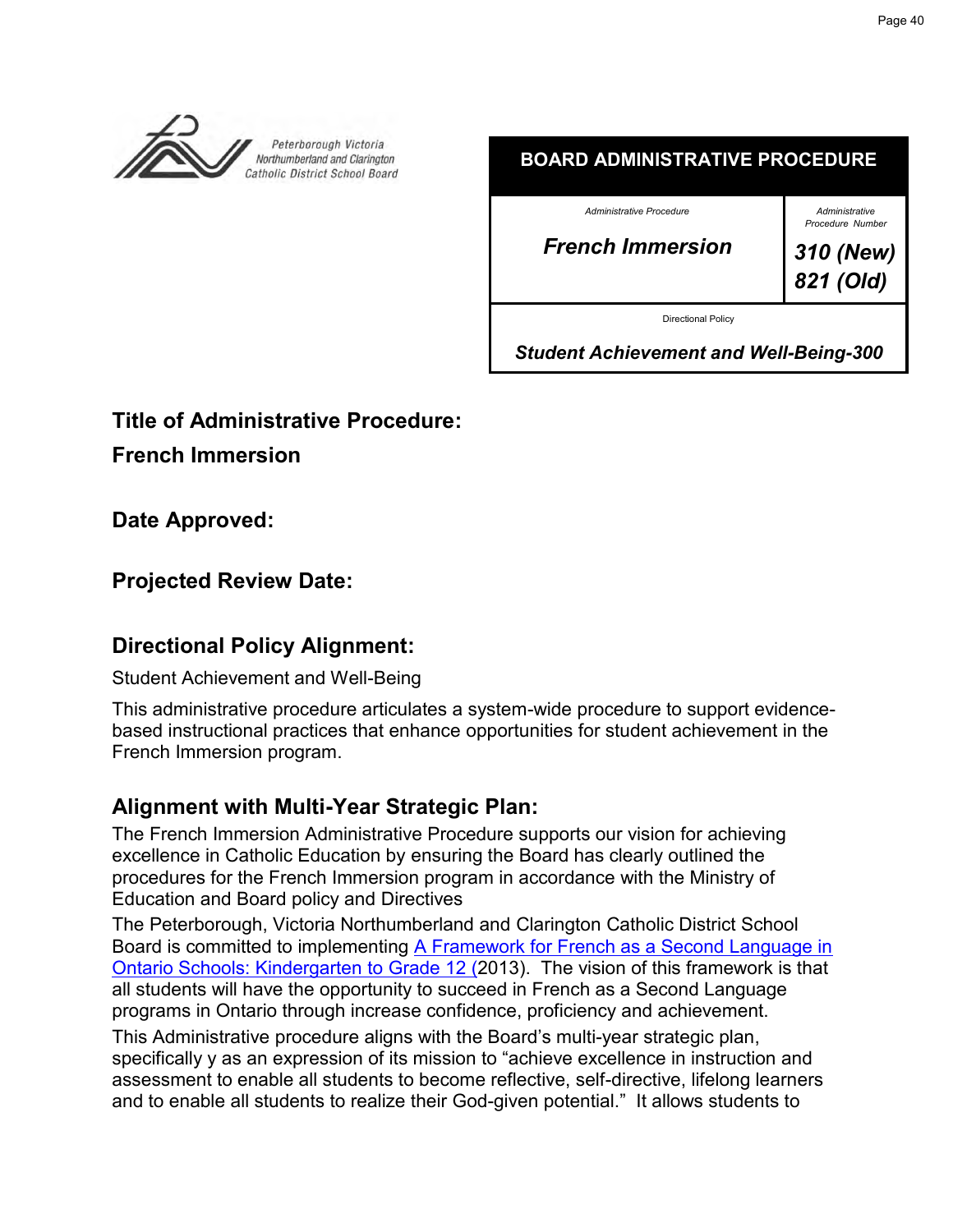*engage in learning that supports them =to become effective communication in both of Canada's official languages.* 

[PVNCCDSB Board Vision, Mission and Strategic Priorities](https://www.pvnccdsb.on.ca/our-board/vision-mission-and-strategic-priorities/)

# **Action Required:**

### 1.1 SCHOOL/CLASS ORGANIZATION

- a. The French Immersion program may be offered in either a dual track or an Immersion Centre school model.
- b. The Determination of a dual track or an Immersion Centre program delivery model in a French Immersion site will be decided by senior administration based on a system accommodating factors.
- c. In the event class organization falls below current pupil –teacher ratio levels, in alignment with current Ministry of Education numbers over a period of two years, the principal must consult with the appropriate superintendent of schools to discuss the continued viability of a French Immersion program.

### 1.2 KINDERGARTEN REGISTRATION PROCEDURES

- a. The Board jurisdiction will be divided into attendance areas for French Immersion. The process for admission will be offered at the same time as that of the English program.
- b. Advertising for French Immersion will be established as required.
- c. Prior to registration, all parents of children in Kindergarten, year 1, or entering kindergarten, year 2 will receive:
	- Information on the French immersion program.
	- An announcement of any information meetings.
	- Details of the registration procedures.
- d. French Immersion Kindergarten parent information meetings will be scheduled by the principals and the consultants for French as a Second Language.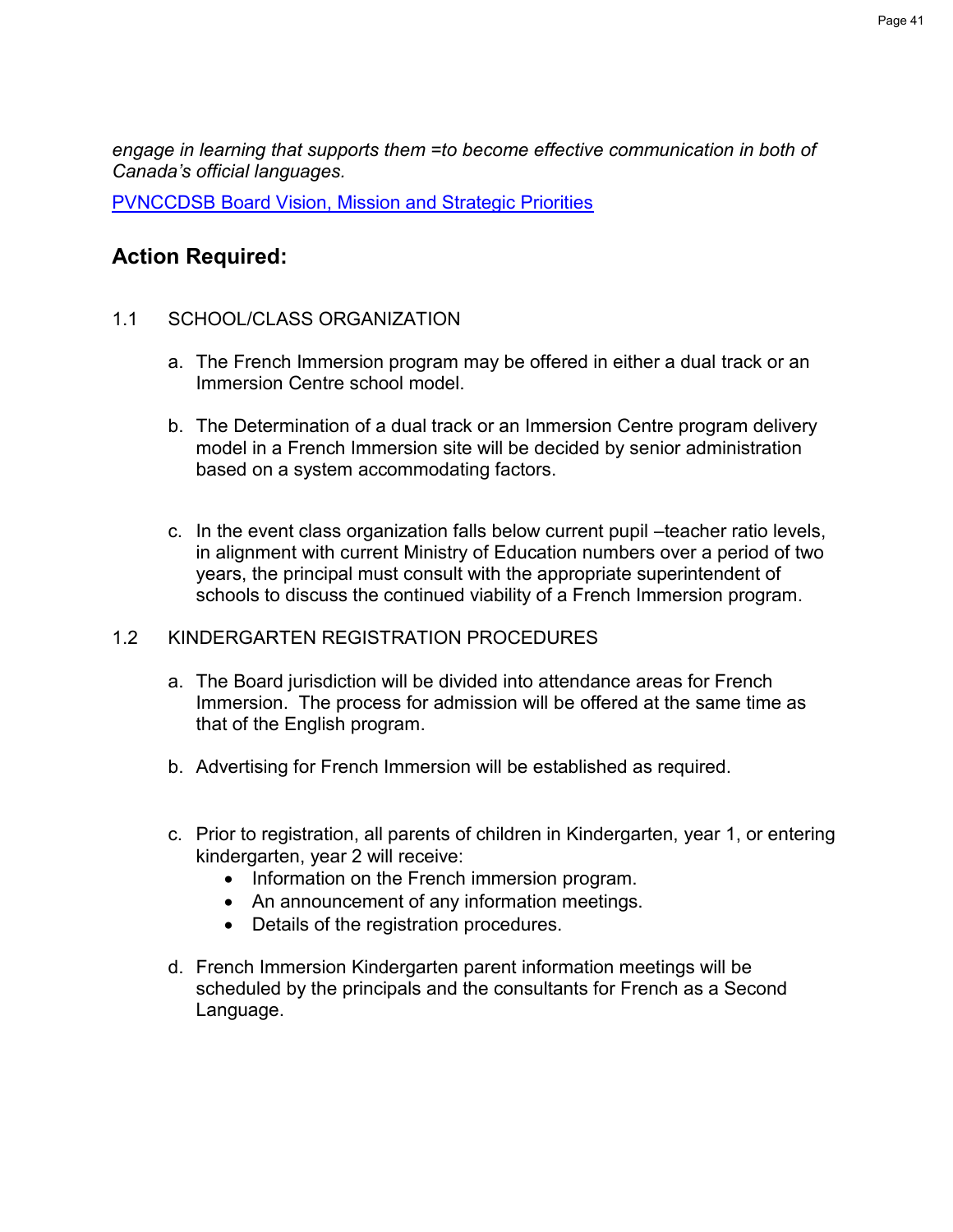### 1.3 LATE ENTRY INTO FRENCH IMMERSION

Late entry to the French Immersion may be considered on a case by case basis. Principals are to consult the PVNC Guide to [Late Entry in French Immersion](https://drive.google.com/file/d/1bXhJL27WIyfp_siEQS5VeDV9XWZLOD3r/view) for guidance in this process.

### 1.4 PROGRAM

a. The following program parameters will be established:

### i. ELEMENTARY SCHOOLS

The French Immersion program at PVNCCDSB has been established in accordance with researched best practices. The percentages of French instruction listed below endeavour to provide students with rich exposure to and practice with the French language in the program.

### Kindergarten and Grade 1:

85 percent of instruction will be in French and 15 percent of instruction will be in English where Religious and Family Life Education, and Integrated Arts (music and drama) are taught in English, and all other subject areas are taught in French.

### Grade 2 and 3:

75 percent of instruction will be in French and 25 percent of instruction will be in English where Religious and Family Life Education, Integrated Arts (music and drama), and English Language Arts are taught in English, and all other subject areas are taught in French.

### Grades 4, 5, 6, 7, and 8:

50 percent of instruction will be in French and 50 percent of instruction will be in English where Religious and Family Life Education, English Language Arts, Integrated Arts (music and drama), and Mathematics are taught in English, and all other subject areas are taught in French.

In certain circumstances, principals may need to modify the percentages listed above. In Kindergarten to Grade 3 classrooms, any modifications to these percentages must be made in consultation with the FSL superintendent and the FOS superintendent. Percentage of French instruction must never fall below 50%.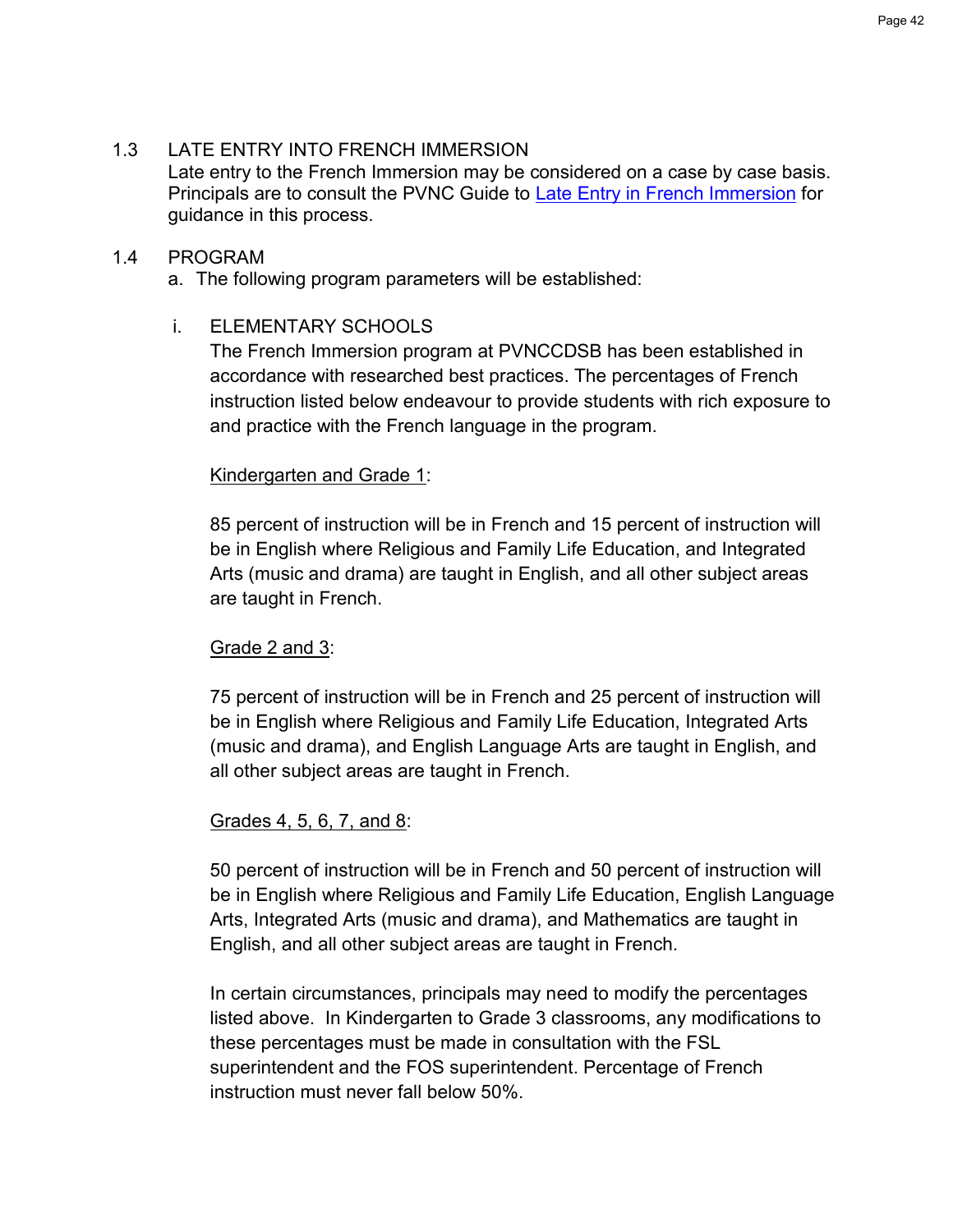| Kindergarten Year 1                                    | 795  | Grade 4 | 468 |
|--------------------------------------------------------|------|---------|-----|
| Kindergarten Year 2                                    | 795  | Grade 5 | 468 |
| Grade 1                                                | 795  | Grade 6 | 468 |
| Grade 2                                                | 701  | Grade 7 | 468 |
| Grade 3                                                | 701  | Grade 8 | 468 |
| <b>Total Elementary French Hours in the FI Program</b> | 6127 |         |     |

The hours of French instruction at each grade level in Elementary French Immersion programs are as follows:

PVNCCDSB follows the guidelines of The Ontario Curriculum: French as a Second Language - French Immersion Grades 1 to 8 (2013), which states: "For subjects other than FSL that are taught in French in the French Immersion program, the expectations in each course are those outlined in the English language curriculum policy documents. It is recognized that expectations in these subjects may need to be adapted to meet the needs of students who are studying the subjects in French instead of in English."

### i. SECONDARY SCHOOLS

The French Immersion program in PVNCCDSB Secondary Schools will be run in accordance with the policy in The Ontario Curriculum Grades 9 to 12: French as a Second Language (2014) which states:

"Students are taught French as a subject, and French serves as the language of instruction in two or more other subjects. At the secondary level, there are academic and applied courses in French Immersion in Grades 9 and 10, and university preparation and open courses in Grades 11 and 12. In the French Immersion program, students accumulate ten credits in French: four are for FSL courses; six are for other subjects in which French is the language of instruction." PVNCCDSB Secondary Schools will grant a certificate in French Immersion if the student fulfils these requirements.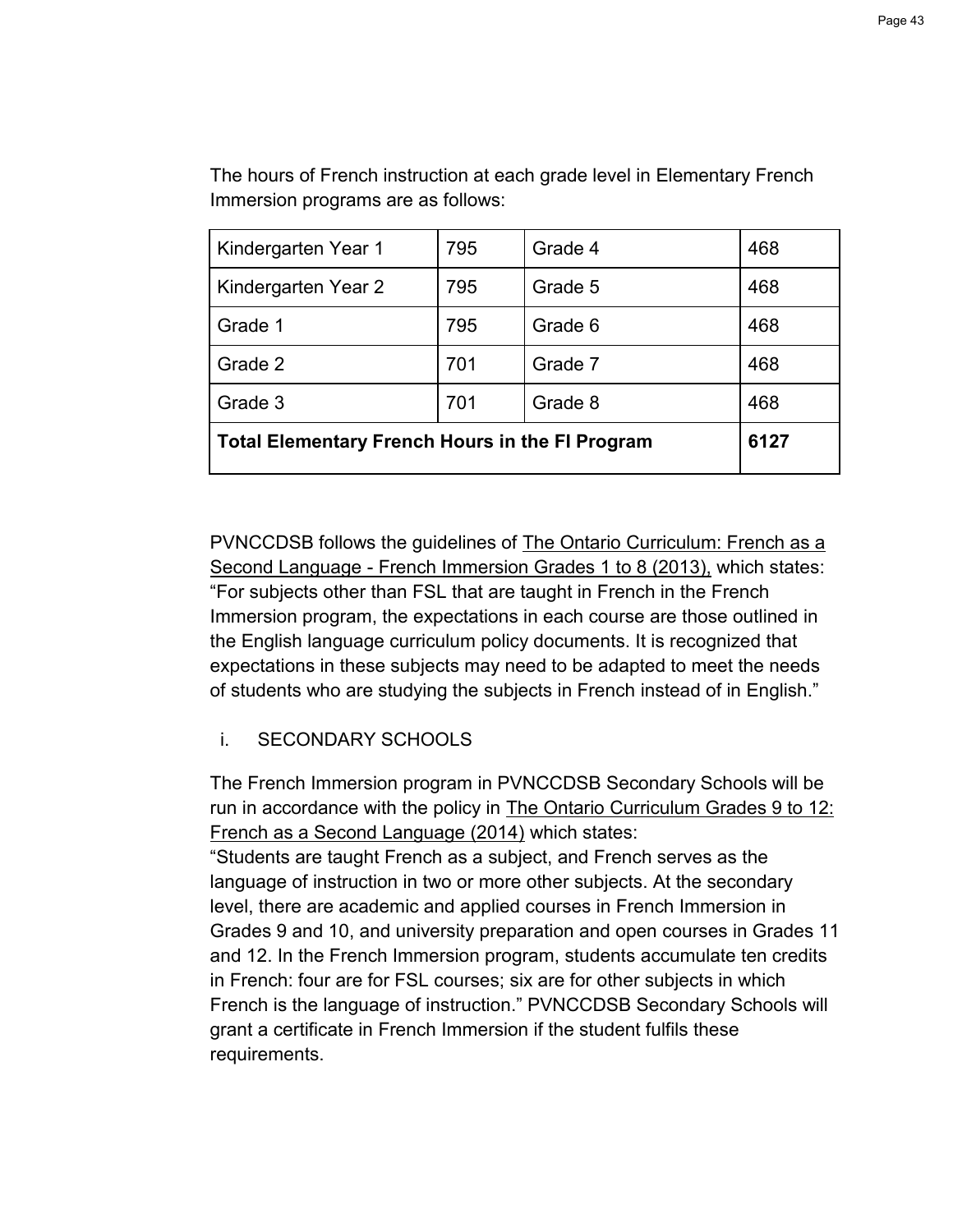Page 44

PVNCCDSB follows the guidelines of The Ontario Curriculum Grades 9 to 12: French as a Second Language (2014), which states: "For subjects other than FSL that are taught in French in an Extended French or French Immersion program, the expectations in each course are those outlined in the English language curriculum policy documents. It is recognized that expectations in these subjects may need to be adapted to meet the needs of students who are studying the subjects in French instead of in English."

When possible, the Board will provide an opportunity for students enrolled in the FIF 4U, FIF 4O, FSF 4U, or FSF 4O courses to challenge the Diplôme d'études en langue française (DELF) examination. The board will ensure that an equitable distribution of spots for the DELF are shared between all secondary schools.

b. The Board will provide job-embedded professional learning opportunities for staff who work with students in the French Immersion program.

### *1.5 RESOURCES*

Adequate resources material for French immersion will be acquired for schools in consultation with appropriate school and Education Centre staff.

### *1.6 SUPPORTING ALL STUDENTS TO SUCCEED IN FRENCH IMMERSION*

One of the guiding principles of the Ministry of Education's A Framework for FSL (2013) is that French as a Second Language programs are for all students. In accordance with this, PVNCCDSB will offer an equitable and inclusive French Immersion program where students are given every opportunity to succeed.

- a. In cases where students have identified accommodations and modifications as a part of their Individual Education Plan (IEP), teachers will be supported to implement the appropriate accommodations and modifications to meet student's learning needs.
- b. All students in French Immersion benefit from instructional approaches such as Common European Framework of Reference (CEFR), Deep Inquiry Learning, principles of Universal Design for Learning and Differentiated Instruction. Teachers, special education resource teachers and principals will collaborate in order to ensure student needs in relation to attention, learning style, behavior and other sensitivities are met effectively.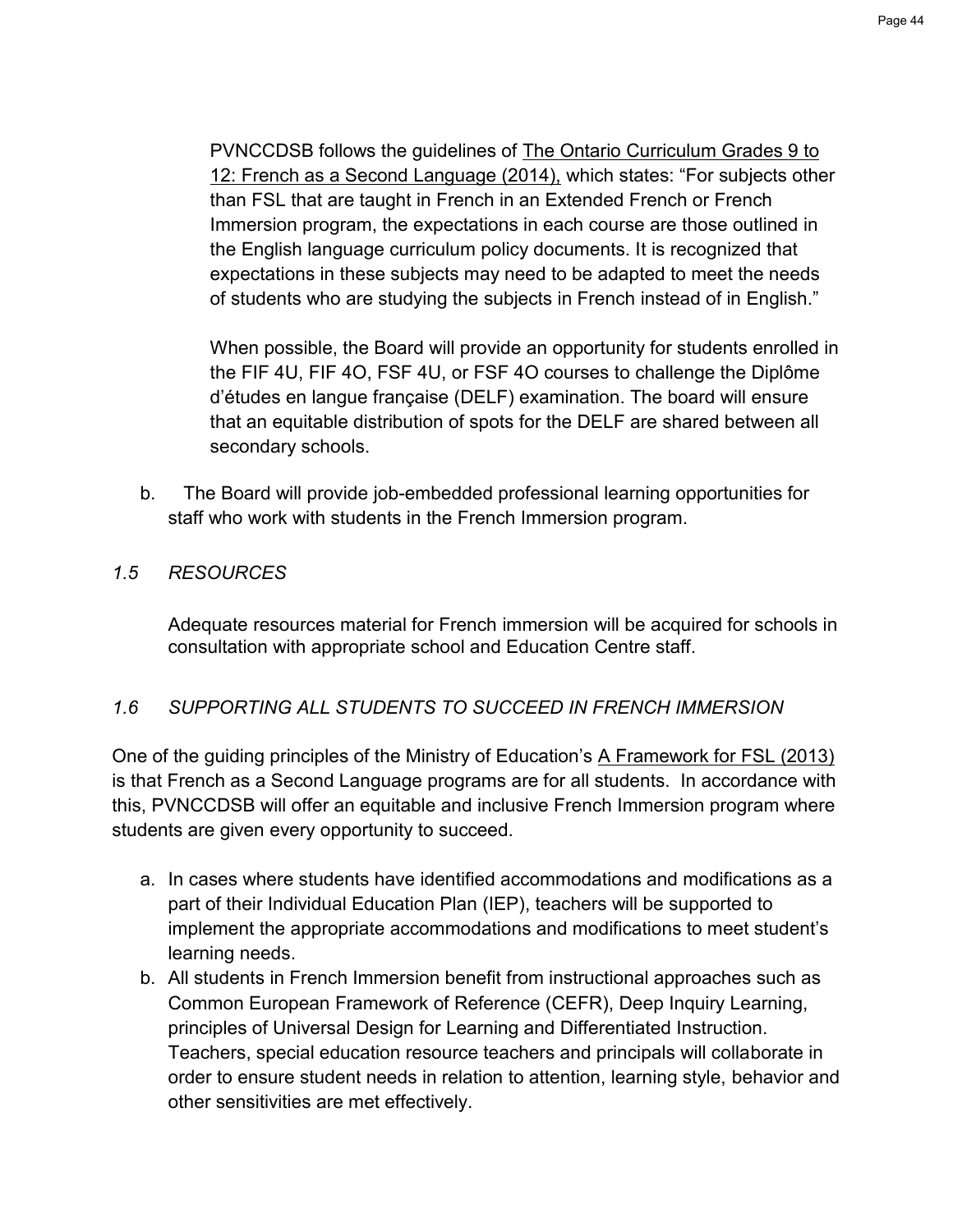- c. When a student experiences learning challenges in the French Immersion program, the student should be brought to the School Resource Team (SRT). In this way, each student's needs can be assessed and discussed on an individual basis. Through the SRT process, all aspects that affect the child's learning and achievement should be considered including academic strengths and weaknesses, student motivation and attitude toward French, medical considerations such as hearing and vision, and other mitigating circumstances. In this way a plan shall be put in place that best supports the individual student's needs.
- d. After careful implementation of the above strategies and approaches, parents, together with administrators and teachers may, in the best interests of the child, consider transferring a child out of the French Immersion program. As a part of this conversation, the principal shall outline all considerations that impact on this decision including the procedure of the child returning to their regular home school as defined by the Board's boundaries.

### **Responsibilities:**

### **The Board of Trustees is responsible for:**

- Reviewing this Administrative Procedure to ensure its alignment with the Student Achievement and Well-Being Directional Policy.
- Reviewing this Administrative Procedure as part of the regular policy review cycle.

### **The Director of Education is responsible for:**

● Designating resources for ensuring the implementation of and compliance with the French Immersion Administrative Procedure.

### **Superintendents of Schools and System Portfolios are responsible for:**

• Supporting a French Immersion program that is based on research and best practice around second language learning, which fosters collaboration to support the French Immersion Administrative Procedure and the Student Achievement and Well‐ Being Policy for inclusive curriculum instruction and assessment.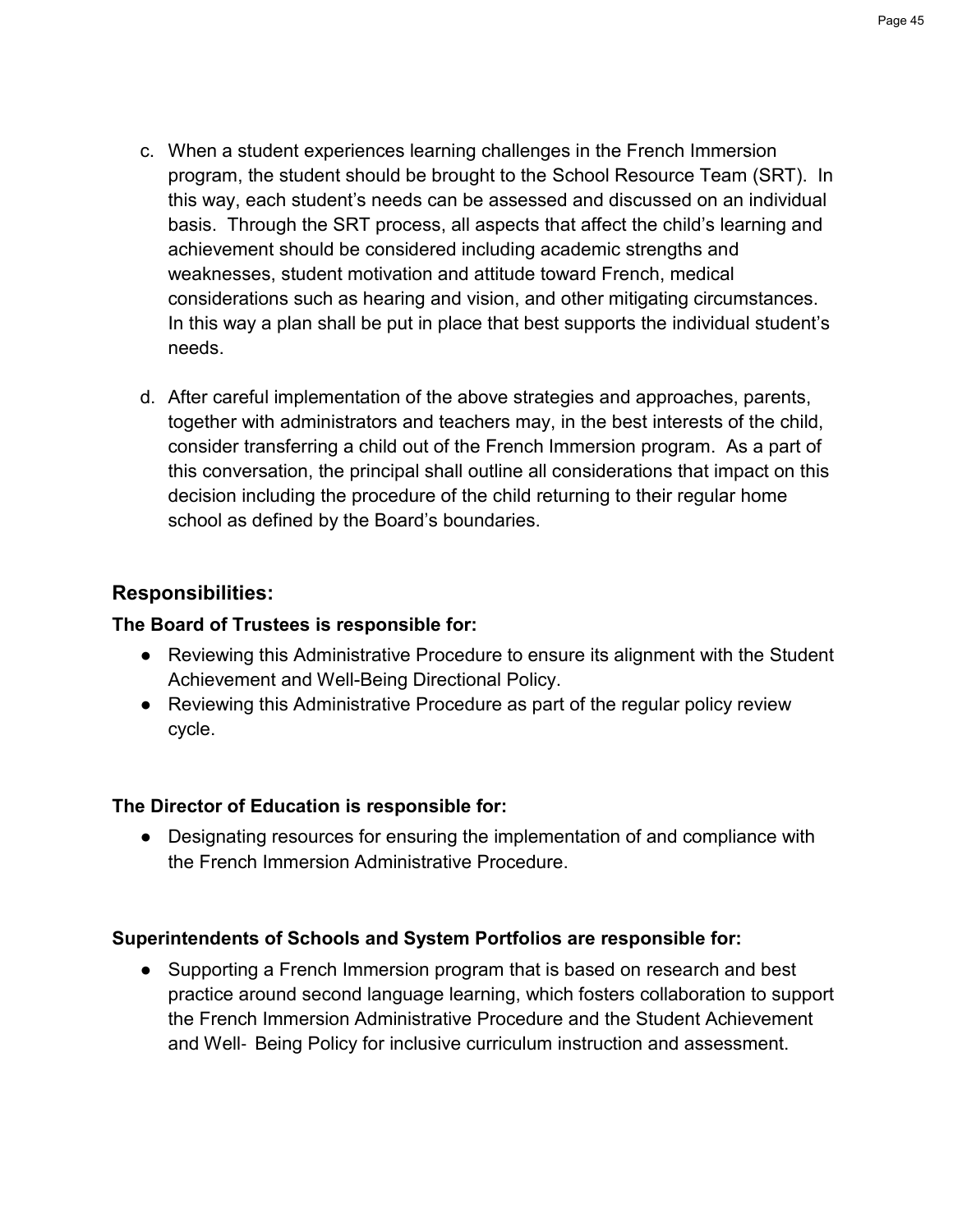- Supporting implementation of the French Immersion Administrative Procedure.
- Providing leadership and job- embedded professional development opportunities.
- Review existing and potentially new French Immersion programs based on enrolment and interest.

### **Superintendents are responsible for:**

- Building capacity to ensure the use of effective, evidence- based strategies in French Immersion schools and classrooms.
- Using school and system data to inform directions in professional learning and Catholic board improvement planning.
- Promoting a culture of student achievement in French Immersion.
- Supporting principals in discussions about the appropriate placement of students in the French Immersion program.

### **Principals and Vice-Principals are responsible for:**

- Supporting implementation of the French Immersion Administrative Procedure.
- Providing leadership and professional development opportunities to ensure the use of effective, evidence‐ based instructional practice in French Immersion, such as the Common European Framework of Reference (CEFR) to guide planning and assessment.
- Supporting school staff in the use of effective, evidence- based instructional practice in second language learning, such as the CEFR to guide planning and assessment.
- Using data (e.g. DELF results, diagnostic assessments, progress on established continuum such as CEFR charts) to inform the Catholic School Improvement Plan for Student Achievement and Well‐ Being (CSIPSAW).
- Promoting a culture of student achievement in French Immersion.
- Supporting a school climate that maximizes all students' abilities to access curriculum in order to achieve at learning a second language.

### **Staff are responsible for:**

● Implementing effective evidence - based French as a second language instructional practice, such as the CEFR to guide planning and assessment in accordance with Ministry and Board guidelines, policy and procedures.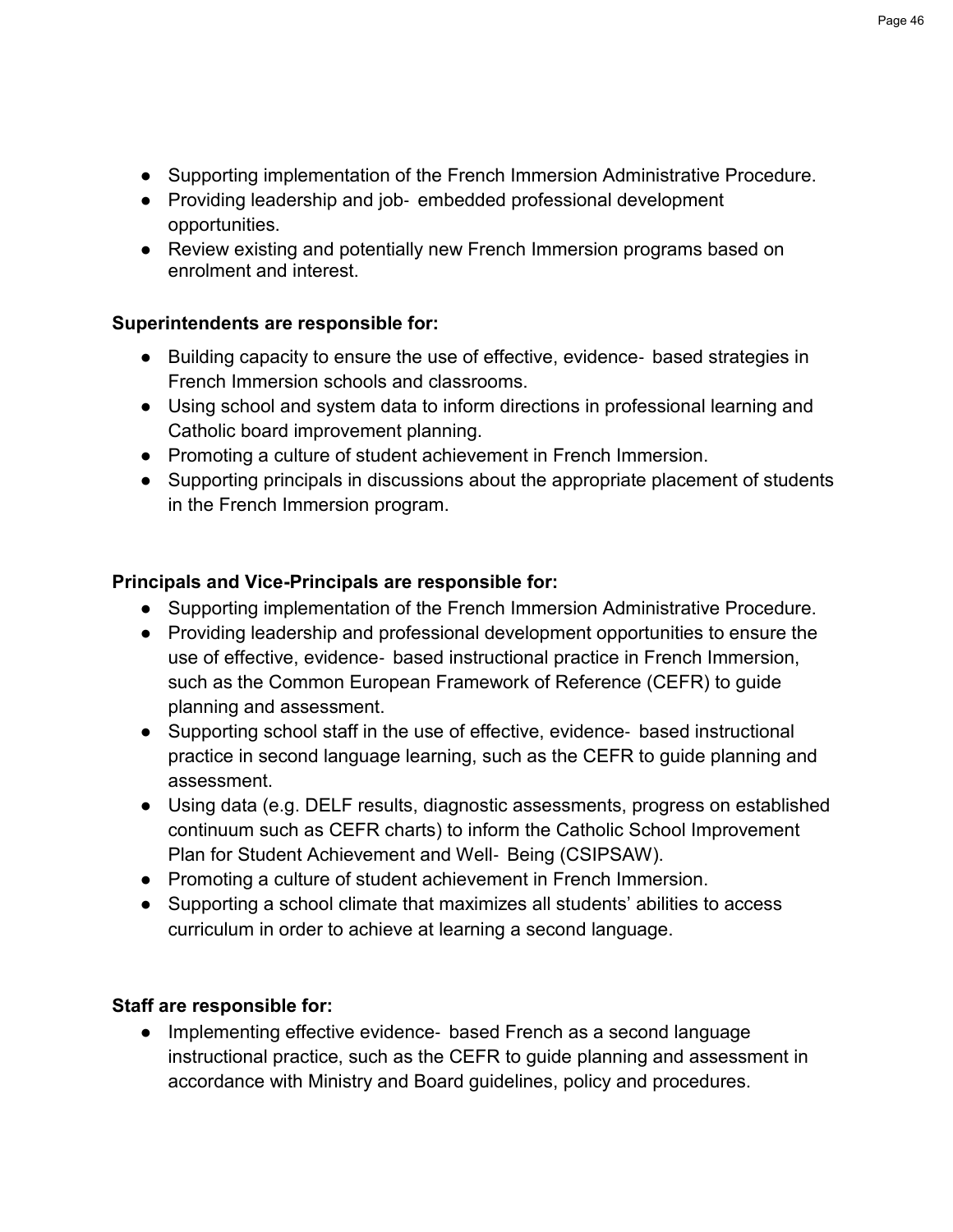- Engaging in professional learning in order to support student achievement and well- being.
- Exercising professional judgement in adapting and refining instructional practice, based on relevant assessment data and the needs of their students.
- Using French as the language of instruction and of communication in the French Immersion classroom.
- Fulfilling their critical role in supporting students on an Individual Education Plan (IEP) as outlined in the Ontario Ministry of Education IEP Guidelines (2004).
- Encouraging and honouring student voice in the development of authentic and relevant French language learning experience.
- Promoting a culture of student achievement in French Immersion.
- Supporting a classroom climate that maximizes students' ability to be calm, alert and ready for learning.

### **Students are responsible for:**

- Engaging in all learning experiences.
- Using French as the language of learning and of communication in the French Immersion classroom and during French school activities.
- Articulating what they are expected to learn and be able to do.
- Monitoring and assessing their learning using a variety of tools including the descriptors for the Common European Framework of Reference.
- Setting specific improvement goals, based on peer and teacher feedback.
- Demonstrating achievement of curriculum expectations.
- Developing learning skills and work habits that support lifelong second language learning.

### **Parents are responsible for:**

● Engaging with teachers, their children, and school administration to support achievement and well-being in the French Immersion program.

# **Progress Indicators:**

- Data, including Grade 12 DELF scores, will demonstrate increased student achievement and proficiency in French.
- Increased retention of students, including those with IEPs and identified learning needs, in French programs will increase at all grade levels.
- The percentage of students studying in FSL programs to Grade 12 will increase.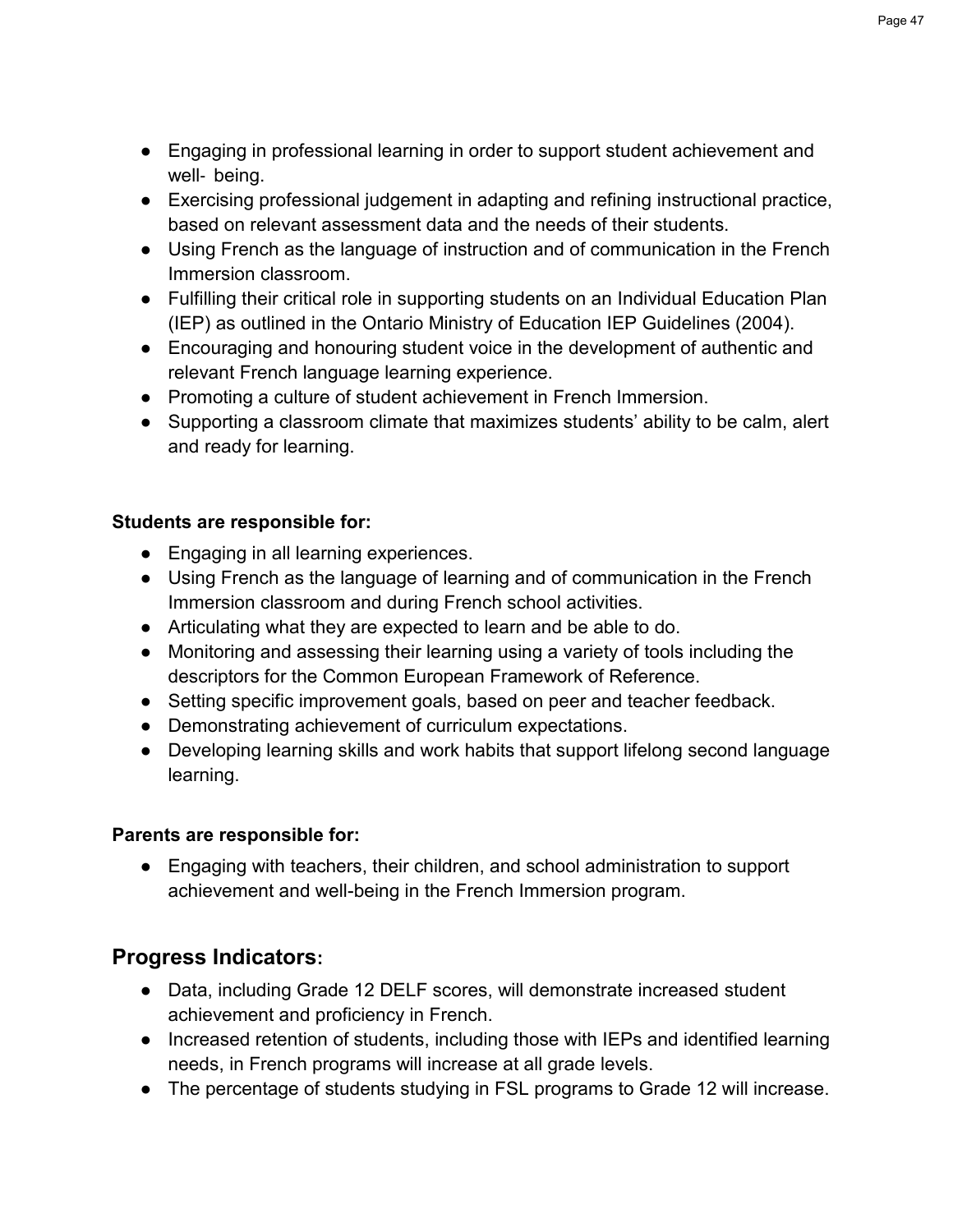- Increased opportunities for students to engage in authentic French learning beyond the school and, where possible, in collaboration with community partners.
- Increased opportunities for parents to become informed partners in their children's French education.

## **Definitions**:

**Common European Framework of Reference (CEFR)** - The CEFR is a tool developed, researched and validated by the Council of Europe. It provides a common basis to define language proficiency. It offers tools for teachers and students to track and recognize progress in learning a language. It describes the skills and knowledge that language learners need to communicate effectively through understanding (listening and reading), speaking (production and interaction) and writing. The approach is action-oriented with a focus on what skills the learner needs to do real-life tasks with specific goals. (-Canadian Parents for French)

**Diplôme d'études en langue française (DELF)** - An official international certification awarded by the French Ministry of Education indicating the level of proficiency of candidates from outside France in the French language. ( destinationdelf.ca)

**French Immersion program** - French must be the language of instruction for a *minimum* of 50 per cent of the total instructional time at every grade level of the program and provide a *minimum* of 3800 hours of instruction in French by the end of Grade 8. French Immersion programs must include the study of French as a second language and the study of at least two other subjects taught in French. At the secondary level, students accumulate ten credits in French: four are for FSL courses; six are for other subjects in which French is the language of instruction. (-Ontario FSL Curriculum)

**French as a Second Language programs** – Students in Ontario are required to learn French as a part of their educational program. There are three programs that offer students the opportunity to learn French: Core French, Extended French and French Immersion.

### **References:**

A Framework for French as a Second Language in Ontario School[s](http://edu.gov.on.ca/eng/amenagement/frameworkFLS.pdf) <http://edu.gov.on.ca/eng/amenagement/frameworkFLS.pdf>

Catholic Board Improvement Plan for Student Achievement and Well-Being. [https://www.pvnccdsb.on.ca/wp-content/uploads/2019/11/CBIPSAW-2019-](https://www.pvnccdsb.on.ca/wp-content/uploads/2019/11/CBIPSAW-2019-2020.pdf) [2020.pdf](https://www.pvnccdsb.on.ca/wp-content/uploads/2019/11/CBIPSAW-2019-2020.pdf)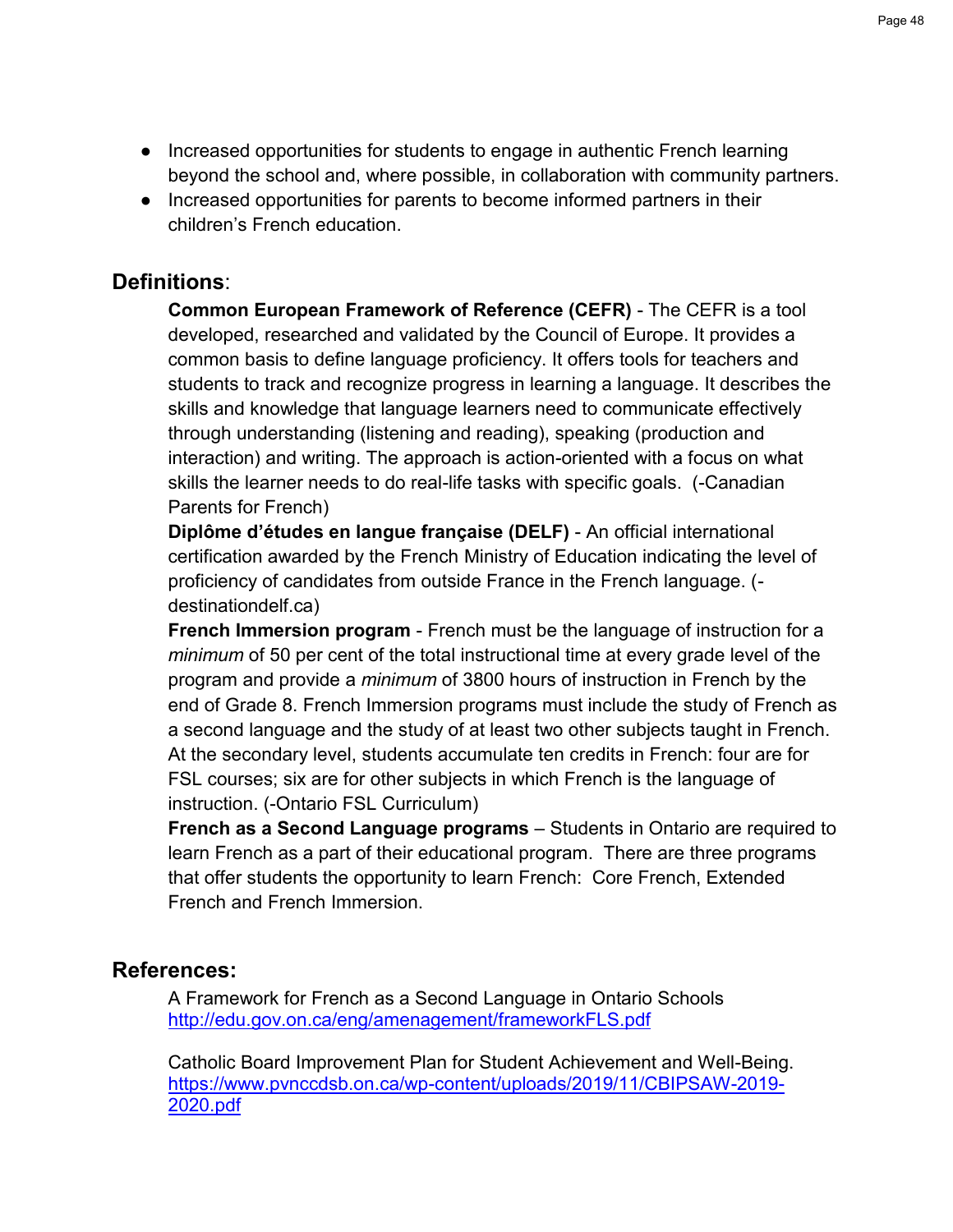Common European Framework of Reference for Languages (CEFR). [https://www.coe.int/en/web/common-european-framework-reference](https://www.coe.int/en/web/common-european-framework-reference-languages/home)[languages/home](https://www.coe.int/en/web/common-european-framework-reference-languages/home)

Diplôme d'études en langue française (DELF). [https://delf-dalf.ambafrance](https://delf-dalf.ambafrance-ca.org/)[ca.org/](https://delf-dalf.ambafrance-ca.org/)

Growing Success: Assessment, Evaluation and Reporting in Ontario Schools, 201[0](http://www.edu.gov.on.ca/eng/policyfunding/growsuccess.pdf) <http://www.edu.gov.on.ca/eng/policyfunding/growsuccess.pdf>

Including Students with Special Needs [in French as a Second Language](http://www.edu.gov.on.ca/eng/amenagement/includingFLS2015.pdf)  Programs: A guide for Ontario Schools. <http://www.edu.gov.on.ca/eng/amenagement/includingFLS2015.pdf>

Learning for All K‐12, 201[3](http://www.edu.gov.on.ca/eng/general/elemsec/speced/LearningforAll2013.pdf) <http://www.edu.gov.on.ca/eng/general/elemsec/speced/LearningforAll2013.pdf>

Ontario Catholic School Graduate Expectation[s](http://www.pvnccdsb.on.ca/en/ourboard/catholicGraduate.asp) <http://www.pvnccdsb.on.ca/en/ourboard/catholicGraduate.asp>

Ontario Curriculum Document[s](http://www.edu.gov.on.ca/eng/curriculum/) <http://www.edu.gov.on.ca/eng/curriculum/>

Transforming FSL (An Ontario repository of pedagogical research and tools for French as a Second Language).<https://transformingfsl.ca/en/home/>